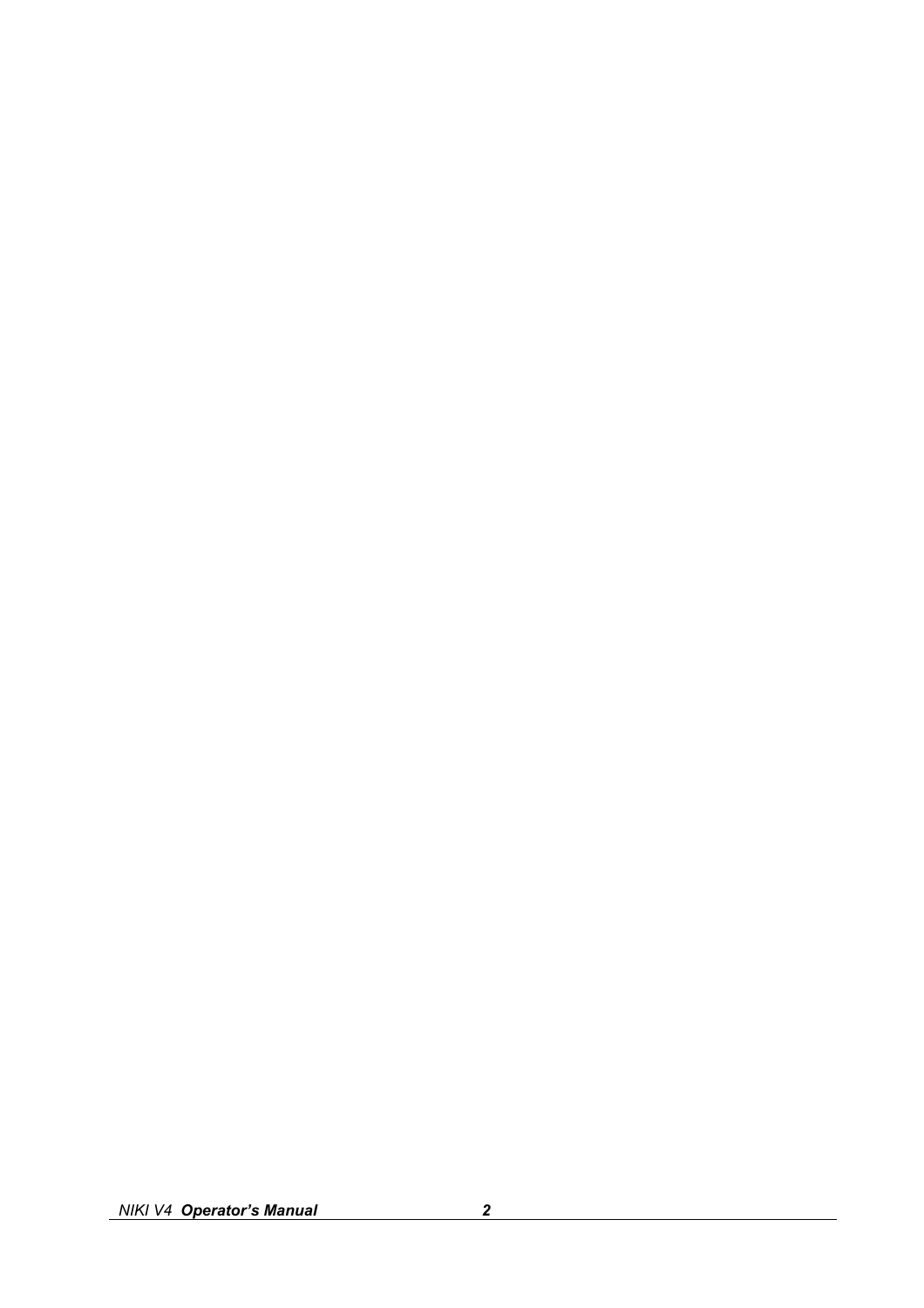# **Table of Contents**

## 1. INTRODUCTION

| NIKI V4 Features.<br>About This Manual.<br>Safety Precautions.<br>Limited warranty<br>Service Information                                                                                                                                                                                                                                                                   | 4<br>5<br>$6 - 7$<br>8<br>9                                                           |
|-----------------------------------------------------------------------------------------------------------------------------------------------------------------------------------------------------------------------------------------------------------------------------------------------------------------------------------------------------------------------------|---------------------------------------------------------------------------------------|
| 2. NIKI V4 Volumetric Infusion Pump Overview                                                                                                                                                                                                                                                                                                                                |                                                                                       |
| Specifications.<br>Front Panel - Control and Indicators<br>Front Panel - with Open Door.<br>Rear Panel.                                                                                                                                                                                                                                                                     | $10 - 11$<br>$12 - 13$<br>$14 - 15$<br>$16 - 17$                                      |
| 3. OPERATING THE INFUSION PUMP                                                                                                                                                                                                                                                                                                                                              |                                                                                       |
| <b>Operation Instructions</b><br><b>Basic Operation</b><br><b>Priming Function</b><br><b>Preventing Maintenance</b><br>Cleaning and maintenance<br>Alarms<br><b>Automatic Calibrations</b><br><b>Manual Calibration</b><br><b>Changing Default "Pressure" limit</b><br><b>Hospital Service Procedure</b><br><b>Failure Identification</b><br>4. Testing And Troubleshooting | 18<br>19-23<br>24<br>$25 - 26$<br>27<br>28-29<br>$30 - 31$<br>31<br>32<br>33-34<br>35 |
|                                                                                                                                                                                                                                                                                                                                                                             |                                                                                       |
| 4.1. Startup Test<br>4.2. Operational Checkout<br>4.3. Test Performing<br>4.4. Testing Procedures<br>4.5. Corrective Actions - Disassemble and Calibration<br>4.6. Maintenance Flowchart                                                                                                                                                                                    | 36<br>37<br>38-41<br>42-49<br>50-53<br>54                                             |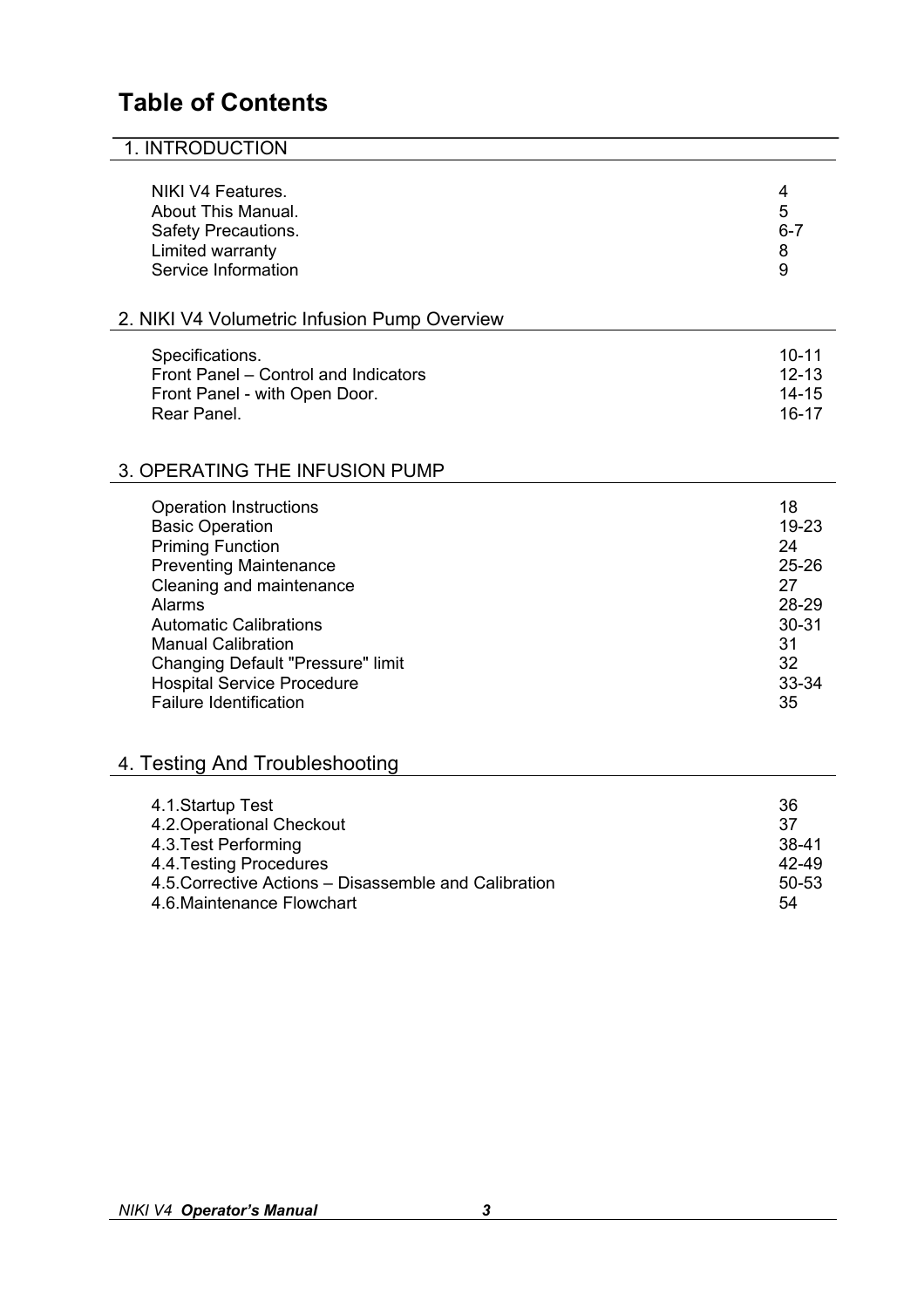This Manual Provides direction for setup and operation of the NIKI V4 Volumetric Infusion Pump.

## *NIKI V4 Features*

- Small, light and compact pump.
- Multi Programs: **MACRO** | Macro program Infusion Rate : 1 to 999 ml/hr. Volume : 1 to 9999 ml. **MICRO** Micro program to be used in Neonatal and Pediatric wards. Infusion Rate: 0.1 to 99.9 ml/hr. Volume : 0.1 to 2500 ml.
- Highly accurate fluid delivery.
- Rechargeable internal battery.
- Integrated Mounting Clamp for securing the pump to an IV pole.
- 6 A.B.S. **A**nti-**B**olus **S**ystem
- Silent operation.
- Ultra Sonic air detection- air bubbles greater than 50 micro liters.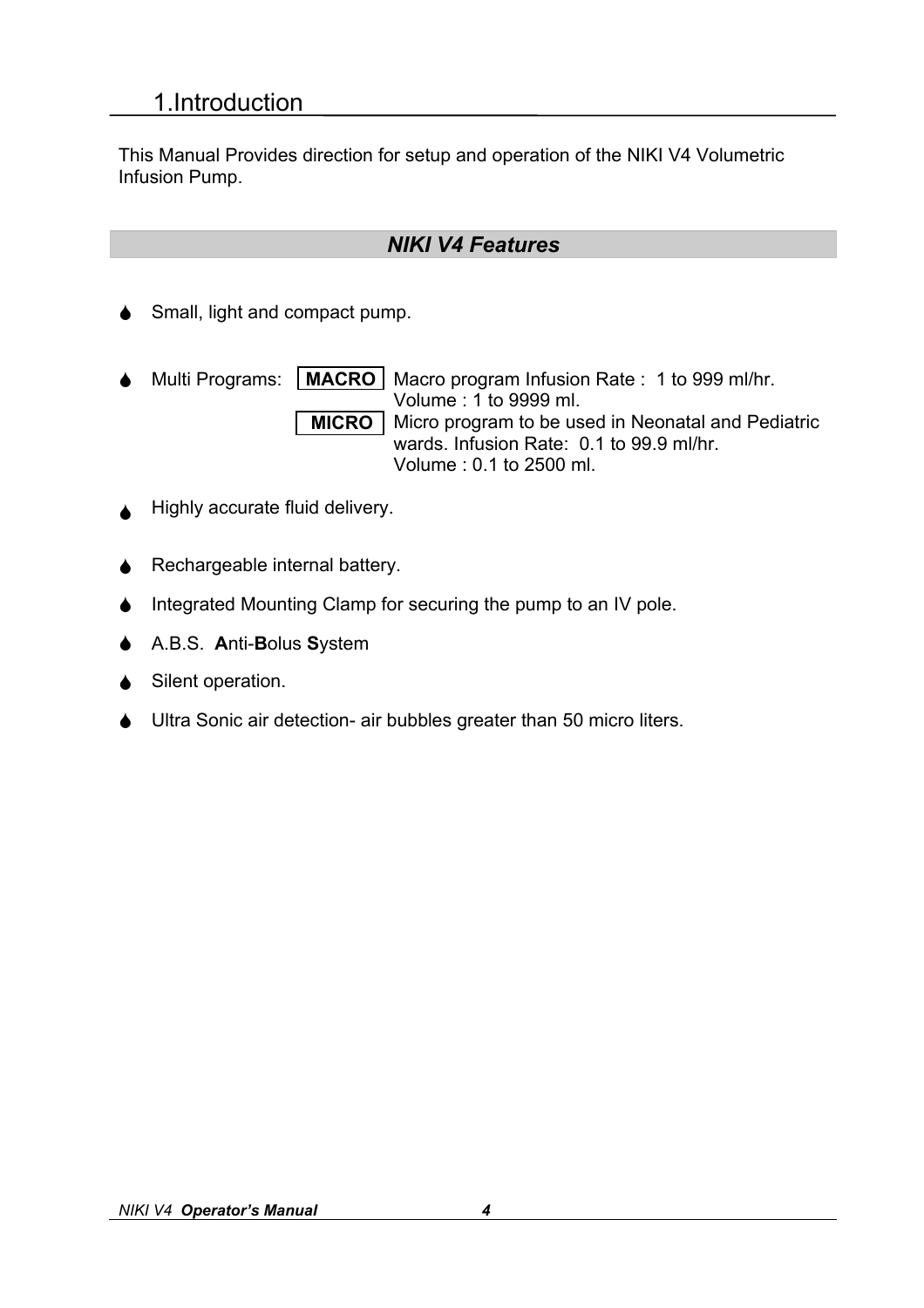## *About This Manual:*

The information in this manual is presented as follows:

- **1. Introduction**  NIKI V4 features and capabilities.
- **2. NIKI V4 Volumetric Infusion Pump Overview**  Functional description and specifications.
- **3. Setting Up the NIKI V4 Infusion Pump**  Instructions for unpacking and setting up the pump before operation.
- **4. Operating the NIKI V4 Infusion Pump**  Procedures for operating.

### **Terms and conditions used in manual :**

| ☞  | <b>NOTE</b>    | Operating procedure or condition that is essential to highlight.                          |  |  |
|----|----------------|-------------------------------------------------------------------------------------------|--|--|
| لم | <b>CAUTION</b> | A precaution that, if not followed, could result in extensive damage<br>to the equipment. |  |  |
| ₩  | <b>WARNING</b> | A precaution that, if not followed, can result in personal injury or loss<br>of life.     |  |  |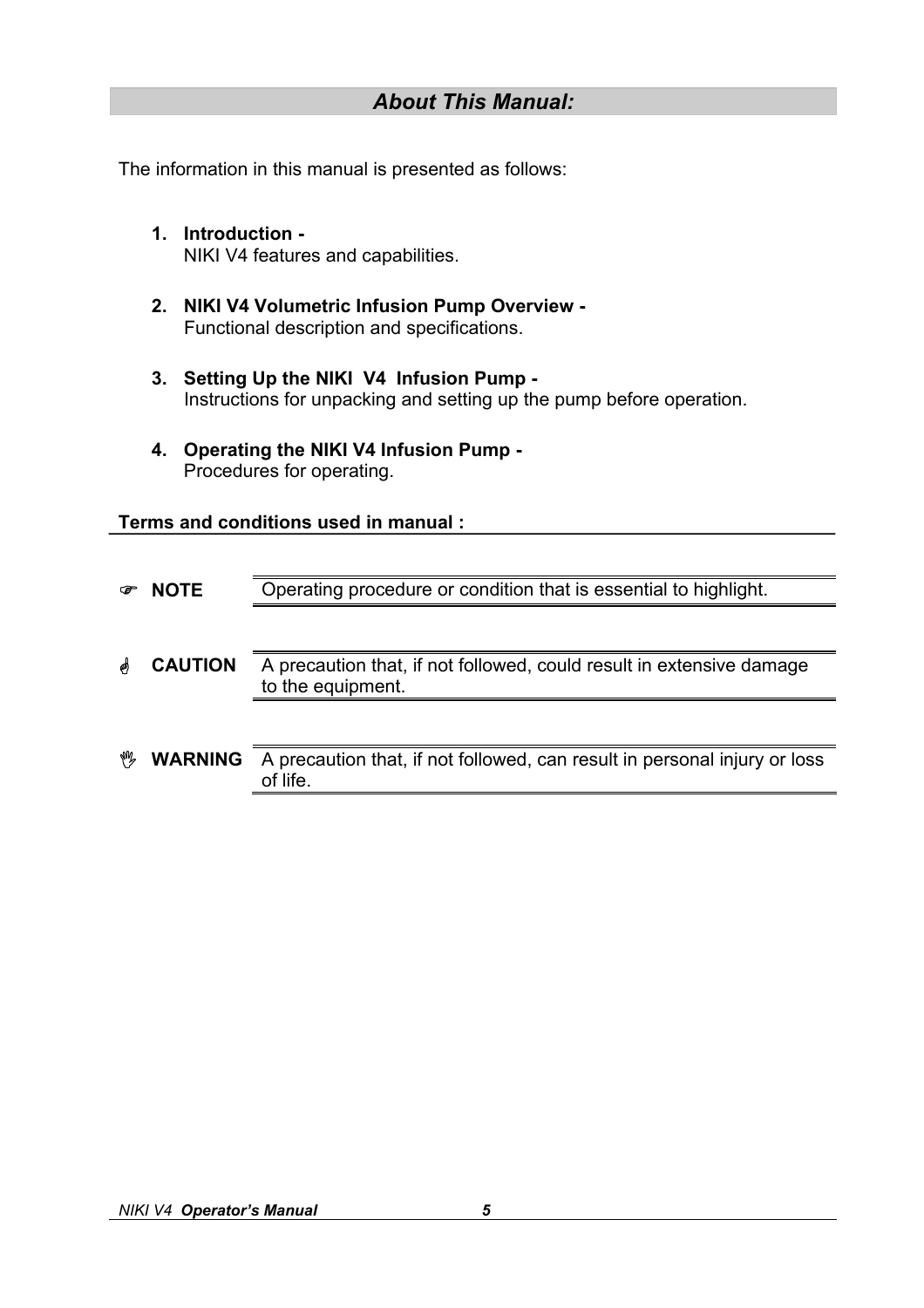## *Safety Precautions*



### , **WARNING**

### **To avoid possible personal injury or loss of life, observe the following:**

**Note** : Read and understand the entire Operation Manual before using the pump since important precautions follow throughout the text.

- Disconnect the pump from main, prior to opening the casing. Voltage present on internal components may cause severe shock or death on contact. Only trained service personnel should open pump cover.
- Before servicing pump, remove rings, watches, and other jewelry that may cause a shock / burn hazard.
- To prevent fire hazard, replace blown fuses only with fuses of same type and rating. (see fuse values on the rear Pcb close to the fuses housing) .
- The Equipment is not suitable for use in the presence of flammable anesthetic mixture with air or with oxygen or nitrous oxide.
- Watch your fingers / nails when opening the pump's door.

### **To avoid possible injury to patient, observe the following:**

- Make sure pump is attached securely to IV pole.
- If the pump was dropped, send the pump back to be inspected by qualified service personnel.
- Before operation, verify that administration set tubing is not kinked or occluded.
- ) **NOTE:** The maximum volume that may be infused under SINGLE FAULT CONDITION is 0.1 ml.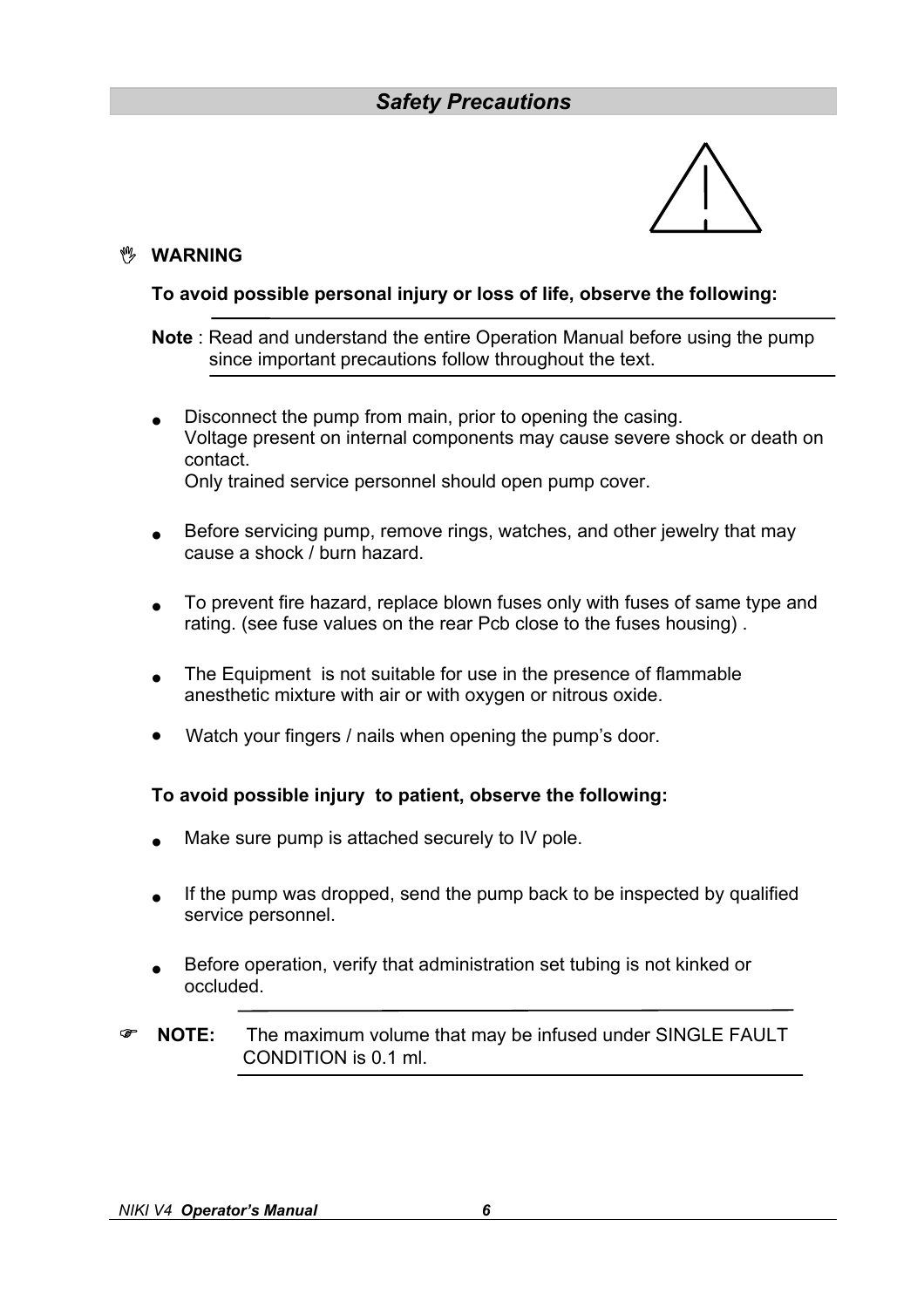## **Safety Precautions**

The pump Power cord should be connected to a grounded AC outlet Furnishing.

### **WARNING** Any adjustments, maintenance or repair of the uncovered pump under voltage, should be avoided. If necessary, these repairs should be carried out be skilled technicians who are aware of the hazards involved.

The should be operated within a temperature range of 15ºC (59ºF) to 45ºC (113ºF).

### **WARNING** Do not operate pump near equipment that emits high energy radio frequencies, such as electro-surgical cauterizing equipment and cellular telephones. False alarm signals may occur.

) **NOTE:** Read and understand the entire Operation Manual before using pump since important precautions follow throughout the text.

## \* **CAUTION**

### **To avoid possible damage to the equipment, observe the following:**

- Do not immerse pump in liquids.
- Clean solution spills immediately from the pump. Use a damp cloth or sponge. A cleaning disinfectant may be used. Wipe thoroughly with a dry cloth.
- Do not clean pump with chemicals such as Xylene, Toluene, Acetone, or similar solvents. These chemicals cause damage to plastic components and paint.
- Do not use pens or any other sharp object to press keys. Torn or punctured membranes expose keys to damage.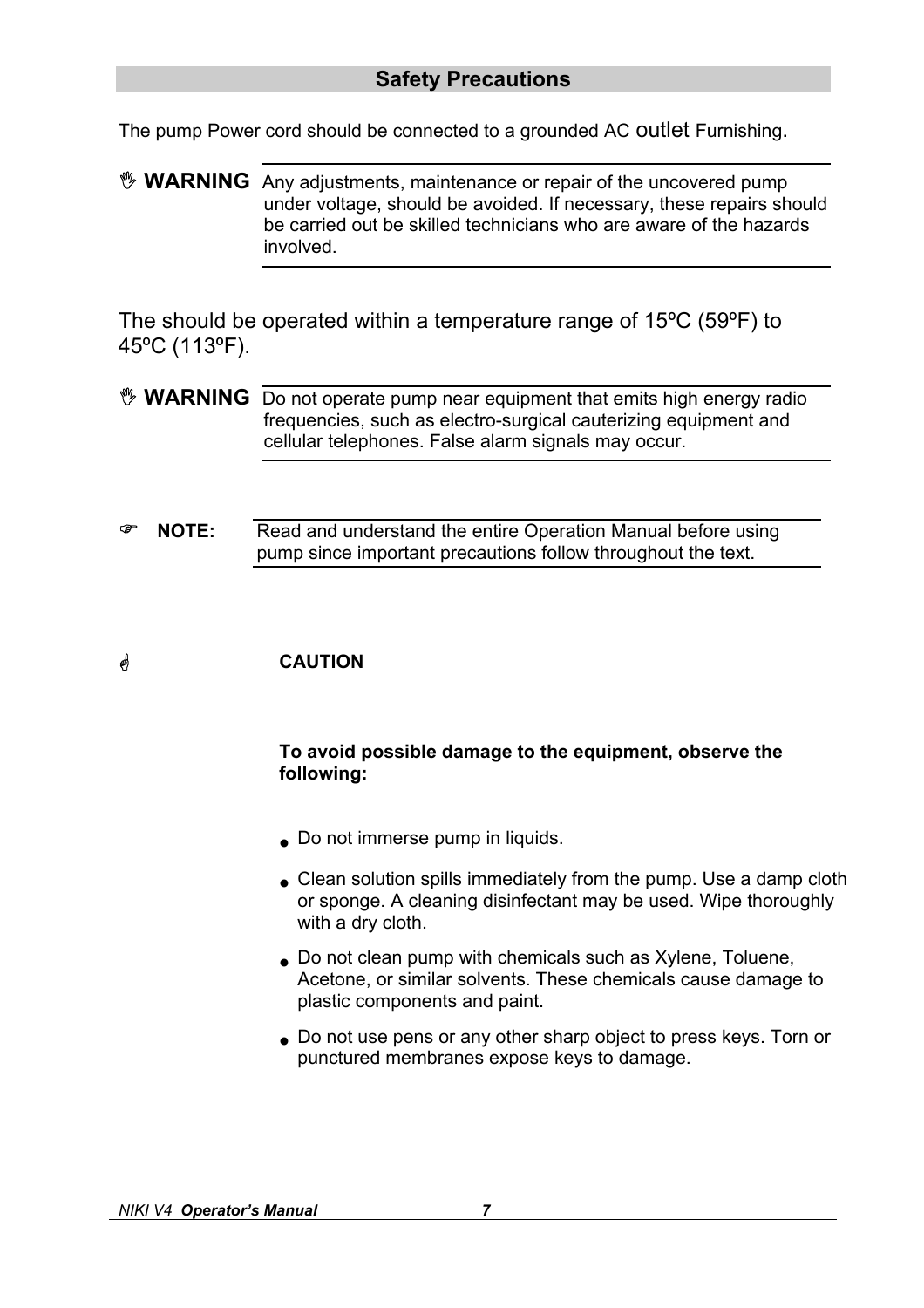### **Limited warranty on distribution sold products**

The NIKI V4 infusion pump has been carefully manufactured from the highest quality components.

Caesarea Medical Electronics Ltd. Warrants that the pump will be free of defects in material and workmanship for twelve (12) months from the date of purchase by the original purchaser.

CME's or its designated representative's obligation under this Limited Warranty shall be limited, at CME's or its designated representative's option, to repairing or replacing pumps which upon examination, are found to be defective in material or workmanship. The repair or replacement of any product under this Limited Warranty shall not extend the term of the Warranty beyond the original term set forth above.

All repairs under this Limited Warranty should be undertaken only by qualified, trained service personnel. In the event that a pump is found to be defective during the warranty period, the purchaser shall notify CME or its designated representative within thirty (30) days after such defect is discovered.

The defective pump should be sent immediately to CME or its designated representative for inspection, repair or replacement. Shipping costs are the purchaser's responsibility.

*Material returned to CME or its designated representative should be properly packaged using CME shipping cartons and inserts. Inadequate packaging may result in severe pump damage.* 

This Limited Warranty shall not apply to defects or damage caused, wholly or in part, by negligence, spilt fluids, dropping of the pump, misuse, abuse, improper installation or alteration by anyone other than qualified, trained personnel; or to damage resulting from inadequate packaging in shipping the pump to CME or its designated representative.

If, after inspection, CME or its designated representative is unable to identify a problem, CME or its designated representative reserves the right to invoice purchaser for such inspection.

This Limited Warranty is the sole and entire warranty pertaining to CME's products and is in lieu of and excludes all other warranties of any nature whatsoever, whether stated, or implied or arising by operation of law, trade, usage or course of dealing, including but not limited to, warranties of merchantability and warranties of fitness for a particular purpose. Purchaser expressly agrees that the remedies granted to it under this limited warranty are purchaser's sole and exclusive remedies with respect to any claim of purchaser arising under this Limited Warranty.

Managing Director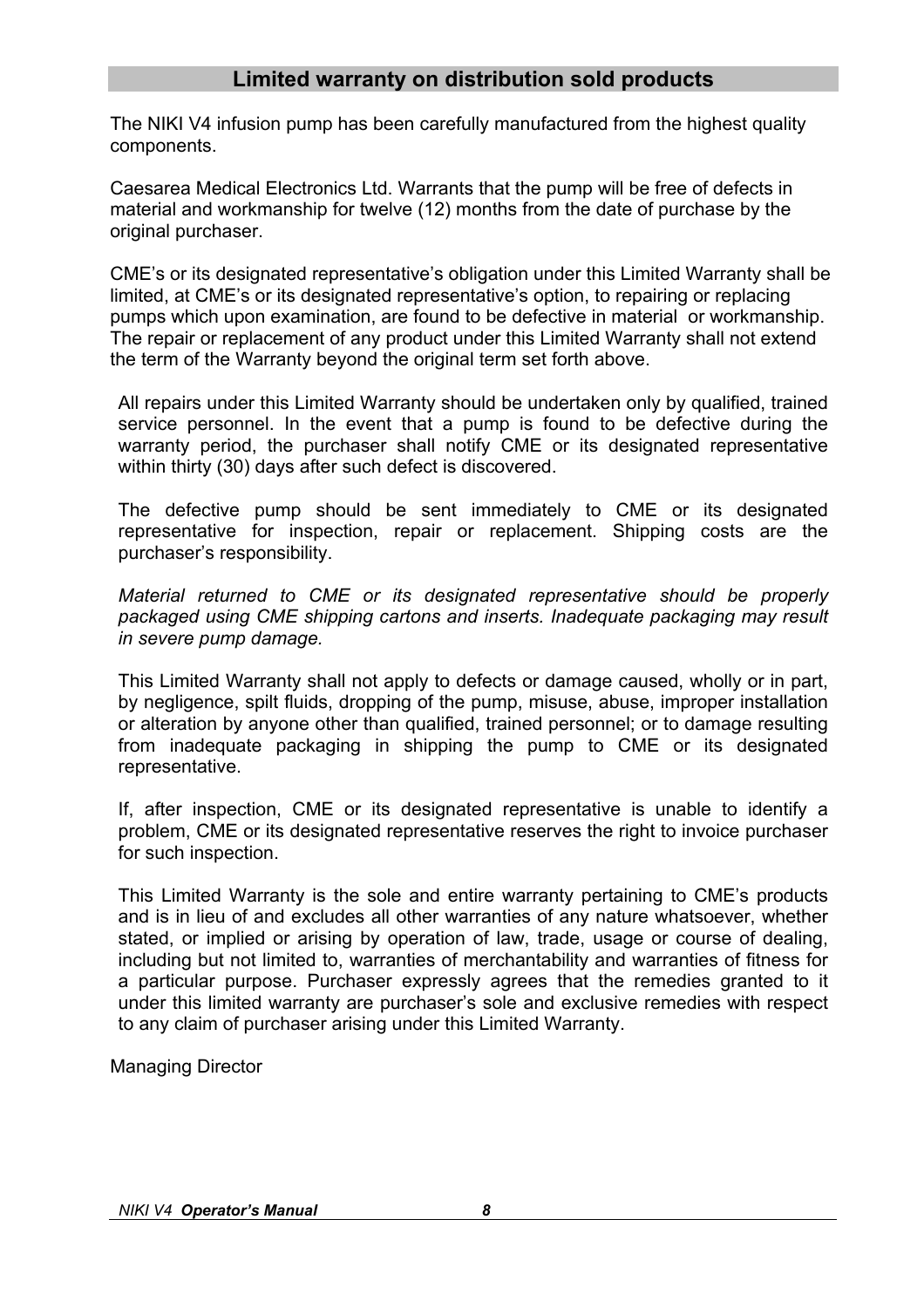While under warranty, Service agreement, (optional) or lease agreement, the instrument must not be opened by unauthorized personnel.

Contact your local distributor.

Shipping costs for all units returned for service or warranty shall be paid by the customer, The unit must be packed in its original container or in another container that will provide adequate protection during shipment. To assure prompt return, the customer service department must be notified before shipping any unit for repair. When calling product service, pls. be prepared to provide code number and serial number of the unit. A service request number will be issued should accompany all communications A brief written description of the malfunction should be attached to the instrument when it is returned for service.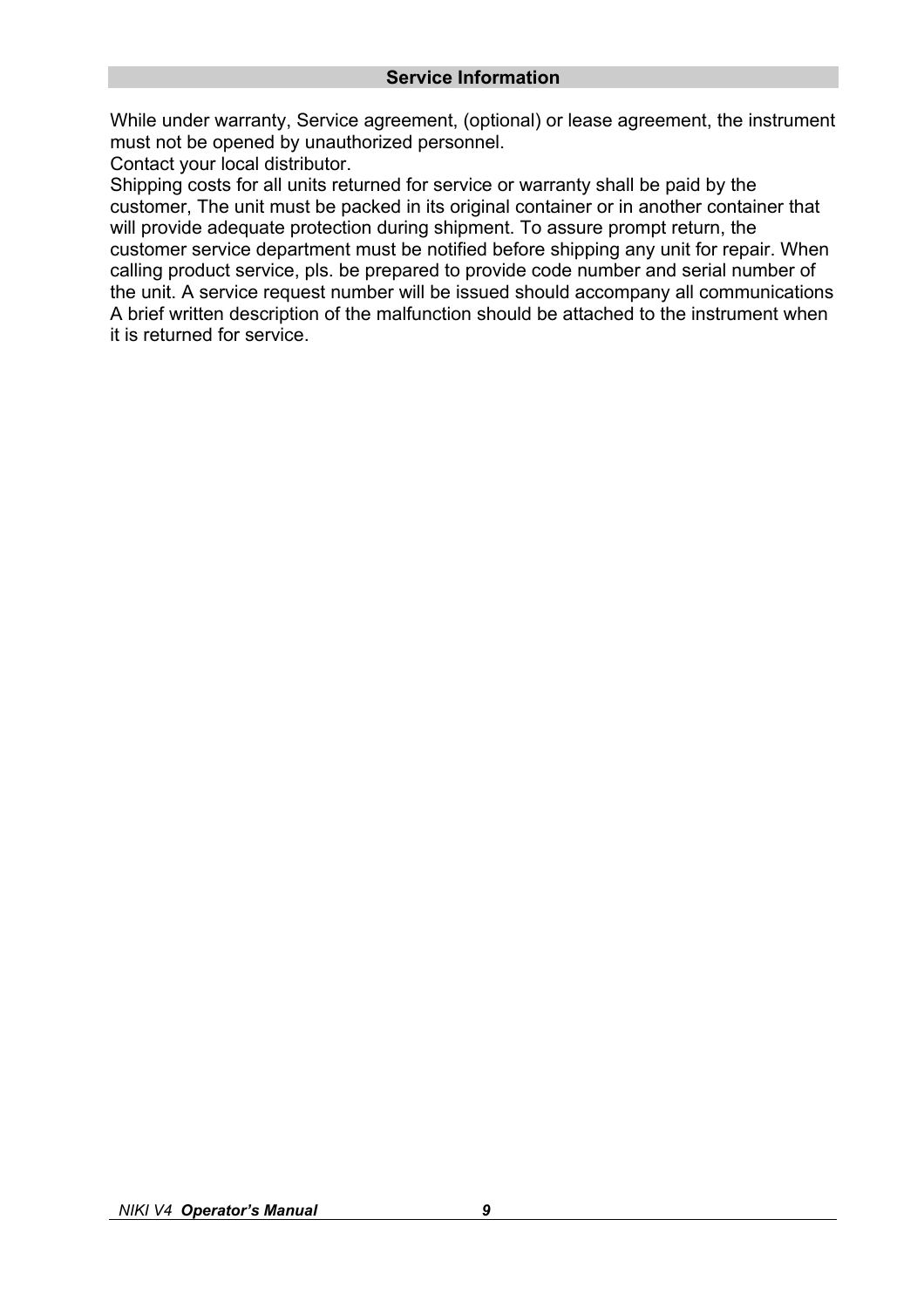# **2. NIKI V4 Volumetric Infusion Pump Overview**

# *Specifications*

| Pumping Mechanism:                       | Linear peristaltic movement                                                                                                                                                            |
|------------------------------------------|----------------------------------------------------------------------------------------------------------------------------------------------------------------------------------------|
| Flow Rate:                               | Micro - 0.1 to 99.9ml/hr in 0.1ml increments<br>Macro - 1 to 999ml/hr in 1ml increments                                                                                                |
| Total Infusible Volume:                  | Micro $-0.1$ to 2,500ml.<br>Macro - 1 to 9,999ml.                                                                                                                                      |
| <b>Total Time Setting</b>                | 99:59 hours                                                                                                                                                                            |
| Accuracy:                                | $± 5%$ .                                                                                                                                                                               |
| KVO rate:                                | $0.1$ to $5$ ml/hr.                                                                                                                                                                    |
| Air Sensor:                              | Ultrasonic                                                                                                                                                                             |
| <b>Maximum Pressure:</b>                 | 0.7 bar or 10 psi Adjustable (high, normal, low)                                                                                                                                       |
| Power Supply:                            | 100-240 V, 50/60 Hz. 10w 0.3A max.                                                                                                                                                     |
| Battery:                                 | Nickel-Cadmium 7.2V, 0.9Ah.                                                                                                                                                            |
| Battery Operation at 125 ml/hr: 16 hours |                                                                                                                                                                                        |
| Battery Charging:                        | Automatic when connected to an AC power source<br>(12 hours)                                                                                                                           |
| Alarms:                                  | <b>Bad System</b><br>Low & End Battery<br>Push Run<br>Air<br><b>Fill Set</b><br><b>Bad set</b><br>High Pressure (HI PRES) (down occlusion)<br>Door Open<br>End of Program (FIN)<br>Loc |
| Dimensions:                              | 138 x 138 x 72mm.<br>$5.4$ " x $5.4$ " x $2.8$ " ( $1 \times$ w $\times$ h).                                                                                                           |
| Symbol                                   | Attention (Consult accompanying documents)                                                                                                                                             |
| Classification                           |                                                                                                                                                                                        |
|                                          | <b>Type CF Equipment</b><br>(Degree of protection against electrical shock)                                                                                                            |
| IPX4<br><b>CLASS 1</b>                   | Protected against splashing water<br>(Degree of protection against liquid ingress)                                                                                                     |
| Housing:                                 | ABS (with fire retarded)                                                                                                                                                               |
| NIKI V4 Operator's Manual                | 10                                                                                                                                                                                     |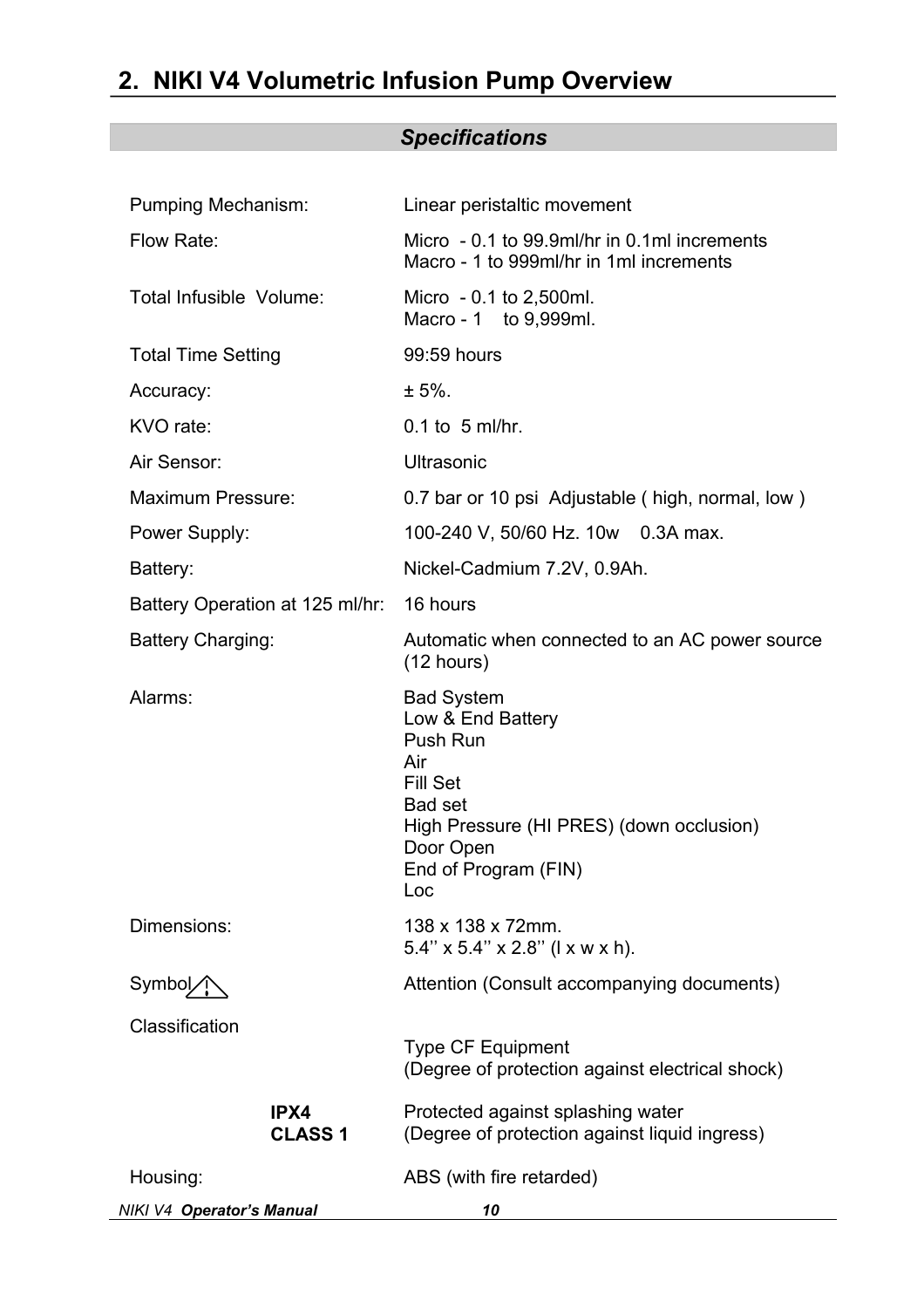| <b>Electrical Safety</b> | Comply with IEC 601-1 (medical equipment) and<br>IEC60601-2-24 (Infusion pumps and controllers)                                                                           |  |  |
|--------------------------|---------------------------------------------------------------------------------------------------------------------------------------------------------------------------|--|--|
| <b>Memory Retention</b>  | All calibration and set information will be retained in<br>the pump memory for a minimum of 10 years.                                                                     |  |  |
| <b>Electrical Safety</b> | Comply with Ph60601-1 (medical equipment) and<br>IEC60601-2-24 (Infusion pumps and controllers)<br>with UL 2601-1 and CAN/CSA C22.2 No 601.1 and<br><b>MDD 93/42 EEC.</b> |  |  |
| Weight                   | 1100 gr.<br>2.5 pounds                                                                                                                                                    |  |  |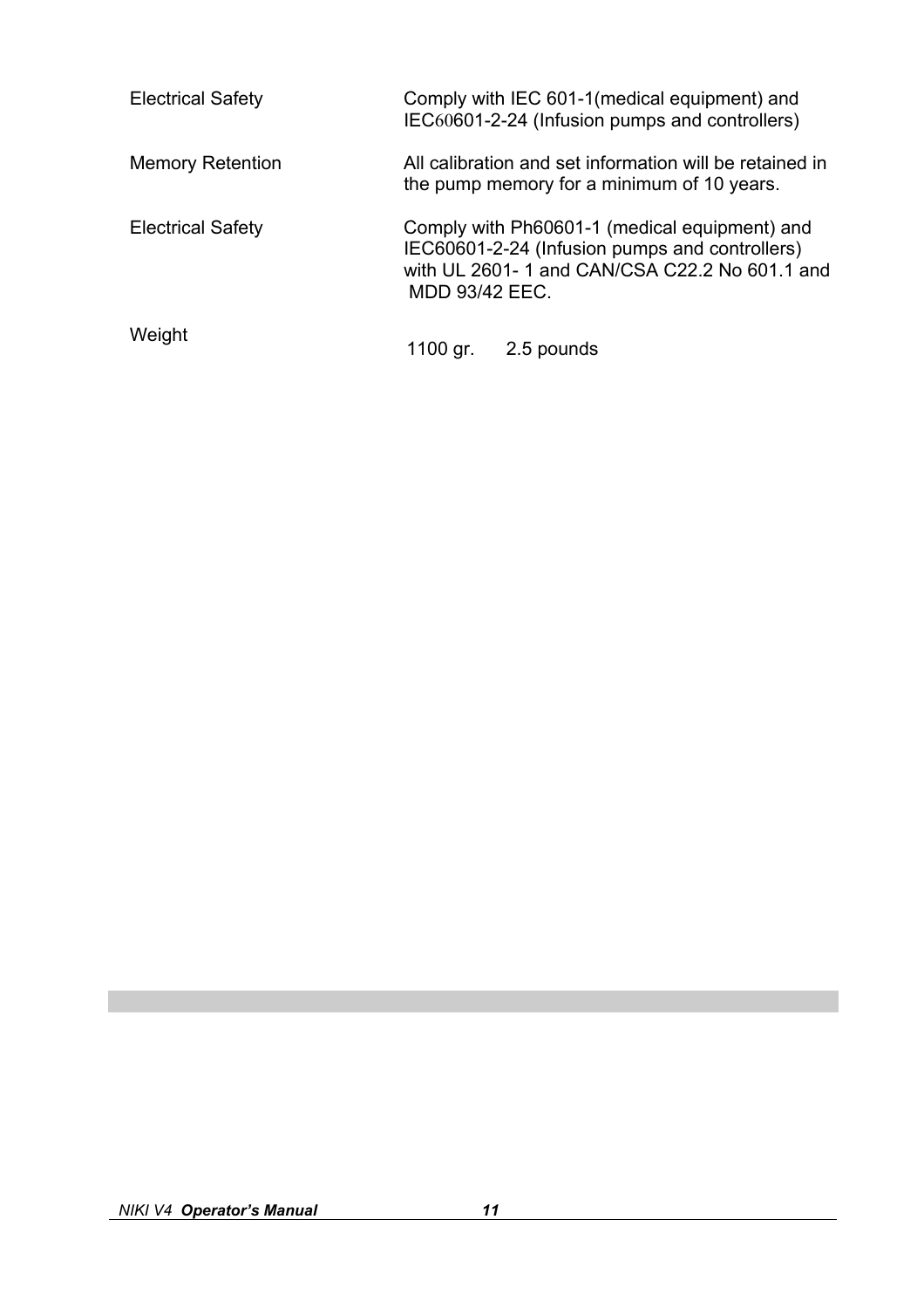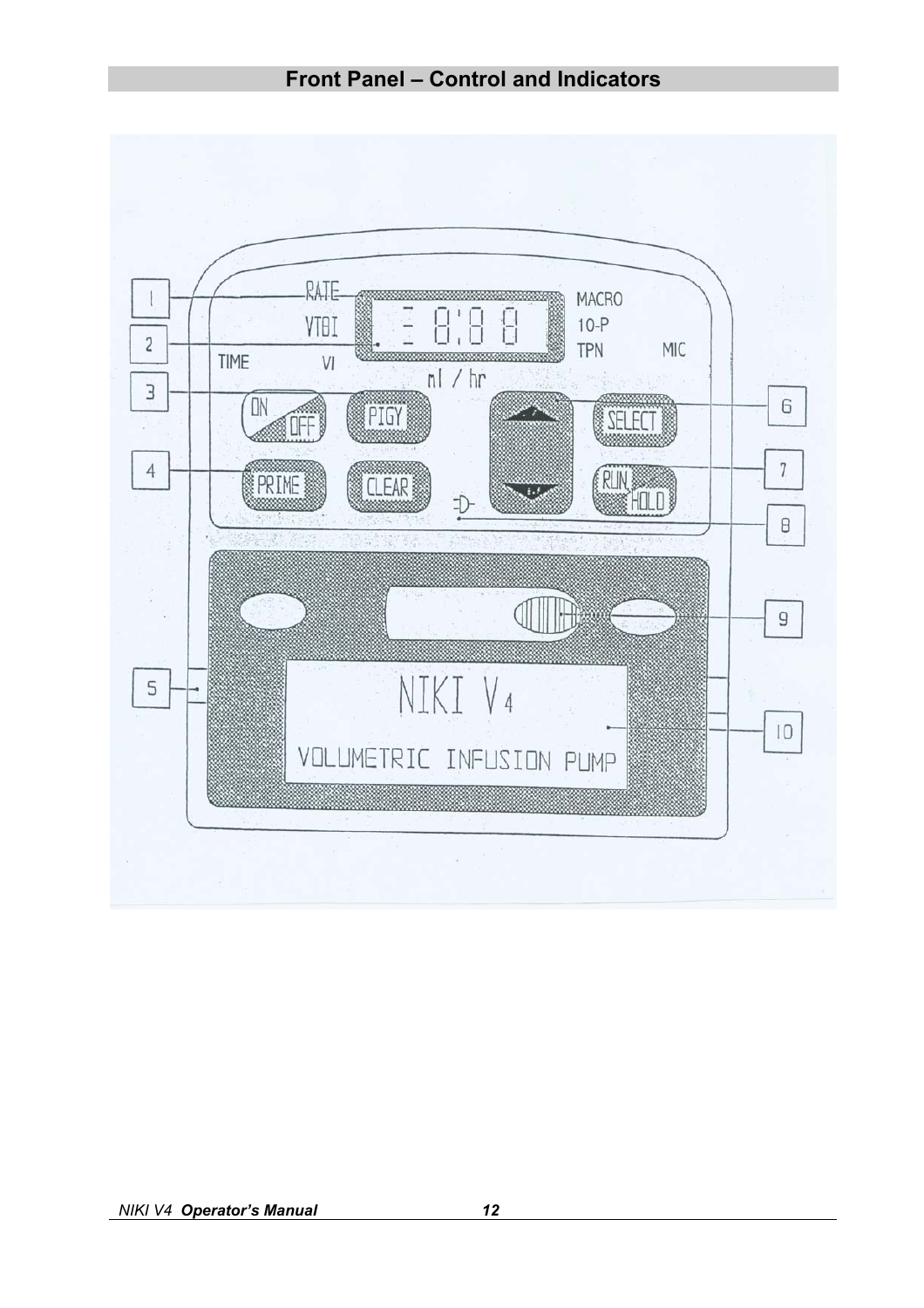| No. | <b>Function</b>                                                                                                                                                                    | <b>Description</b>                          |
|-----|------------------------------------------------------------------------------------------------------------------------------------------------------------------------------------|---------------------------------------------|
| 1.  | Displays selected infusion rate, total time,<br>volume to<br>be infused, and volume infused.<br>Whenever the pump is operated on battery,<br>the<br>display will blink on and off. | <b>Display</b>                              |
| 2.  | The cursors indicate that the set program is<br>running.                                                                                                                           | Cursor                                      |
| 3   | Sets a PIGY program<br>- Single Pigy program<br>- Auto Pigy program                                                                                                                | Pigy key<br>PIGY                            |
| 4.  | Automatically primes the administration set<br>$\bullet$<br>Unprimed set- priming volume 16 ml.<br>Partially primed set- priming volume 5 ml.                                      | Prime key<br><b>PRIME</b>                   |
| 5.  | Guide the administration set.<br>$\bullet$                                                                                                                                         | <b>Tubing Guide</b>                         |
| 6.  | Increases / Decreases the infusion RATE,<br>TIME limit, and VTBI.<br>Continue to press the arrow key to increase<br>the setting steps and speed.                                   | Arrow keys                                  |
| 7.  | Starts or stops pump operation and delivery.<br>Hold may be used to silence an alarm<br>condition and pause priming.                                                               | RUN / HOLD Key<br><b>RUN</b><br><b>HOLD</b> |
| 8.  | Lights when pump operates on AC power<br>and battery is being charged.                                                                                                             | Charging Indicator                          |
| 9.  | • Opens and closes the pump door.                                                                                                                                                  | Door Latch                                  |
| 10. | NIKI V4<br><b>VOLUMETRIC INFUSION PUMP</b>                                                                                                                                         | Door Label                                  |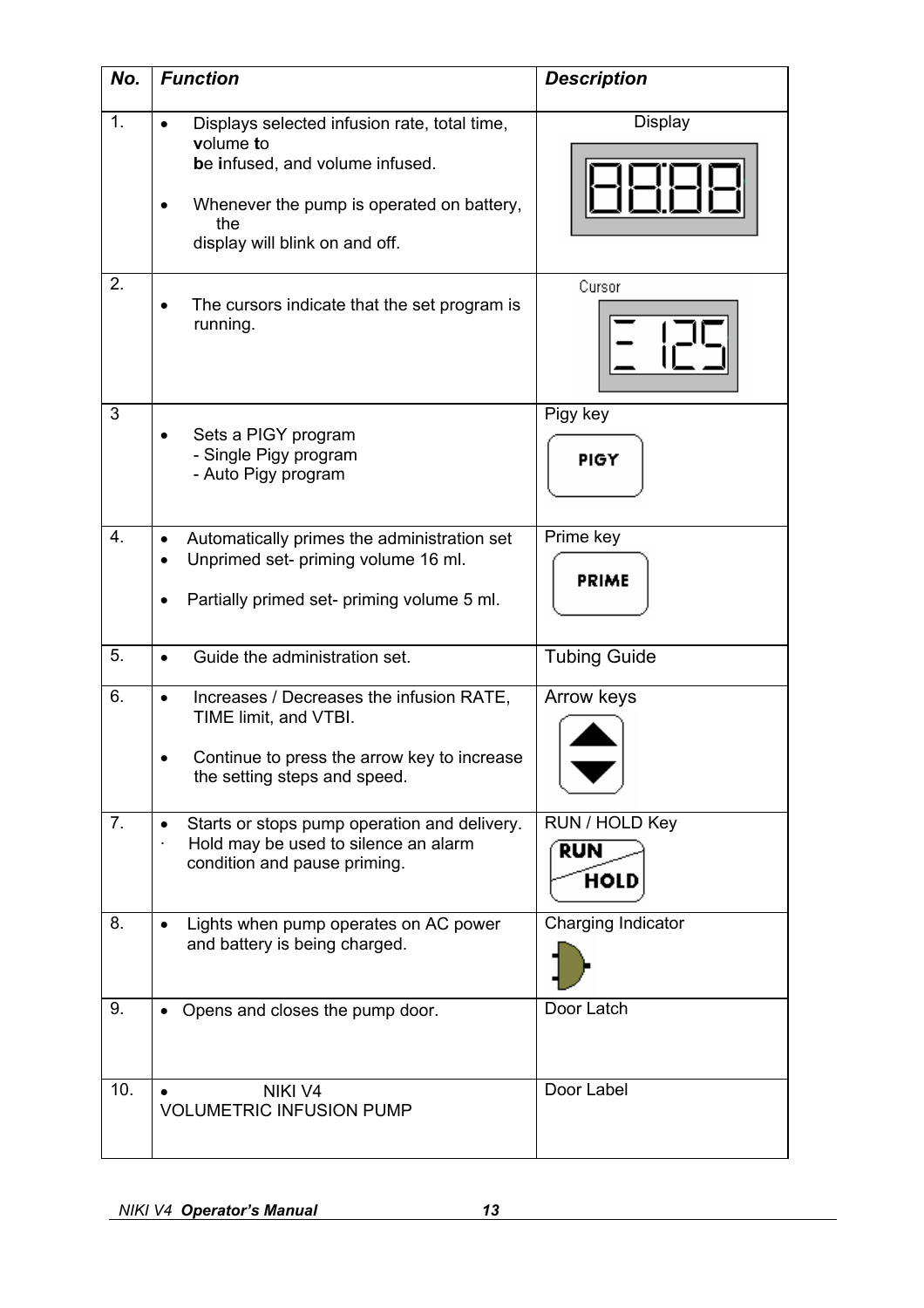

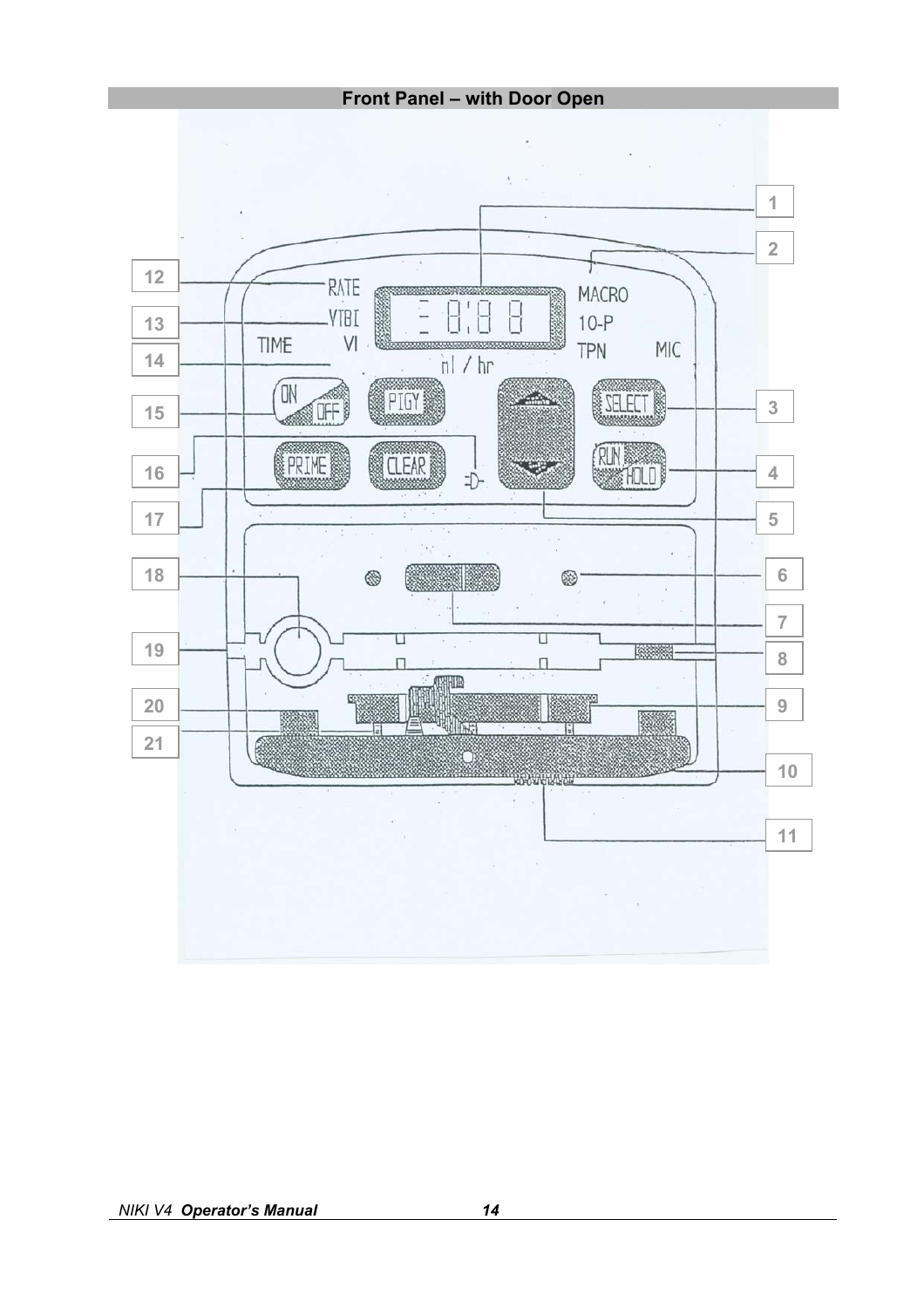| No. | <b>Description</b>              | <b>Function</b>                                                                                                                              |
|-----|---------------------------------|----------------------------------------------------------------------------------------------------------------------------------------------|
| 1.  | Display                         | LED display                                                                                                                                  |
| 2.  | <b>MACRO</b>                    | The pump is operating in the Macro program.                                                                                                  |
| 3.  | <b>SELECT key</b>               | Used to scroll between rate, time, volume to be infused,<br>and total volume infused.                                                        |
| 4.  | RUN / HOLD key                  | Start/hold the program                                                                                                                       |
| 5.  | Arrow key                       | Setting the desired values for rate, time and vtbi.                                                                                          |
| 6.  | Pumping block mounting<br>screw | Connect the pumping block to the front housing.                                                                                              |
| 7.  | Latch holder                    | Holds the door closed when latch is positioned.<br>Horizontally.                                                                             |
| 8.  | Pressure sensor                 | • Detects downstream tubing restriction and occlusion.<br>• The alarm level can be adjusted to suit the needs<br>of the hospital department. |
| 9.  | Press plate                     | Connected to the door by 3 springs.                                                                                                          |
| 10. | Pump door                       | Covers the press plate.                                                                                                                      |
| 11. | Recessed latch                  | Push to open door.                                                                                                                           |
| 12. | <b>RATE</b>                     | The rate message indicates that the figure shown on the<br>display is the current rate.                                                      |
| 13. | <b>VTBI</b>                     | The volume to be infused.                                                                                                                    |
| 14. | VI (Volume Infused)             | The accumulated infused volume, from the time the<br>CLEAR key was last pressed.                                                             |
| 15. | ON/OFF key                      | Switches the pump on and off.                                                                                                                |
| 16. | Charge indicator                | Lights when pump is connected to main.                                                                                                       |
| 17. | <b>PRIME</b> key                | Pressing the prime key, at the data setting stage, after<br>door open or air alarm, will remove air from administration<br>set.              |
| 18. | Air sensor                      | Ultrasonic air detector, mounted on the front housing.                                                                                       |
| 19. | <b>Tubing Guide</b>             | Guide the Administration set                                                                                                                 |
| 20. | Air sensor                      | Mounted on the door.                                                                                                                         |
| 21. | Door springs                    | Located between the door and press plate.                                                                                                    |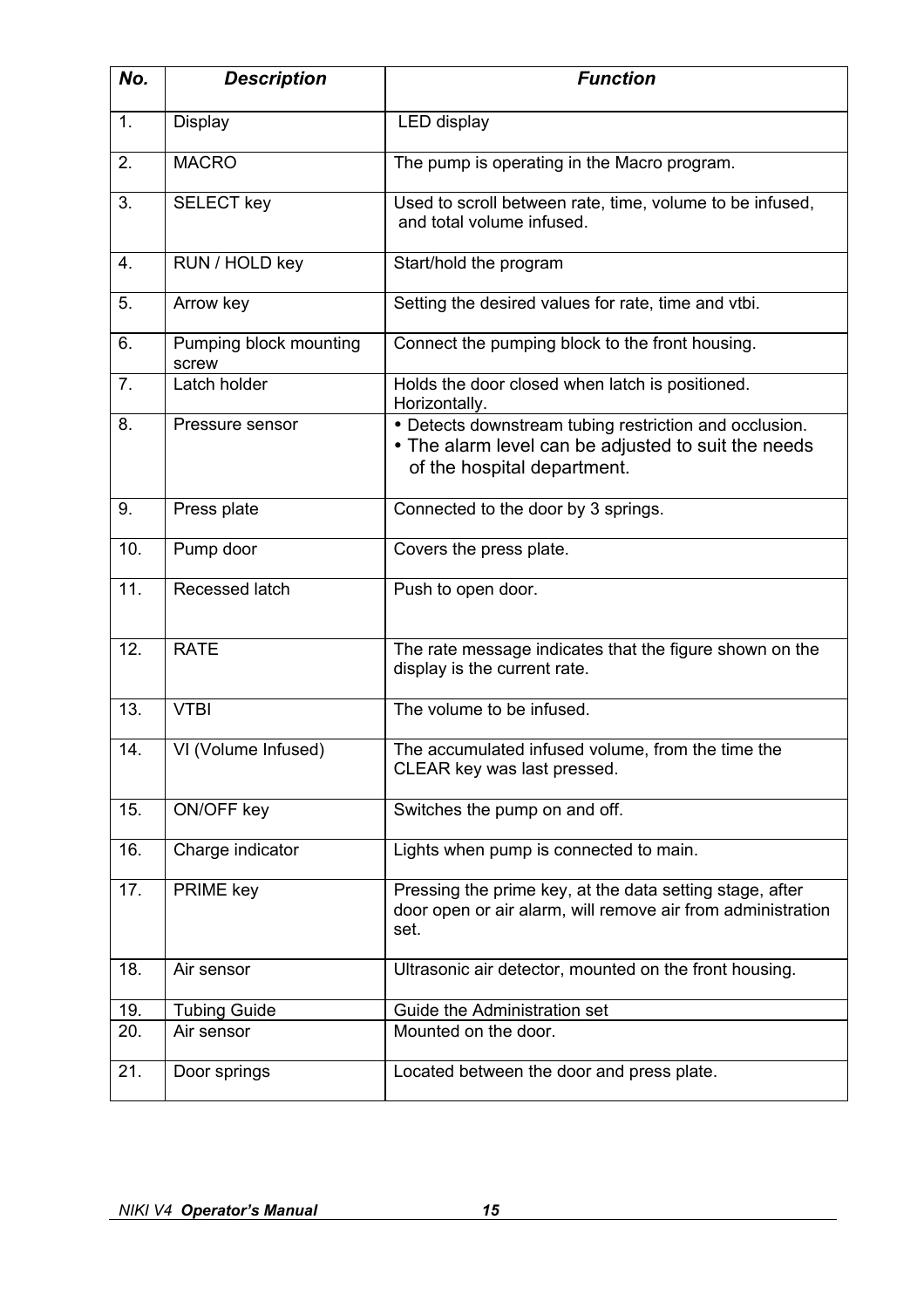### **Rear Panel**

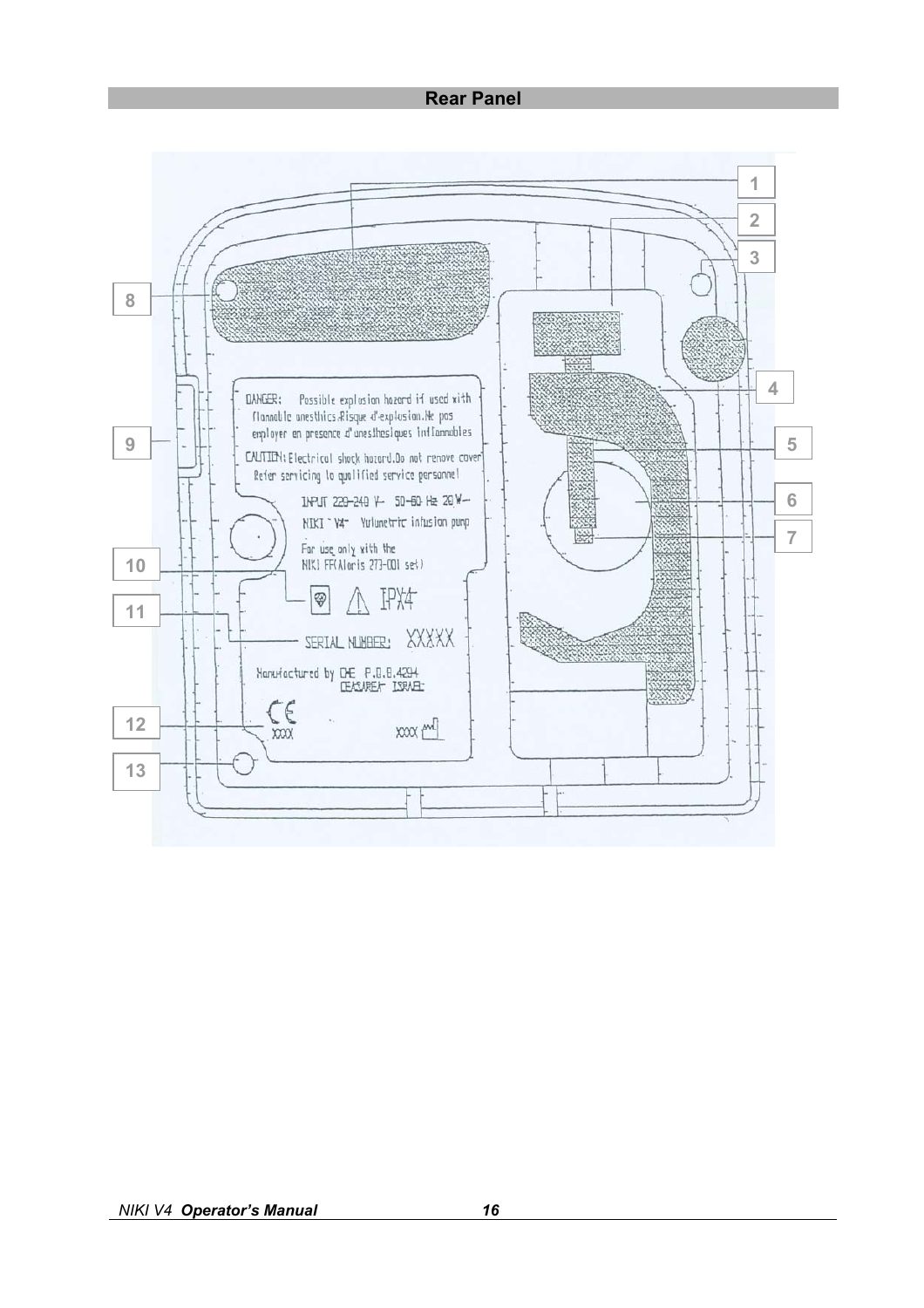|                | <b>Description</b>        | <b>Function</b>                                   |
|----------------|---------------------------|---------------------------------------------------|
| $\mathbf{1}$ . | Pump handle               | Pump carrying handle                              |
| 2.             | Pole clamp handle         | Fixing the pump to an IV pole                     |
| 3.             | Pump mounting screw       | Used to assemble/disassemble the housing          |
| 4.             | Pole clamp                | Mounts the pump on the IV pole                    |
| 5.             | Pole clamp screw          | Turn clockwise to secure the pump to the IV pole  |
| 6.             | <b>Buzzer</b>             | Sounds an acoustic alarm                          |
| 7,             | Pole screw adapter        | A plastic tip to assure connection to the IV pole |
| 8.             | Pump mounting screw       | Same as 3                                         |
| 9.             | Electrical cord connector | Attachment for AC power cord 220-240v 50/60 Hz    |
| 10.            | CF protection             | Pump safety classification                        |
| 11.            | Serial number sticker     | Display's the serial number of the pump           |
| 12.            | CE marking                | Admission to market the NIKI V4 pump in Europe    |
| 13.            | Pump mounting screw       | Same as 3                                         |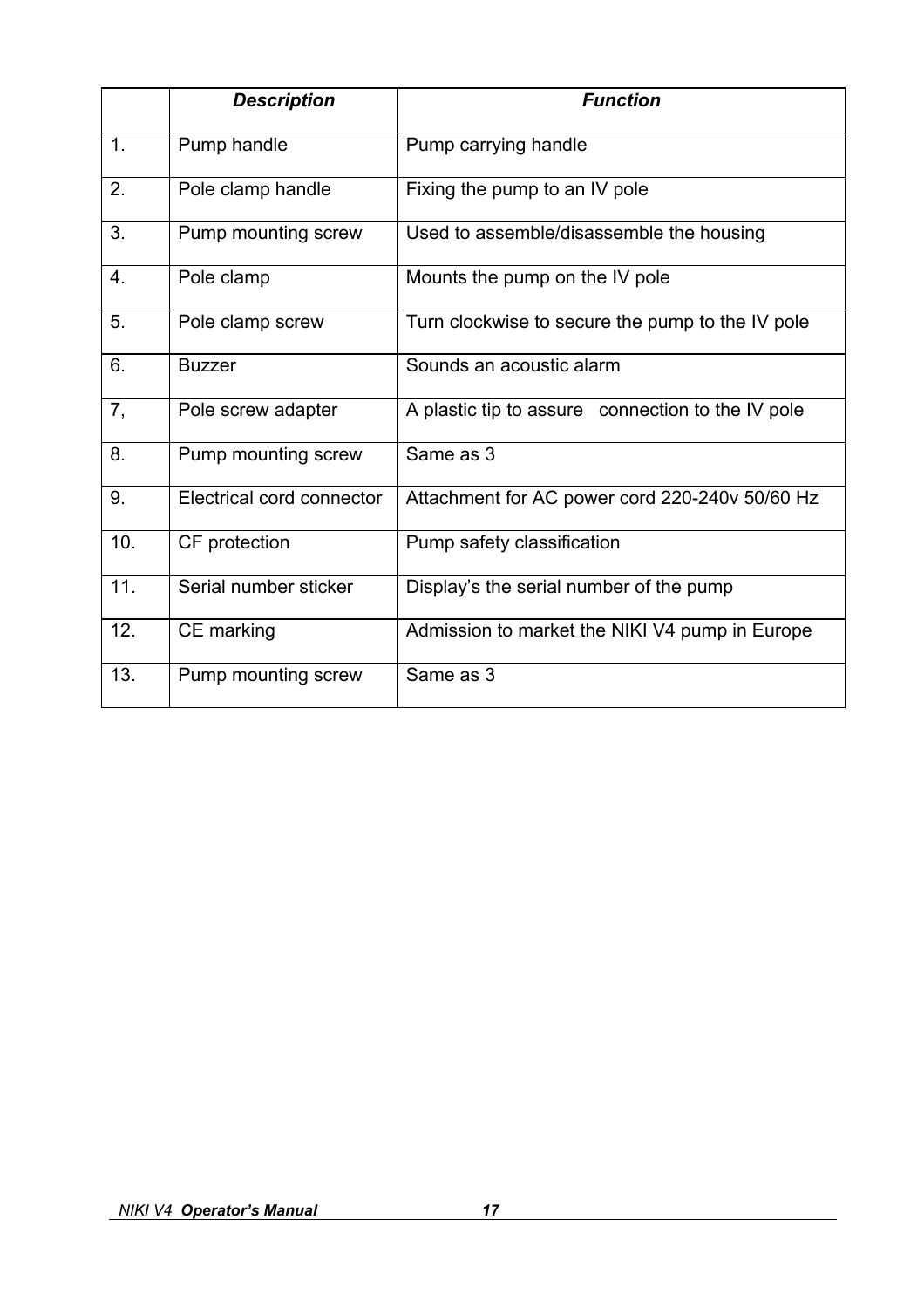# **3. Operating the Infusion Pump**

## **Operating Instructions**

- a. Securely attached the pump to an IV pole using the pole clamp.
- b. Plug pump power cord into a hospital grade electrical outlet. Verify during operation that the AC icon is displayed (see page 5 #8) and the data on the display is stable.
- **WARNING:** The pump is calibrated to a specific set. Do not use any other set. A certified technician would be able to help you calibrate your set to the NIKI V4 pump. Call your local representative for assistance.
	- c. Prepare the IV solution container and prime the IV set being used according to the instruction provided with the IV set. Make sure that the drip chamber is at least one third full and that the set does not contain air. If necessary prime again using the prime key.
	- d. Hang the IV solution container.
	- e. Open the pump's door (page 12) by pushing the door's latch. (page 12 #9) Open the door completely.
	- f. Place the tubing in the slit, in the arrow direction.
	- g. Close the door by pressing on the 2 recesses, until door latch clicks firmly into place.
	- h. Switch the pump on, pressing on the on/off key. (pg. 14 #15) the display (pg.14 #1) will show on and perform a self test. When the self test is completed the display will show the last rate setting and the word rate will be displayed. Accept pressing the select key (pg.13 #3) or change with the arrow keys (pg.13 #5). The display will show the remaining VTBI. Press Run to start operation. The display will show the volume infused. Press the clear key to zero infused volume or run/hold key to start operation.

Note: The infusion indicator will flush while the pump is in operation.

i. To change rate during operation press hold and use the arrow keys to change desired data. Press the run/hold key to resume operation.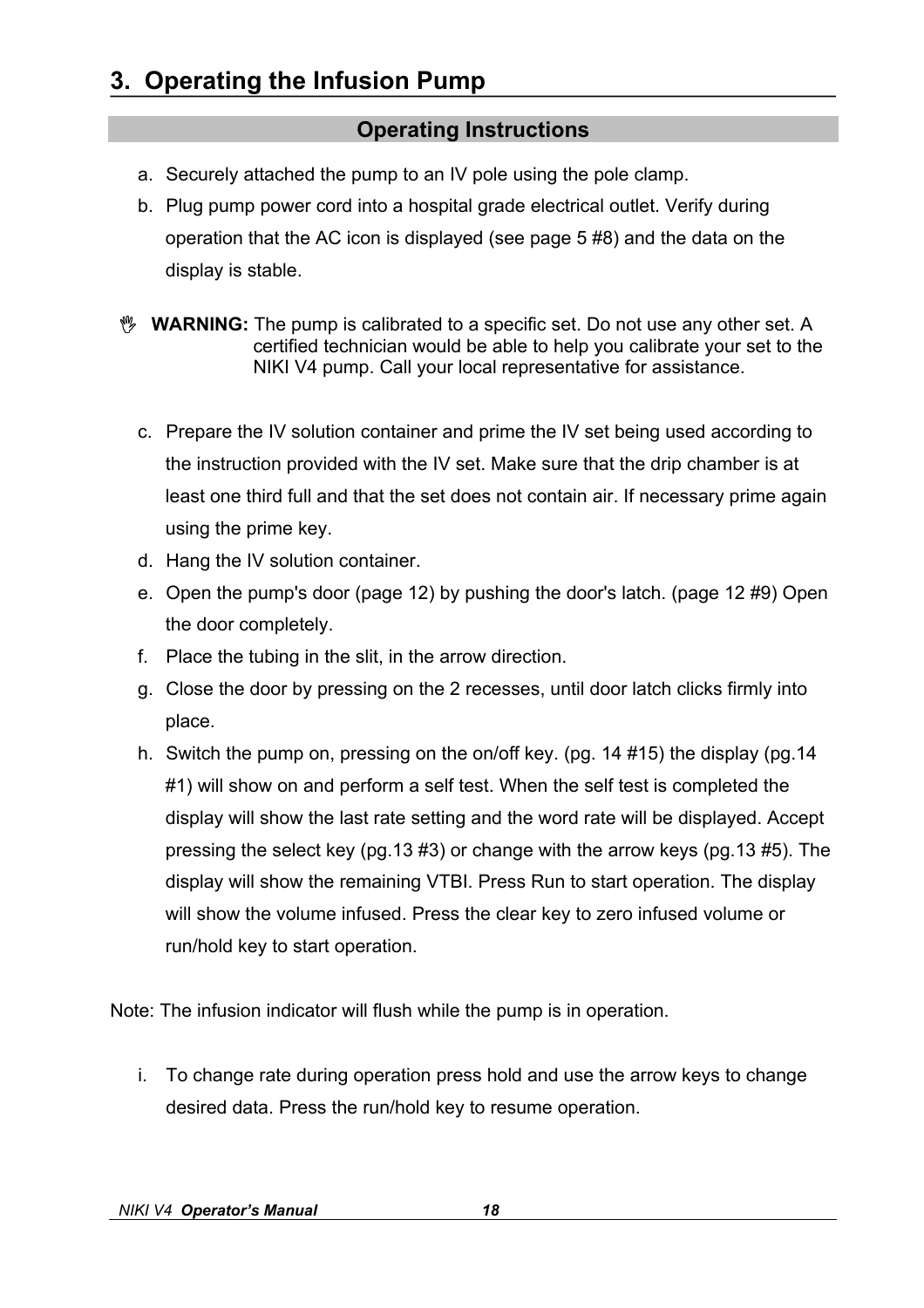## *Basic Operation*

- 1. Place the IV pole and the pump near the patient.
- 2. Connect the pump to an AC power outlet.
- 3. Verify that the administration set is set up correctly.
- 4. Switch on the pump using the ON/OFF key. ON will appear on the display followed by the last rate setting.
- 5. The preset program will appear on the right side of the display. **MICRO**
- 6. Press the ARROW keys to set the requested infusion rate.





) **NOTE** Press the arrow up key to **increase** the units. The arrow down **decreases** the units.

> Press continuously the ARROW keys to set the infusion rate quickly.

- 7. Prime the set if necessary, use the **PRIME** key.
- 8. To set the TIME and VTBI :
	- $\bullet$ Press the SELECT key , then use the arrow keys to set the TIME limit.
	- $\bullet$ On the left side of the display, the word **RATE** will change to **TIME.**

The pump will automatically calculate the Total Volume.

- $\bullet$ Press SELECT key again, to set the VTBI (optional)
- $\bullet$ The pump will automatically calculate the Total Infusion Time.



**PRIME** 





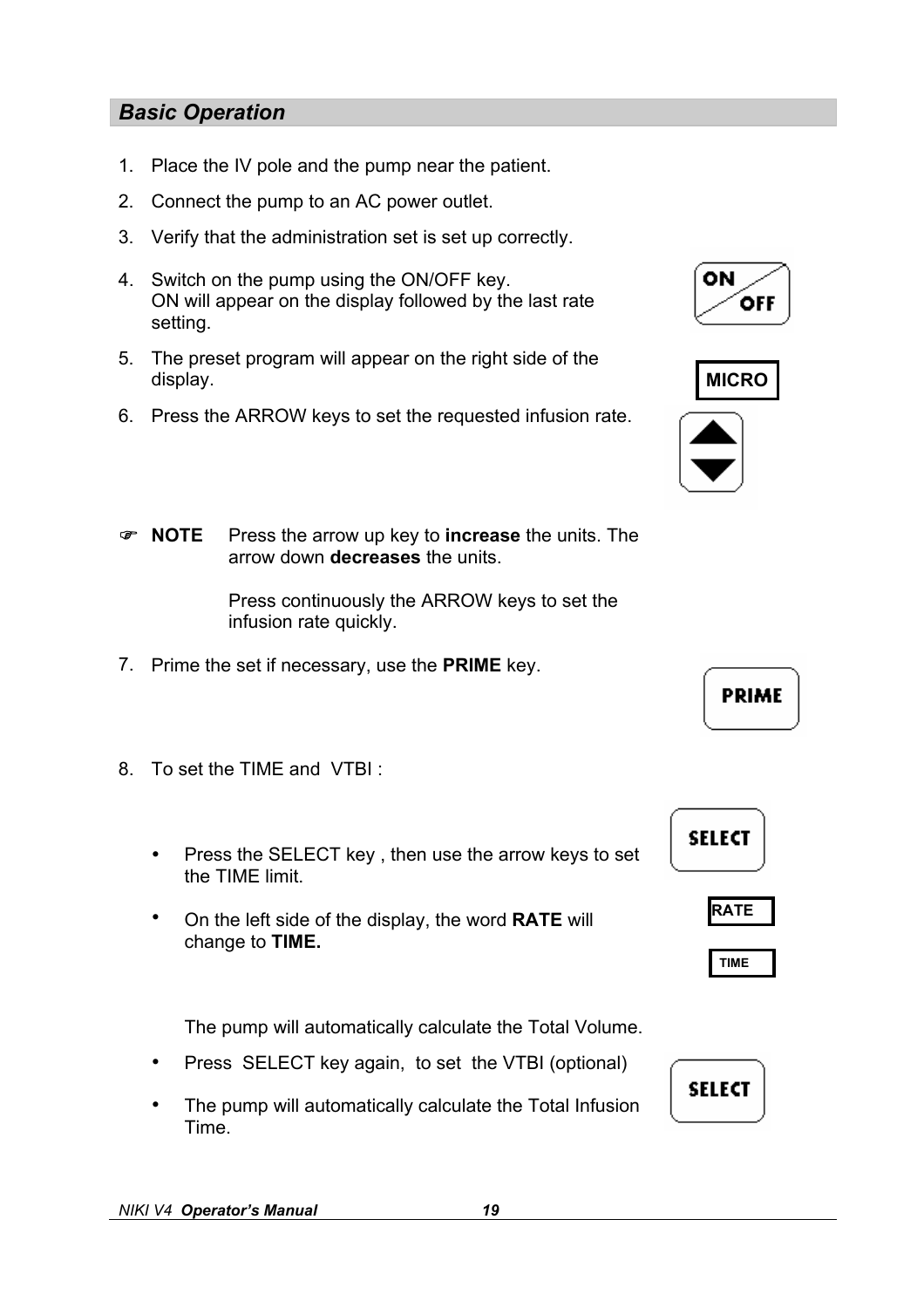*NIKI V4 Operator's Manual 20*

- ) **NOTE:** y A "9999" can be changed to a "0" by pressing the up arrow keys.
	- $\bullet$ Setting either the TIME or VTBI functions, avoids an Empty Fluid Container problems.
- 9. Press the RUN/HOLD key to begin infusion.

) **NOTE:** If the RUN/HOLD key is not pressed within one minute, a "PUSH RUN" alarm appears on display.

> Press RUN/HOLD key to stop the alarm. The display will show HOLD.

- 10. Verify that the infusion is proceeding normally before leaving the pump unattended.
- $NOTF:$   $\overline{·}$ To change any parameter during operation, first press the RUN/HOLD key, HOLD appears on display. Use the Select key to Scroll throughout the various settings.
	- Set the desired rate, time or VTBI, press RUN/HOLD key to start operation.

The pump's memory retains all parameters even if it was turned off.

### **"TIME REMAIN" Display - During Operation**

 $\bullet$ 

1. Pressing the SELECT key during operation causes the displayed "RATE" to change for 5 seconds to "**Time Remains** hr: min"









**VOL.-**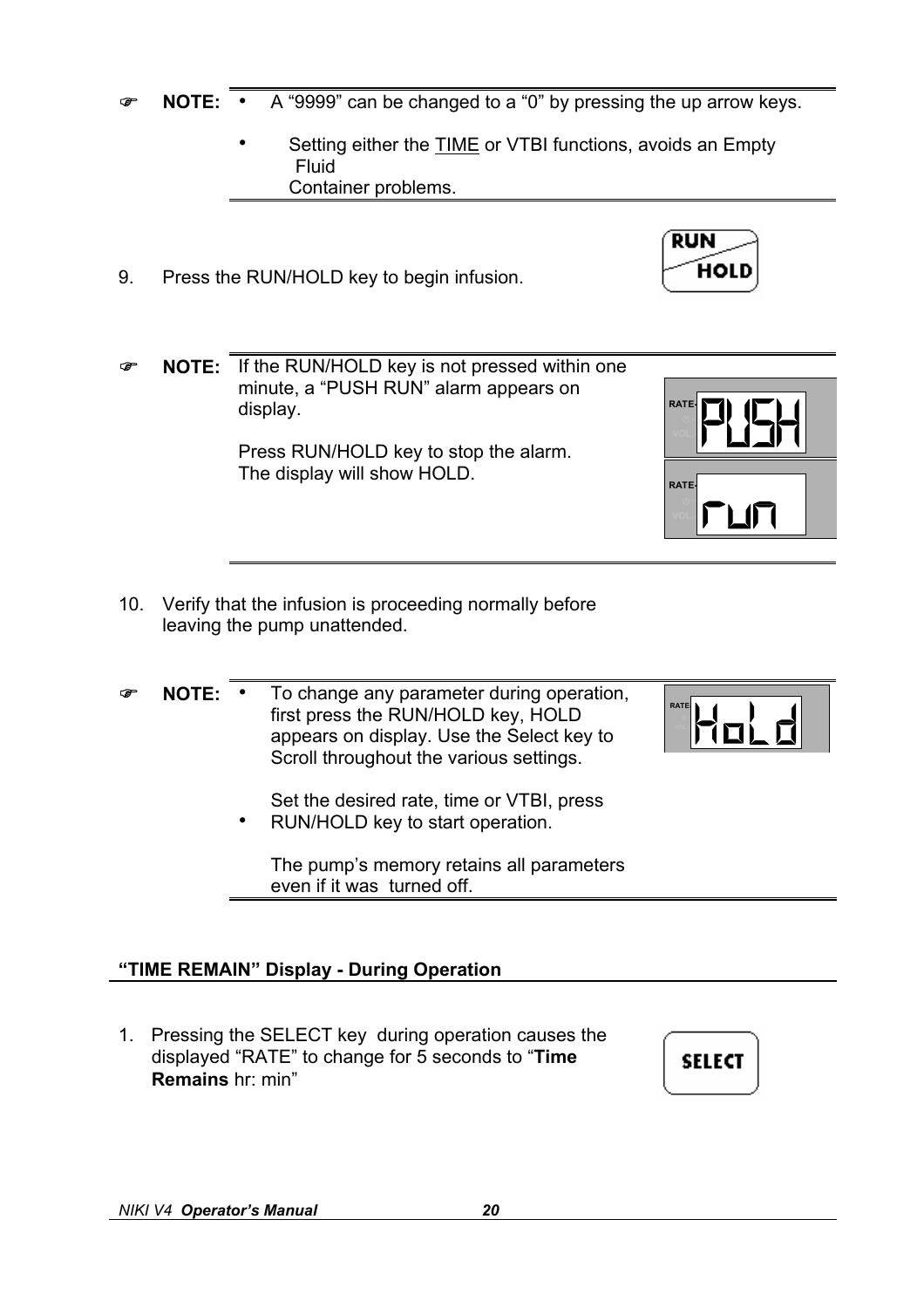- *NIKI V4 Operator's Manual 21*
	-
- ) **NOTE:** y "Time Remain" is stored even if the pump was switched OFF.
	- $\bullet$ "Time Remain" Will automatically adjust if Total Volume is changed during operation.
	- $\bullet$ If TIME function is OFF, in technician mode, the TIME function will not be available.
	- $\bullet$ "Time Remain." Will not display if total time is more than 100 hours.

### **"VTBI" Display**

1. Pressing the SELECT key **twice** during operation causes the displayed rate to change for 5 seconds to **left** "VTBI" VTBI

### **"VOLUME INFUSED" Display.**

- 1. Pressing the SELECT keyduring operation causes the displayed rate to change for 5 seconds to the accumulated volume **infused**.
- $\circ$  **NOTE:**  $\cdot$ The VTBI and INFUSED volume will automatically reset to zero, once it reaches 9999 ml.
	- $\bullet$ The volume INFUSED, can be zeroed only using the CLEAR key.
	- $\bullet$ When a program was completed the VTBI will reset to the original setting

### **Changing Infusion Rate During Operation**

- 1. Press the RUN/HOLD key to halt the operation of the pump, HOLD will appear on display.
- ) **NOTE:** Use the Select key to display current data : Rate, Time left, VTBI, Infused volume.
- 3. Set the desired infusion rate using the arrow keys. Pressing continuously will increase the speed and steps of changes.
- 4. Press the RUN/HOLD key to renew operation.







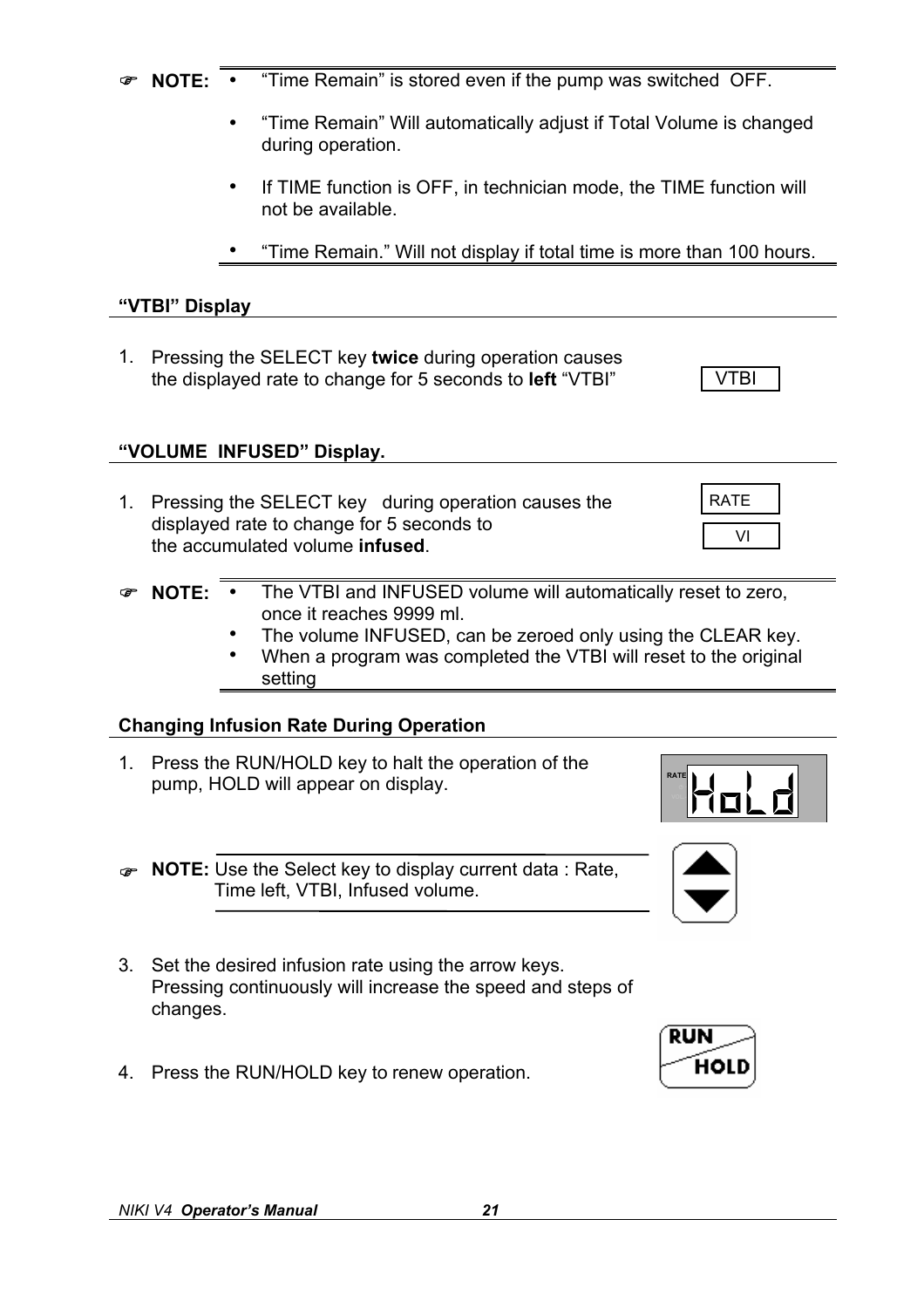## *The "Locking" Option*

The NIKI V4 has a unique option, which enables the user to lock out the setting keys, so that entered parameters, or set programs cannot be changed once they are set, especially during operation.

This option is important in such cases as in pediatric ward, where there is a danger that the child user will play with the pump and unknowingly change the program. Further more, in the case of the P-10 program, once locking the set programs, it will remain in the pumps memory for the next use, even if the pump is switched off.

### **Locking and unlocking:**

The NIKI lock out function disable all but the select key, while the pump is operating. To lock out a program:

At any time during operation simultaneously press the arrow up and arrow down. The display will show "Loc" accompanied with a short beep.

To de-activate or exit lock-out function, simultaneously press the arrow up and arrow down, the display will show Loc Off.



## ) **NOTE** This option can only be activated while the pump is in operational state.

### *Battery Operation*

The NIKI V4 can operate on battery power, enabling operation when the patient is being moved or during electrical power failure. When the pump runs on battery power, the CHARGE indicator is off and the display flashes.

At full charge, the battery provides 16 hours of operation at an infusion rate of 125ml/hr.

When the pump is not in use, plug the pump's power cord to an AC wall outlet (If possible) to retain battery charge. If the pump is out of service for a long period, discharge (to prevent the NI-CAD memory effect) and recharge the battery periodically (at least once a month - this will insure long battery life).

**Important:** Upon receipt, or following long periods of storage, it is necessary to wait 5 minutes after the pump been connected to the power supply before operating on AC power.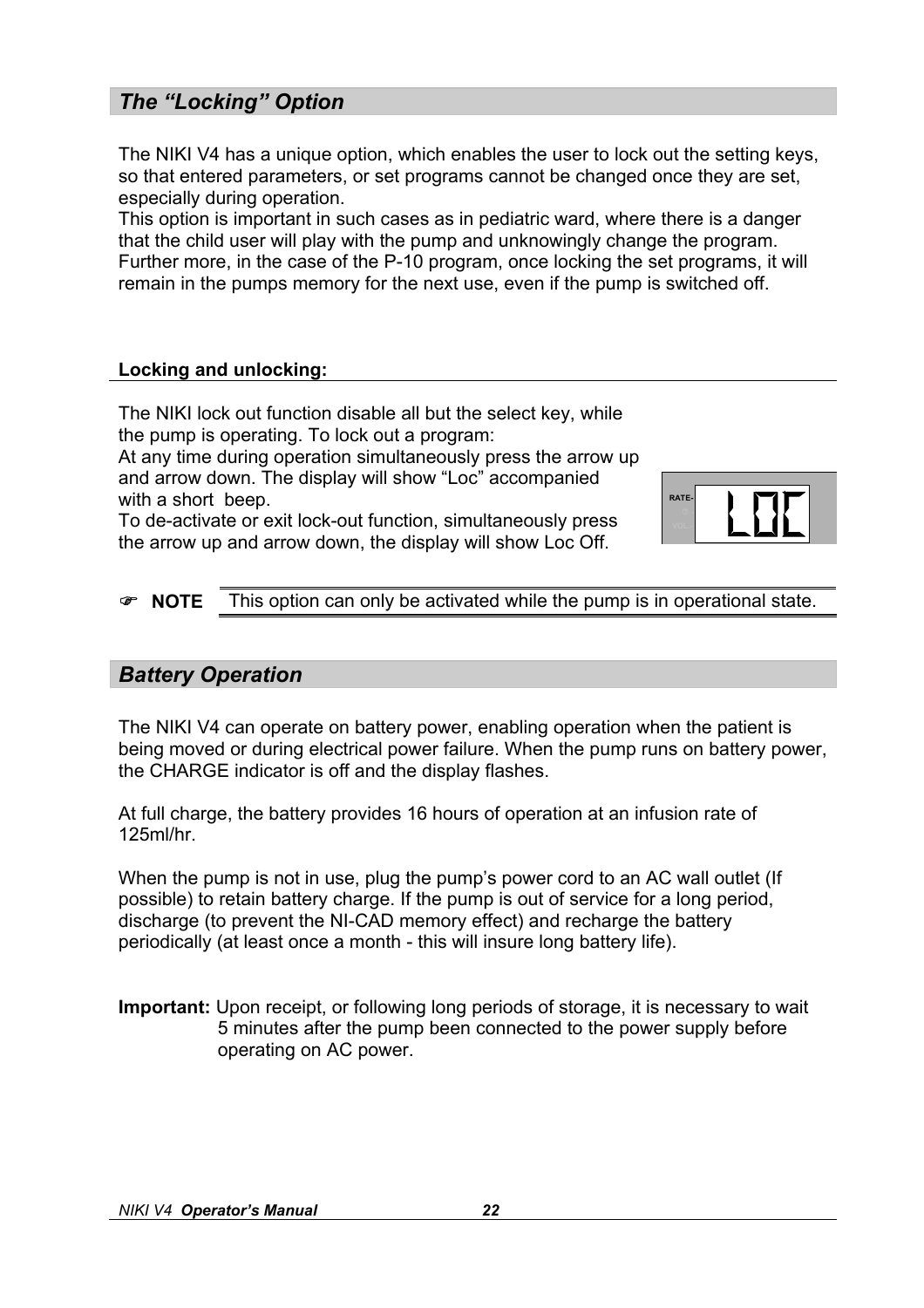There are two battery alarm conditions:

- Approximately 15 minutes before the battery runs out, a beep sounds every 15 seconds and a signal LOW BATTERY message appears on the display.
- If the battery runs out, END BATTERY appears on the display. The pump stops operating.
- **RATE-**

**RATE-**

**RATE-**

**Eaution:** Leaving the battery in a discharged state for a long period of time may damage the battery.

Whenever possible, operate the pump on AC power. This preserves battery power supply for when it is needed.

Replace the battery once every 4 years.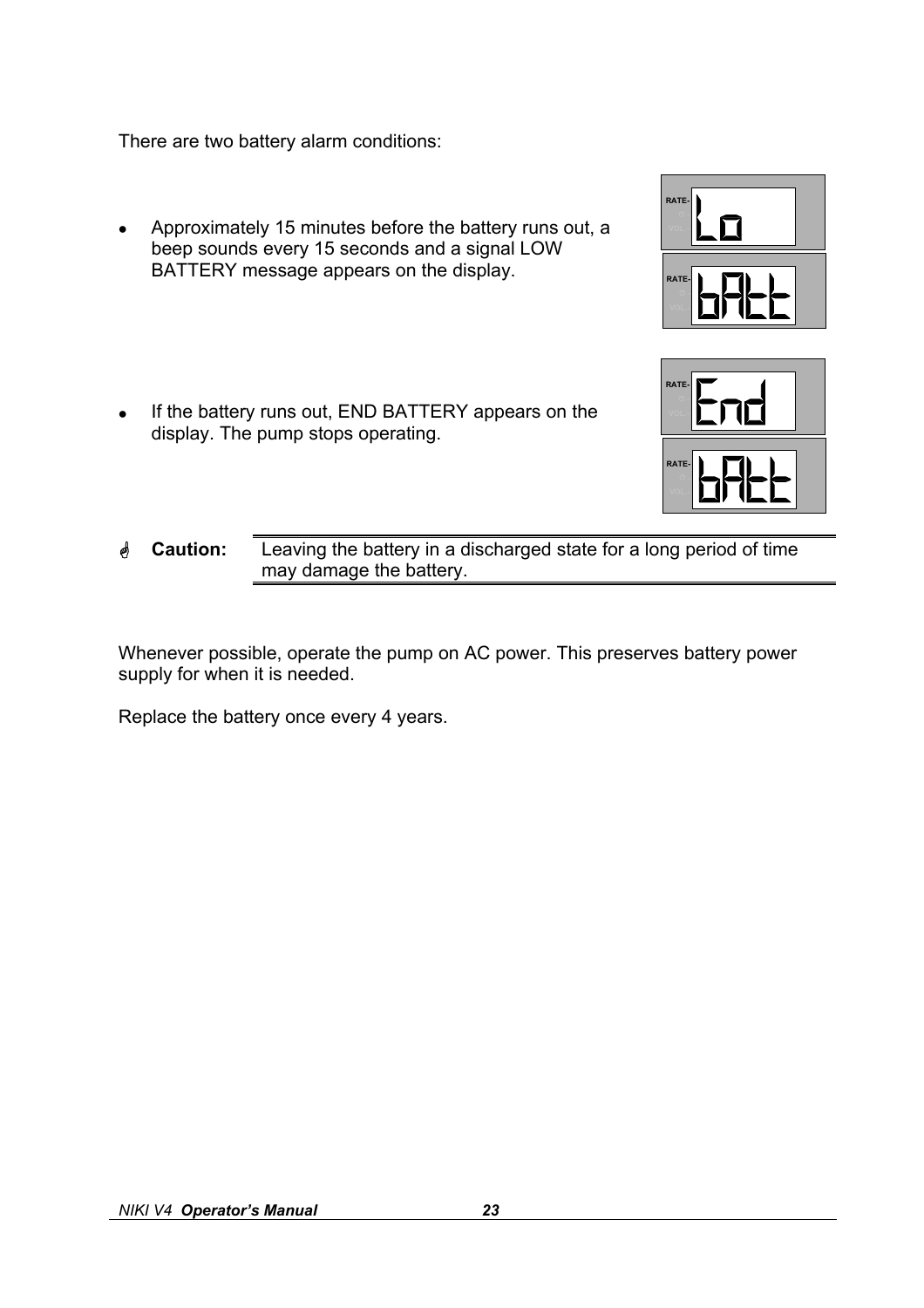## *Priming Function*

Priming Function is used:

- 1. Before starting a program.
- 2. After **air in line** alarm. Disconnect IV tubing from patient, press "PRIME" key to push air bubbles through.

### **Priming Function Operation:**

- 1. Switch On the pump using **ON/OFF** key. After a short self test the pump will display ON followed by the last rate setting.
- ) **NOTE:** Make sure the IV set is not connected to patient.
- 2. Press **Prime.**
- 3. The display will show FILL.
- 4. Once the priming is completed, the display will change from FILL to the last rate setting.
- 5. Press the RUN/HOLD key to start operation.

) **NOTE:** The pump will prime 5 ml instead of 16 ml in case the set is partially Primed.



**PRIME** 





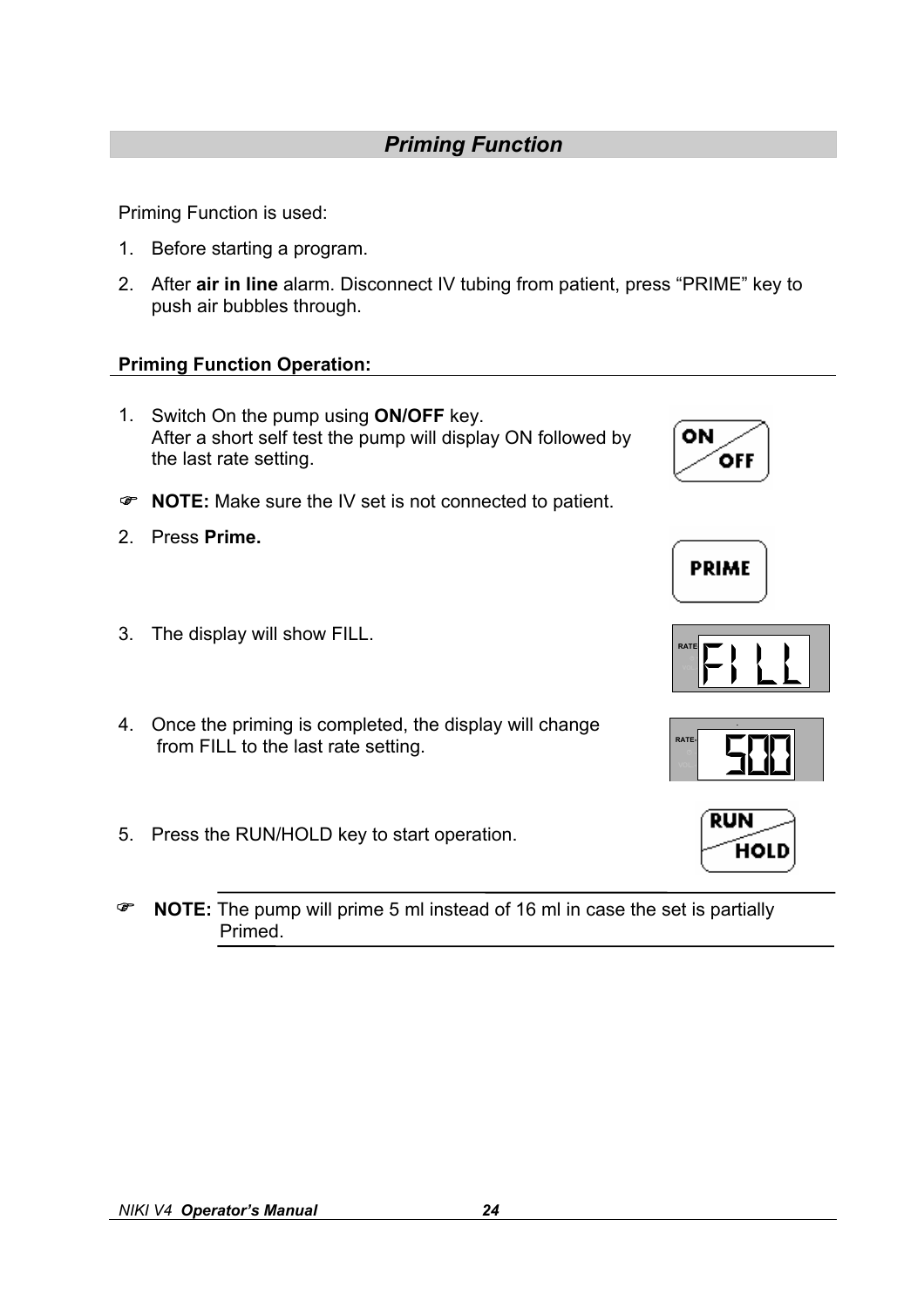## **Preventing Maintenance**

This following table has a list of problems and corrections to aid to the diagnosis of possible pump malfunctions. The table contains recommended remedies to correct malfunctions.

Review this list whenever a condition exists that does not appear to be normal. Perform the specified checks and corrections. If the problem cannot be corrected remove the pump from service. Troubleshoot it in accordance to section 4.4 and repair it in accordance with section 4.5.

| <b>Function</b>           | <b>Test</b>                      | <b>Remedy</b>             |  |
|---------------------------|----------------------------------|---------------------------|--|
| The charging led plug     | Check the tightness of power     | Press the power firmly    |  |
| does not illuminate when  | Plug into the AC outlet          | into the AC outlet        |  |
| the grounded pump is      | Check fuse                       | Replace if necessary      |  |
| connected to AC.          |                                  |                           |  |
| The battery indication    | Check the power fuses            | Replace the fuses         |  |
| appears while the device  |                                  |                           |  |
| is plugged to AC battery. |                                  |                           |  |
| Battery below 7.2V        | Check the AC outlet for proper   | If the voltage is 5 vac,  |  |
|                           | voltage                          | connect the pump to a     |  |
|                           |                                  | correct supply voltage.   |  |
|                           | Check the device for continuity  | Connect the power         |  |
|                           |                                  | terminals to an AC outlet |  |
| Air alarm                 | Check the position and the       | Position the tubing       |  |
|                           | seating of the tubing. Correct   | properly in the pump.     |  |
|                           | any pinched or chinked tubing.   | Press run/hold key to     |  |
|                           |                                  | resume operation.         |  |
|                           | Check that there are no obstruct | Remove obstruction        |  |
|                           | upstream or downstream tubing.   | and/or open roller clamp. |  |
|                           |                                  |                           |  |
|                           | Check the administration set for | Replace administration    |  |
|                           | correct type or code.            | set if required.          |  |

### Troubleshooting Guide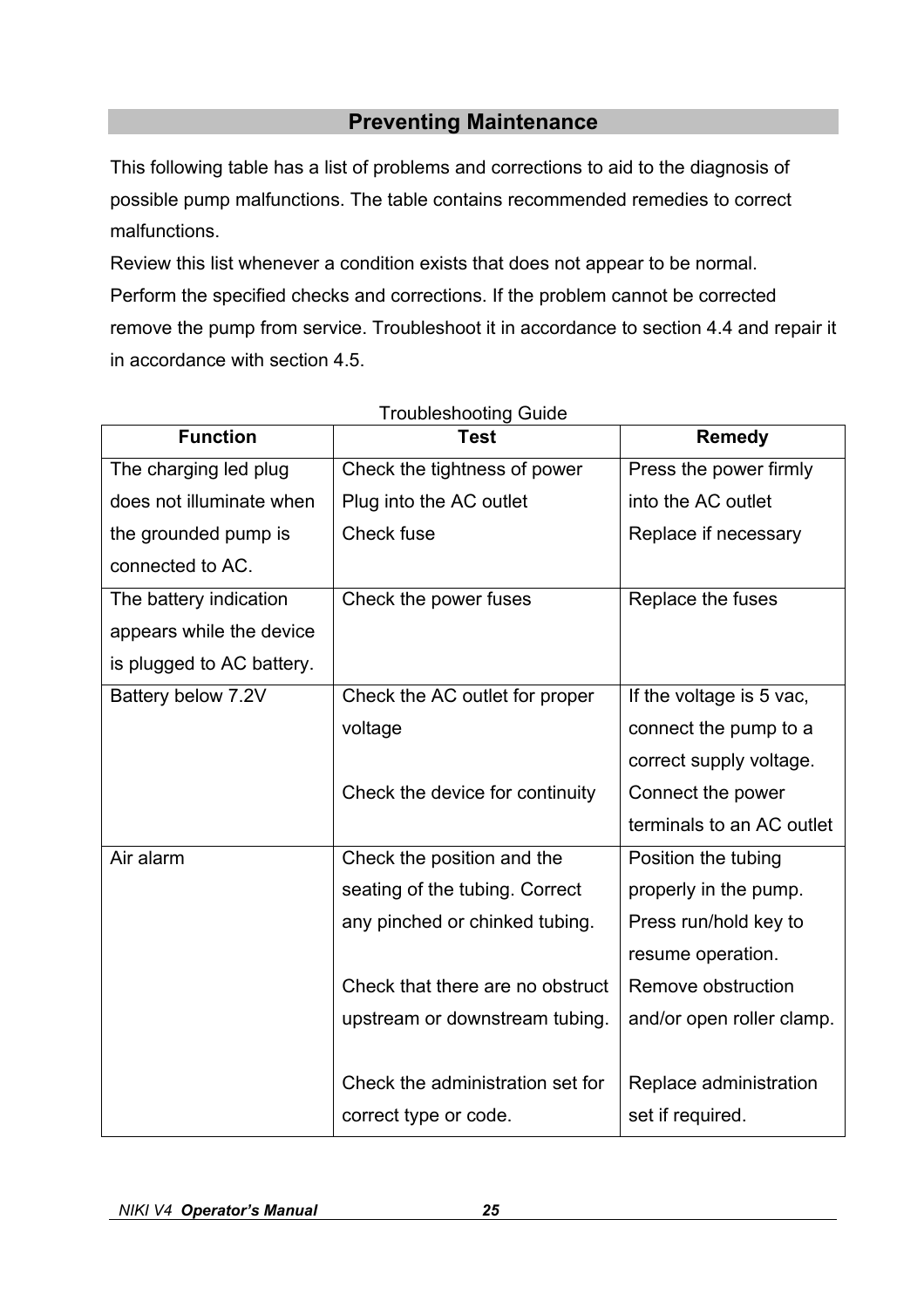## **Preventing Maintenance**

Schedule: Every 12 months or as required

| <b>Check</b>            | <b>Action</b>                                                         |  |  |
|-------------------------|-----------------------------------------------------------------------|--|--|
| <b>Check occlusion</b>  | Test occlusion sensor that is out of calibration accordance with      |  |  |
| sensor operation        | instructions on pg. If output, (code 3) is less than 10 replace it.   |  |  |
| (section 4.2.)          |                                                                       |  |  |
| Check air sensor        | Recalibrate any air sensor that is out of calibration in              |  |  |
|                         | accordance with section 4.5. Use P1 to adjust.                        |  |  |
|                         | If sensor cannot be adjusted replace it in accordance with            |  |  |
|                         | section 4.5.                                                          |  |  |
| Batteries NI-CAD 7.2V   | Check backup battery pack voltage in accordance with section          |  |  |
|                         | 4.2. If the backup battery is not within specification, replace it in |  |  |
|                         | accordance with section 4.5.                                          |  |  |
| <b>Display Segments</b> | Switch pump ON, check all display segments and all barleds lit,       |  |  |
|                         | using the arrow keys, check if all numbers are displayed              |  |  |
|                         | correctly.                                                            |  |  |

## Schedule: As required or at least once a month

| <b>Check</b>        | <b>Action</b>                                                   |  |
|---------------------|-----------------------------------------------------------------|--|
| Pump Housing        | Clean with an agent listed on pg. Replace any labels that are   |  |
|                     | damaged.                                                        |  |
|                     | Check that plastic housing is intact.                           |  |
| <b>Press Plate</b>  | If the press plate does not operate smoothly, clean or replace  |  |
|                     | in accordance with pg. 39.                                      |  |
| <b>Battery Time</b> | Recharge by connecting to AC outlet for at least 8 hours.       |  |
|                     | Check that the AC icon is displayed during.                     |  |
| Power cord          | Replace the power cord if the pins are bent or the isolation is |  |
|                     | damaged.                                                        |  |
| Safety (CF)         | Check ground resistance measured on the pump's door if it is    |  |
|                     | greater than 0.1 Ohm check tightness of grounding screws. It    |  |
|                     | should be 100 microamps or less using UL2601 specified test     |  |
|                     | methods (CF classification)                                     |  |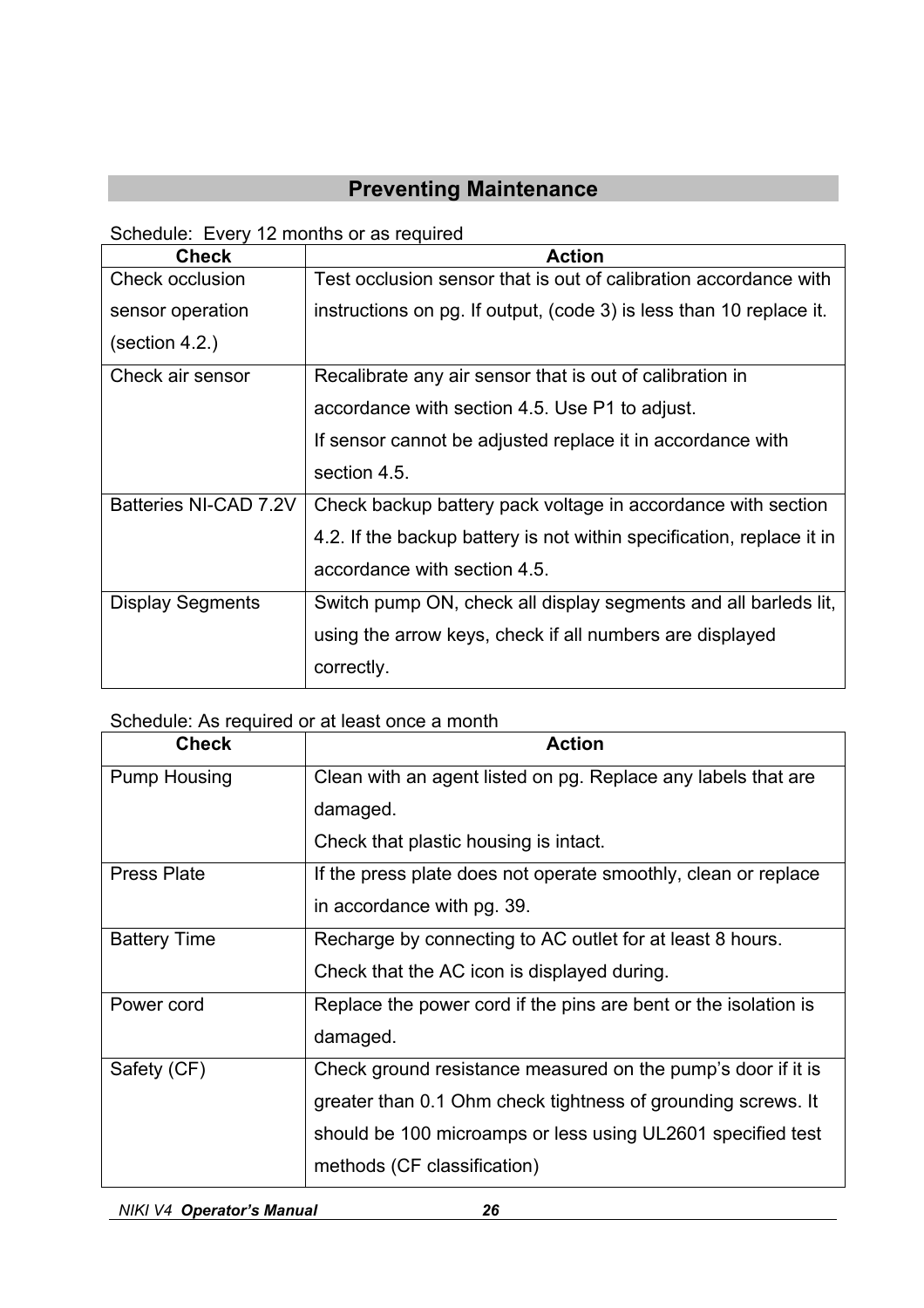## **Cleaning and Maintenance**

**WARNING:** Do not steam autoclave or immerse the pump in liquid, as it may otherwise be damaged.

> To avoid possible electrical shock, turn pump off and disconnect the main power outlet before cleaning.

Clean the pump using a soft cloth or sponge dampened with any of the cleaners listed below. Follow manufacturer's instructions for concentrated cleaners.

Device that has been used should be cleaned and disinfected with an agent from the list below, before reuse on another patient.

| <b>Cleaner</b>         | <b>Manufacturer</b>     |
|------------------------|-------------------------|
| <b>LpH Septisol</b>    | <b>Vestal Labs</b>      |
| Cidex 7                | Surgikos                |
| <b>Super Edisonite</b> | Edison Chemical Co.     |
| Clinidine              | Clinipad Co.            |
| <b>Betadine</b>        | <b>Purdue Frederick</b> |

Do not clean the pump with acetone or other plastic solvents or abrasive cleaners. Dry the pump thoroughly before use. Consult the housekeeping and/or the infection control department for more information.

Important: Do not touch the pressure or air sensors, only the tubing may come in contact with the sensors.

Pressure / air in line sensors should not be clean. If it accidentally becomes wet, immediately dry the sensor with a lint free cloth.

Periodic maintenance (every 12 months) should be initiated to assure the proper function of the pump.

Dropped or damaged pumps should not be cleaned / used and should be rechecked by an authorized service technician.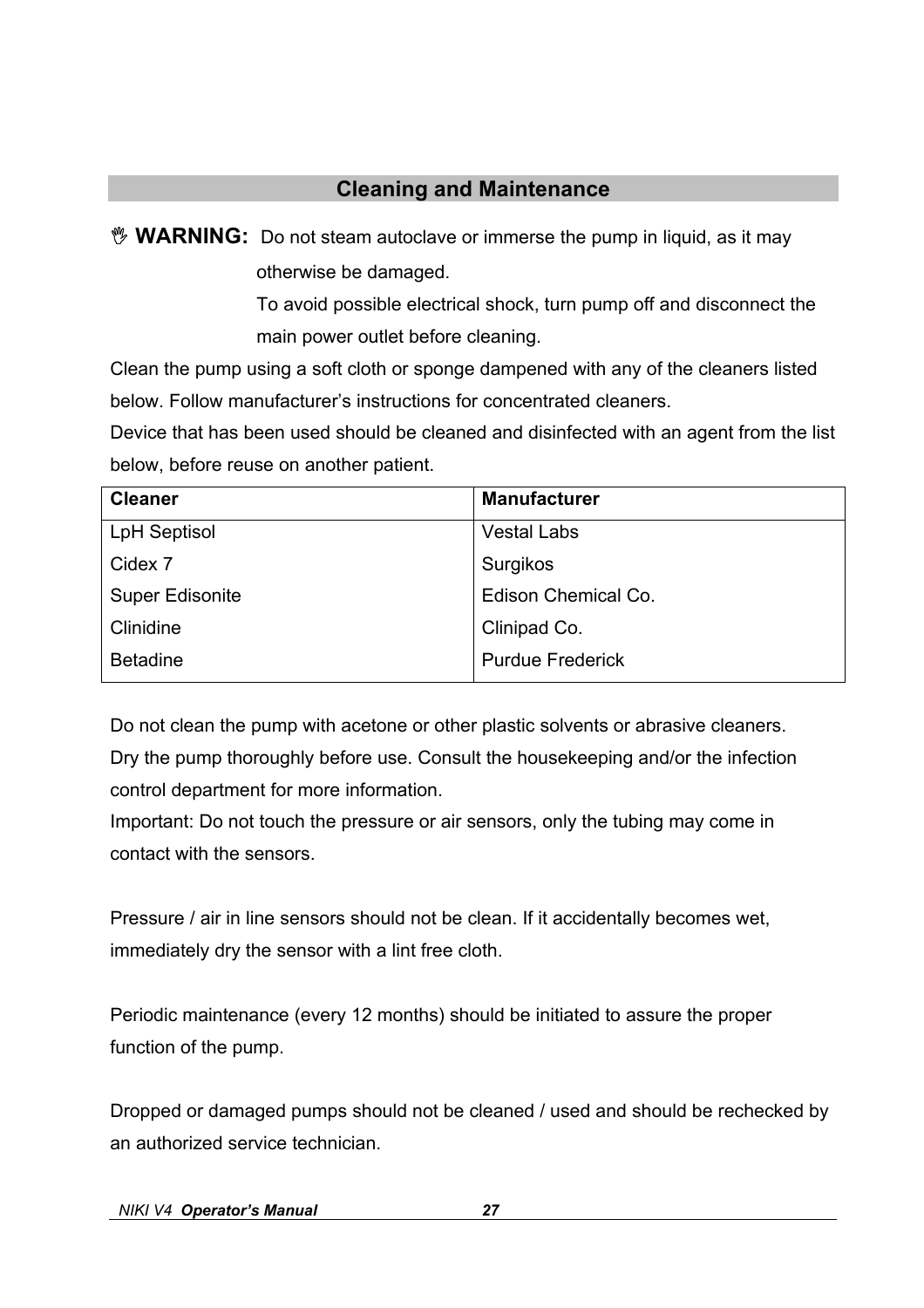### **Alarms**

An alarm notifies the operator/user, visually and audibly that the condition shown on the display has occurred and that corrective actions must be taken to continue the infusion. The following table lists possible alarm situations and solutions for each alarm and indicator. However, this guide is for troubleshooting and may not describe every possible situation or solution. If any problem cannot be resolved, the pump must be referred to a qualified technician.

When an alarm condition occurs, the following steps are recommended:

- Read the alarm message displayed.
- Press the run/hold key to silence the alarm. The word 'hold' will be displayed, Determine the cause of the alarm using the troubleshooting guide.
- Correct the cause of the alarm using this troubleshooting guide.
- Press the run/hold key to restart the infusion.
- Follow hospital guidelines if they are different from the above recommended.

| <b>Alarm</b>           | <b>Description</b>                                   | <b>Result</b>                  | <b>Possible</b><br>Cause                                                                          | <b>Remedy</b>                                                                                                                       |
|------------------------|------------------------------------------------------|--------------------------------|---------------------------------------------------------------------------------------------------|-------------------------------------------------------------------------------------------------------------------------------------|
| RATE-                  | Air in line.                                         | Infusion is<br>stopped.        | Air is present in<br>administration<br>set.                                                       | <b>Disconnect</b><br>administration<br>set from patient.<br>Release air<br>bubble from<br>administration<br>set using prime<br>key. |
| RATE-<br>100ï<br>RATE- | Door is open.                                        | <b>Infusion is</b><br>stopped. | The door of the<br>pump was not<br>closed prior to<br>operation, or<br>was accidentally<br>opened | Close pump door<br>and restart<br>operation.                                                                                        |
| RATE-                  | The pump is<br>priming the<br>administration<br>set. |                                |                                                                                                   | Set infusion<br>parameters and<br>press<br>RUN/HOLD to<br>restart infusion.                                                         |

## **Alarm Conditions**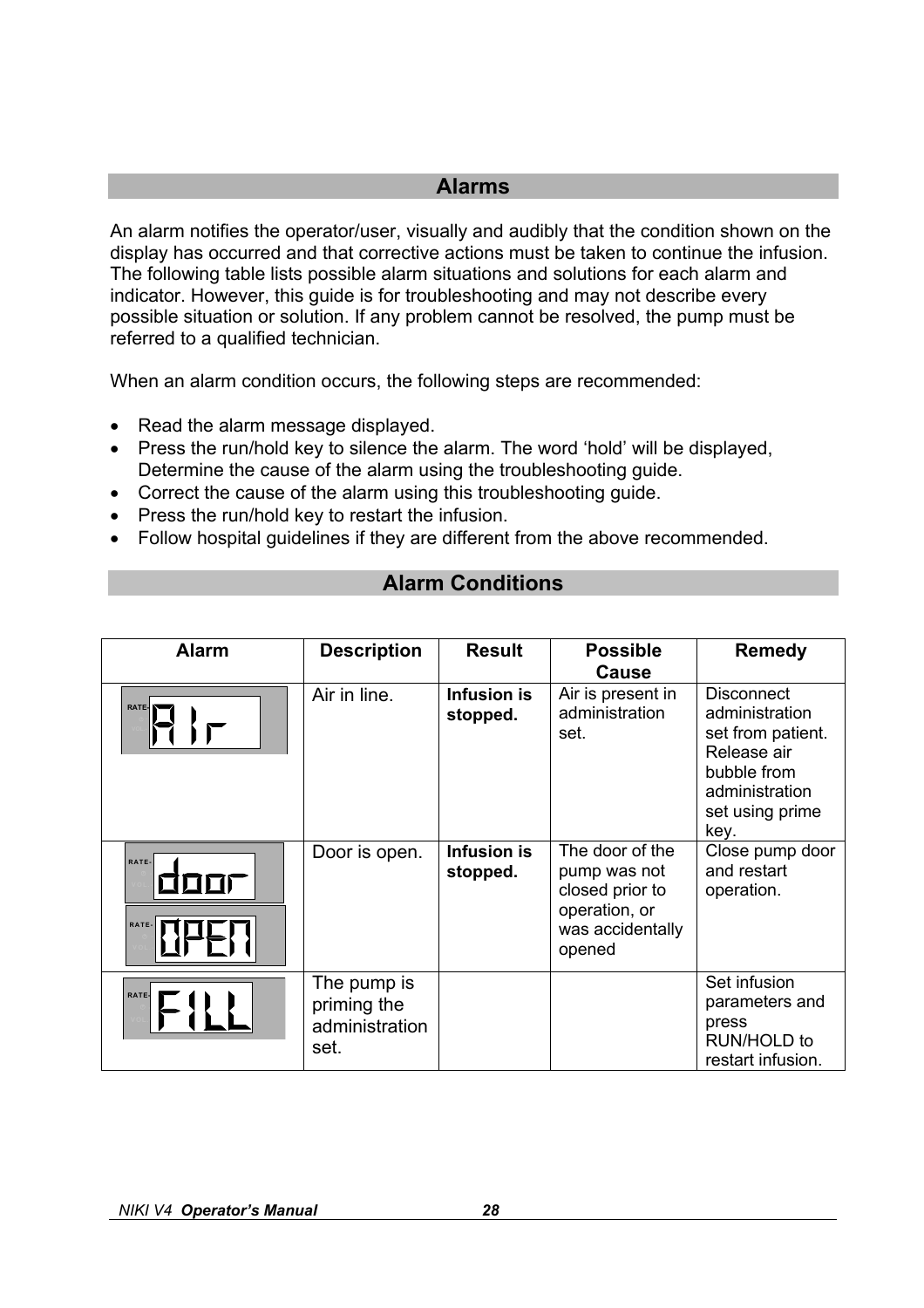| RATE-<br>RATE-                   | Message<br>displayed<br>showing $\pm$ 15<br>minutes left of<br>battery<br>operation. |                                | Internal battery<br>voltage less than<br>5.7V. | Reconnect pump<br>to AC power.<br>Recharge<br>battery.    |
|----------------------------------|--------------------------------------------------------------------------------------|--------------------------------|------------------------------------------------|-----------------------------------------------------------|
| RATE-<br>Fnd<br>RATE-<br>┝┑╤╫╾┢╾ | Displays when<br>battery runs<br>out.                                                | <b>Infusion is</b><br>stopped. | <b>Battery</b> is<br>depleted.                 | Reconnect pump<br>to AC power.<br>Recharge<br>battery.    |
| Err                              | Mechanical or<br>electrical<br>problem.                                              | <b>Infusion is</b><br>stopped. |                                                | Switch the<br>pump off and<br><b>CALL FOR</b><br>SERVICE. |
| RATE.                            | The pump<br>has detected<br>an<br>Unprimed set.                                      |                                | •Unprimed set                                  | Prime the set                                             |
| RATE-<br>RATE-                   | The pump<br>has<br>detected an<br>unsuitable<br>set.                                 |                                | Using non-<br>calibrated<br>wrong set          | Use the set the<br>pump was<br>calibrated to.             |
| RATE-                            | Pump is in<br>lock-mode.                                                             |                                |                                                | Press<br>simultaneously<br>the two arrows.                |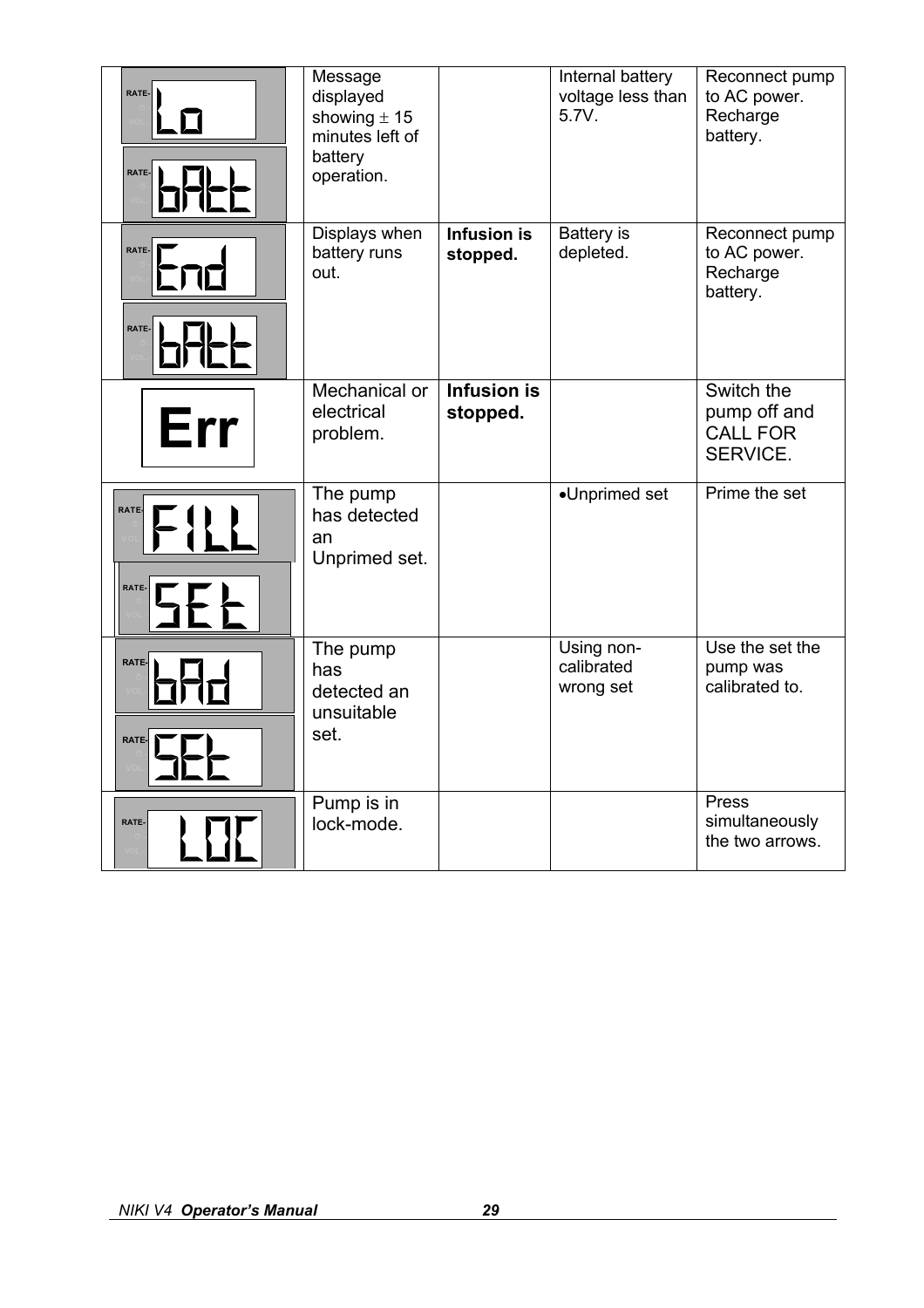## **Automatic Calibrations**

The NIKI V4 Volumetric Infusion Pump has many functions which allow the biomedical department to specify the device to every department. The access to the functions are not disclosed to the user manual, and are limited to the biomedical engineers as they were trained to use and to decide which modes are suitable for each hospital department.

### a. **Automatic calibration mode (auto cal)**

(code 8888)

Press continuously on the arrow down key while switching the pump on. A continues beep will sound. Hold pressed the arrow key until the continues beep stops (about 10 sec.) in the mean time the display will show the software version. As the beep sound stops the message on the display will change to code. Using the arrow keys scroll down to 8888. Press run/hold key to confirm. The display will show 'auto cal' Load an administration set, as described on pg.37. Use a bag with desalinates water. Prepare a container to infuse about 20ml. Press the run/hold key to start infusion. The display will show continuously the quantity infused.

When 20ml are completed the pump will alarm and display '20.00'. Press the run/hold key to stop the alarm. Use a scale to weight the contents of the container.

The pump's display will show 20.00, set the actual volume delivered using the arrow keys.

### b. **Automatic pressure calibration (auto pres)**

(code 8888)

Same as a. scroll down using the arrow keys, to 18, press the run/hold key to confirm (pres cal.).

The display will show 'auto cal'

Load an administration set, connect a pressure gage at the end of the set. Press run/hold key to start. When the pressure gage will display 0.7 bar, press the run/hold key to hold infusion. The display will show the high pressure alarm level, and will store the value in the memory. The pump will extrapolate from that figure the low and normal high pressure level.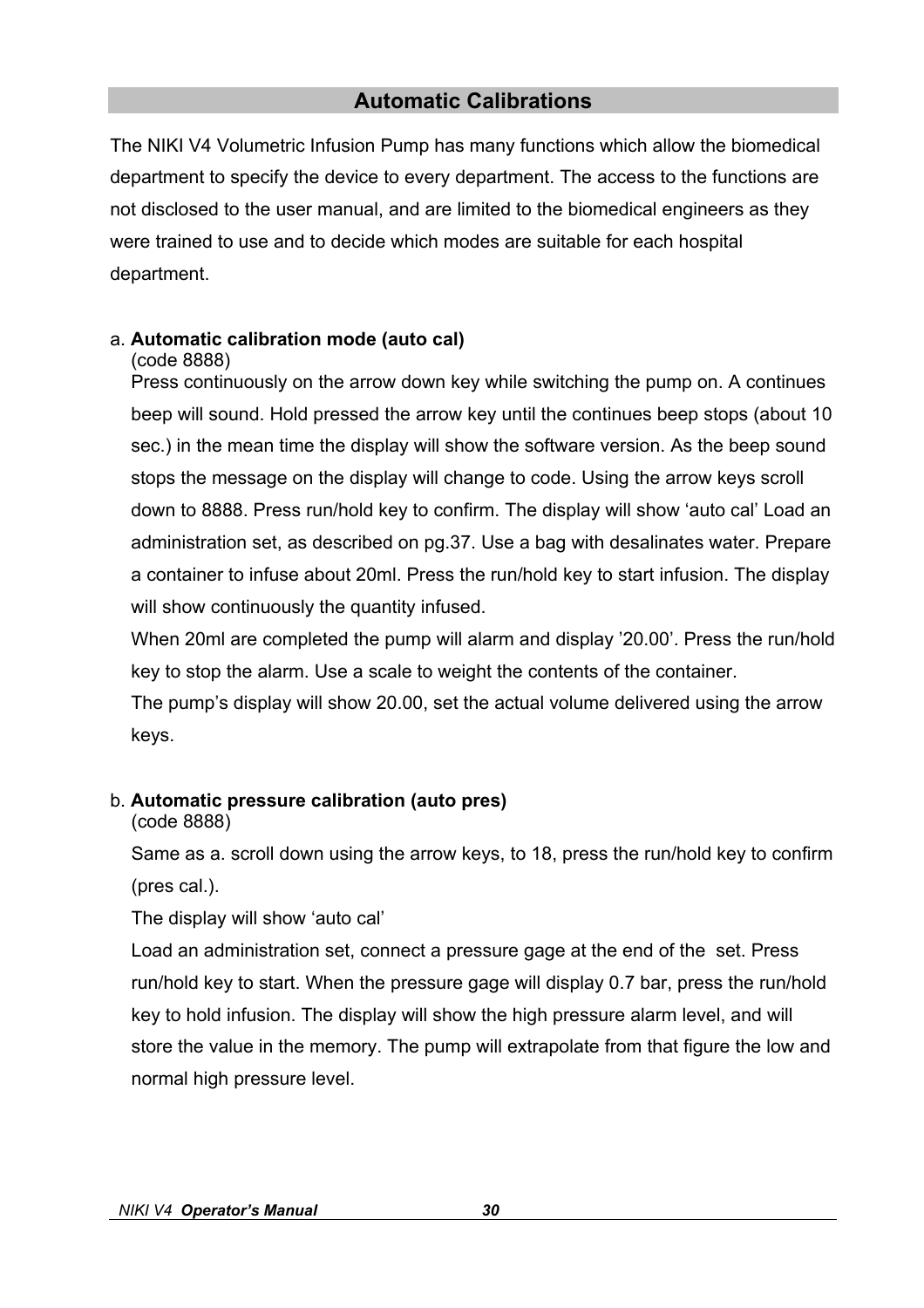### c. **Pressure setting**

(code 3)

Set code 3. The display will show the actual pressure. Should be between 80 to 120.

Press run/hold key to continue. The display will show high pressure level. This number should be between 13 to 22.

Press run/hold key to continue and set the high pressure absolute level. This level should be set to 250.

### d. **Clock setting**

Set code 5. The display will show clock on/off. Alternate the actual setting with the select key. The clock off choice will eliminate the use of the time setting.

### d. **Volume calibration setting**

(code 1)

Set code 1. The display will show the actual calibration between 150 to 165. Those numbers are the motor pulses requested to deliver 1 ml.

## **Manual Calibrations**

- 1. Press continuously on the down arrow key while switching the pump on.
- 1.1 Press code 1 and press run key.
- 1.2 Pump will display "cal 1" massage for Baxter set and "cal 3" massage for Abbot set.
- 1.3 If calibration is not suitable for the set you are working with change setting:
- 1.3.1 Turn the pump off and press continuously on the down arrow key while switching the pump on again.
- 1.3.2 Set code 6 and press run key. Change set setting and turn the pump off.
- 2. Turn the pump on. Set the pump to infuse at rate 200 ml/hr. VTBI 30 ml. Infuse into a measuring cup.
- 3. Scale the VI.
- 4. If different than 30  $(\pm 5\%)$  change calibration as follows:
- 4.1 Press continuously on the down arrow key while switching the pump on.
- 4.2 Set code 1.
- 4.3 Pump will display "cal" message press run key.
- 4.4 Pump will display a number change according to the differences in volume (if volume was more than VTBI, set to lower number and if the volume was lower set to higher number).
- 4.5 Repeat steps 2-4 until VI will be 30 ml. ±5%.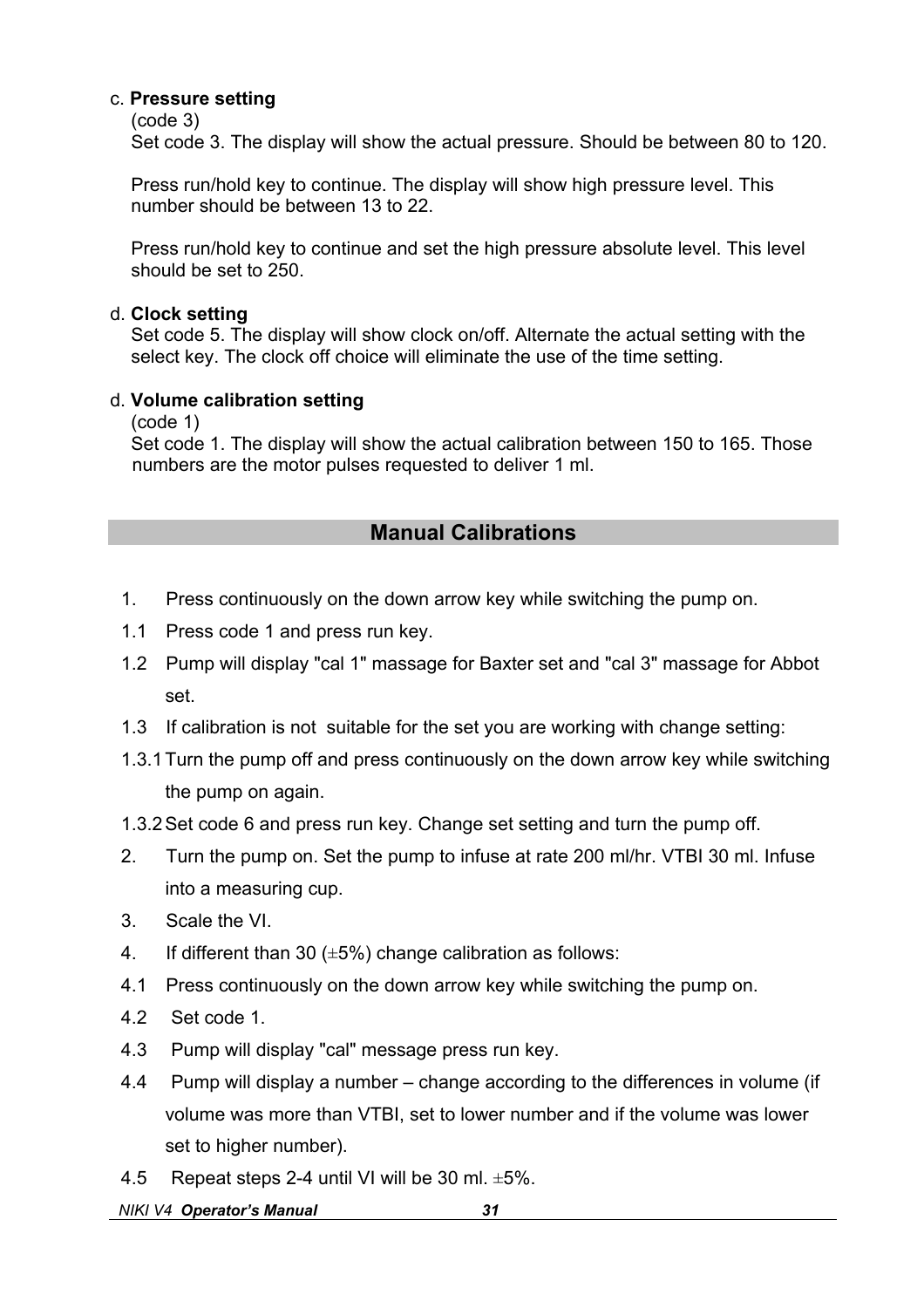|                                                                                                                        | Changing the current default "Pressure" Limit to another                               |               |
|------------------------------------------------------------------------------------------------------------------------|----------------------------------------------------------------------------------------|---------------|
|                                                                                                                        | Press SELECT key continuously.                                                         | <b>SELECT</b> |
|                                                                                                                        | Switch on the pump by using the ON/OFF key.                                            | ON<br>OFF     |
| Press the RUN/HOLD key, PRES shows on display for one<br>RATE-<br>second, thereafter the current pressure will appear. |                                                                                        |               |
| By pressing the SELECT key scroll through, and choose the<br>desired limit.                                            |                                                                                        |               |
| <b>NOTE</b>                                                                                                            | The following pressure parameters can be set:                                          |               |
|                                                                                                                        | $= 0.3 \text{ bar.}$ (5 psi)<br>Low                                                    | RATE-         |
|                                                                                                                        | Normal = $0.5$ bar.<br>$(7 \text{ psi})$                                               | RATE-         |
|                                                                                                                        | High = $0.7$ bar. (10 psi)                                                             | RATE-         |
| <b>NOTE</b>                                                                                                            | The selected pressure setting will remain in the pump's memory until<br>changed again. |               |
|                                                                                                                        | Press the RUN/HOLD key, in order to store the parameter in the pump's memory.          |               |

 $\bullet$ **NOTE** The pump has an antibolus system, which prevent a bolus delivery to the patient, once a downstream occlusion is released**.**

 $\overline{\phantom{a}}$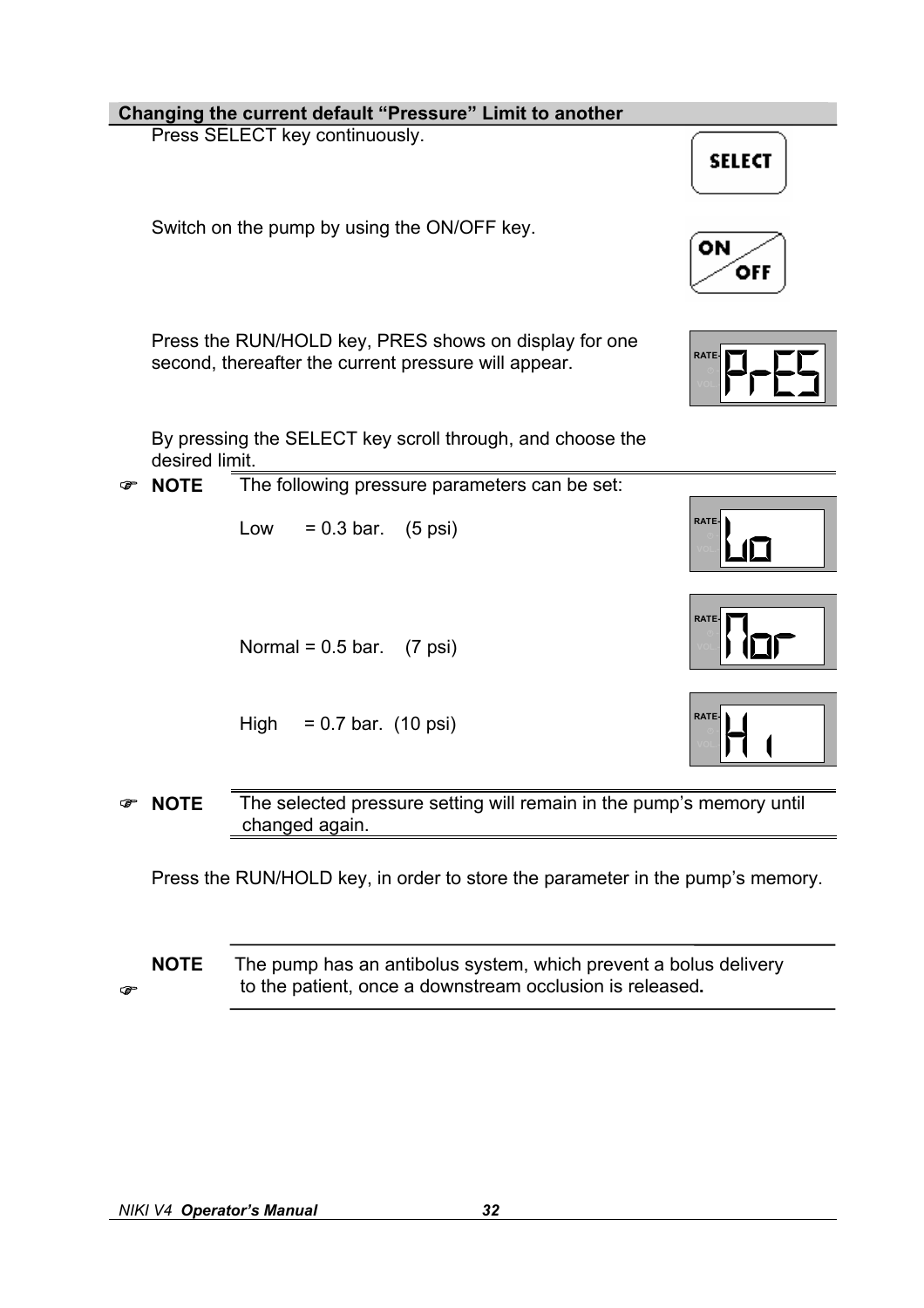## **Hospital service procedure**

### **Introduction**

This section contains a table describing preventing maintenance which should be performed on the NIKI V4 Volumetric infusion pump. The maintenance procedures outline in this section may be performed in the hospital, by the biomedical department. An abnormal condition accurse which is not correctable by performing the following procedures, remove the device from service and troubleshoot it in accordance with section 4.4. or return it for service.

Replacement of main power fuse:

- 1.1 Switch the device off by pressing the on/off key.
- 1.2 Check if the AC icon is displayed.
- 1.3 Remove the power cord from AC power outlet.
- 1.4 Separate the front and the rear pump's housing as described on pg.
- 1.5 Remove the fuses from the fuse socket on the rear PCB, and check using an ohmmeter electrical continuity.
- 1.6 If necessary, replace with a new fuse of the same value, type and voltage.
- 1.7 Replace and tight fuses in the fuses housing.

On the main PCB located a battery protecting fuse (F1). The nominal of the battery protecting fuse is 1.2 A.

### **Fuses - Nominal**

On the rear PCB of the pump are located 2 safety fuses protecting the AC/DC converter.

The nominal requested values of the fuses are 800mA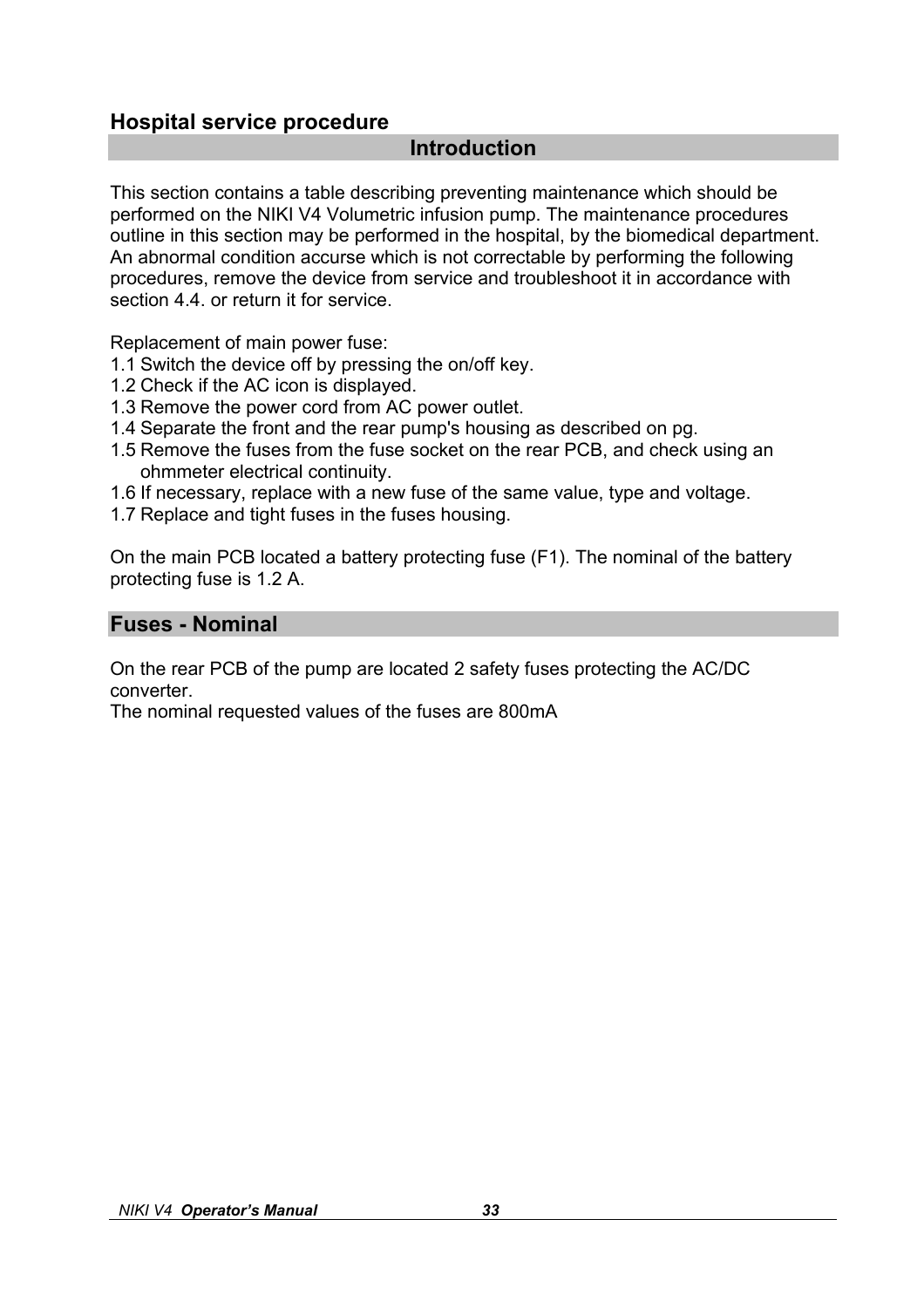## *Tailoring the Pump to the Hospital Needs*

### **Changing the current default Program to another:**

1. Press **SELECT** key continuously.

 **MICRO MACRO** 

- 2. Switch on the pump using the ON/OFF key.
- 3. Release the **SELECT** key once **SLCT** shows on display

Using the SELECT key, scroll through the different programs and choose the desired program from the following choices:

- 5. Press the RUN/HOLD key, in order to store the parameter in the pump's memory.
- ) **NOTE** The selected program will remain in the pump's memory until changed again.

### **List of programs**

The NIKI V4 volumetric infusion pump features 2 different programs. Following are the specifications for each program:

### **MACRO** program.

Rate: 1 to 999ml/hr

Total volume to be infused: 1 to 9999ml.

**MICRO** program to be used in Neonatal and Pediatric wards.

Rate: 0.1 to 99.9 ml/hr in 0.1ml increments.

Total volume to be infused: 0.1 to 2500 ml.













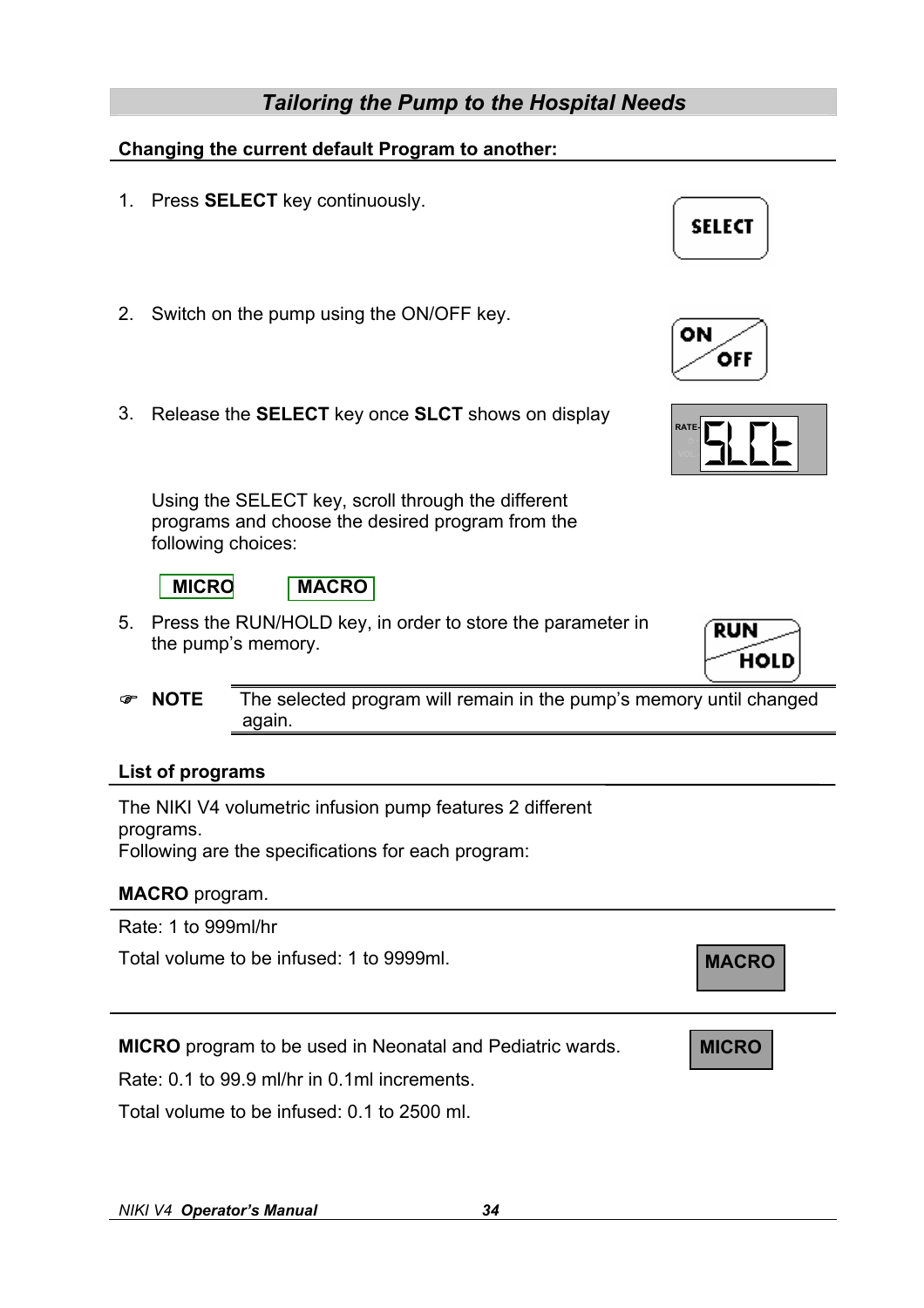### **Failure Identification**

Specific errors which may occur in the operation of the NIKI V4 Volumetric Infusion Pump are represented on Section 3 pg.25-27. On the biomedical mode. The user can display the last 10 failures which are stored in the device's memory. The failure information, displayed, can be used to determine the nature of a device failure and to troubleshoot its cause.

Go to biomedical code. The display will show the last 10 errors, each press on Run/Hold mode key will display another error, scrolling from the last to the  $10<sup>th</sup>$ .

Refer to Alarm condition pg.28 for descriptions of all failures possible and instructions on how to correct each failure.

Disassemble / Reassemble and calibration procedures are located in section 4.5.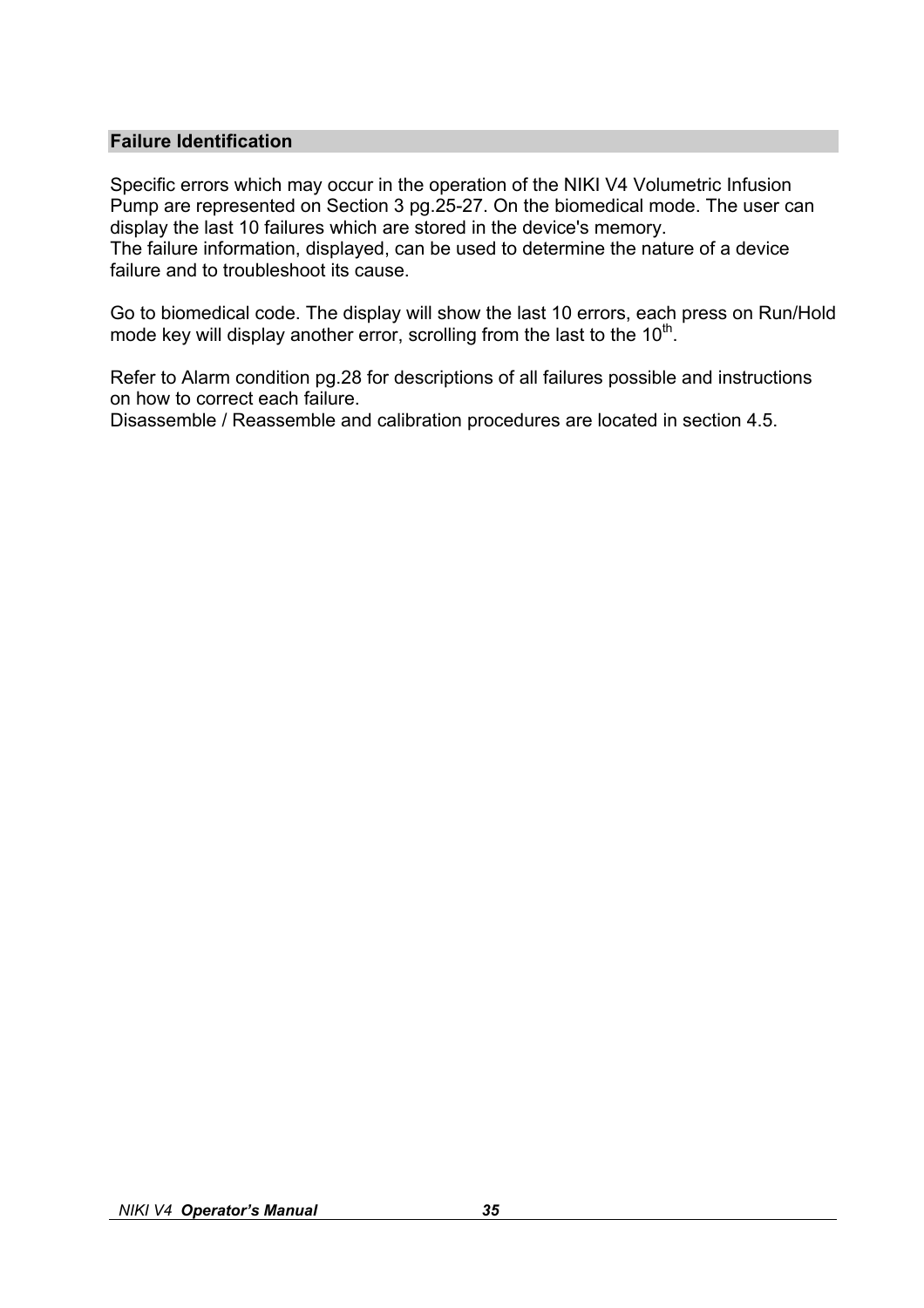### *NIKI V4 Operator's Manual 36*

# 7. Press the RUN/HOLD key to silence the alarm.

## 1. Connect the pump to AC power. Verify that the CHARGE Indicator is on.

- 2. Insert an administration set into the pump.
- 3. Switch on the pump by using the ON/OFF key. The pump will display **ON** and perform a self-test. Verify that a long beep sound is heard and that all the leds and messages on the display are on for 2 sec. (CHARGE indicator stays on constantly).
- 4. Prime the set using the PRIME key.
- ) **NOTE:** Make sure the IV set is not connected to patient.
- 5. During priming the display will show "FILL"
- 6. Verify that a "PUSH RUN" alarm appears on display after one minute.

**4. Testing And Troubleshooting**

## **4.1.Startup Test**

Before attaching the NIKI V4 to a patient, run a startup test to verify that all indicators and alarms work properly.

When an alarm is activated the following will occur:

- 1. An alarm message appears on the display.
- 2. An audible alarm sound.
- 3. The infusion is stopped.

**Pump Operation Test:** 











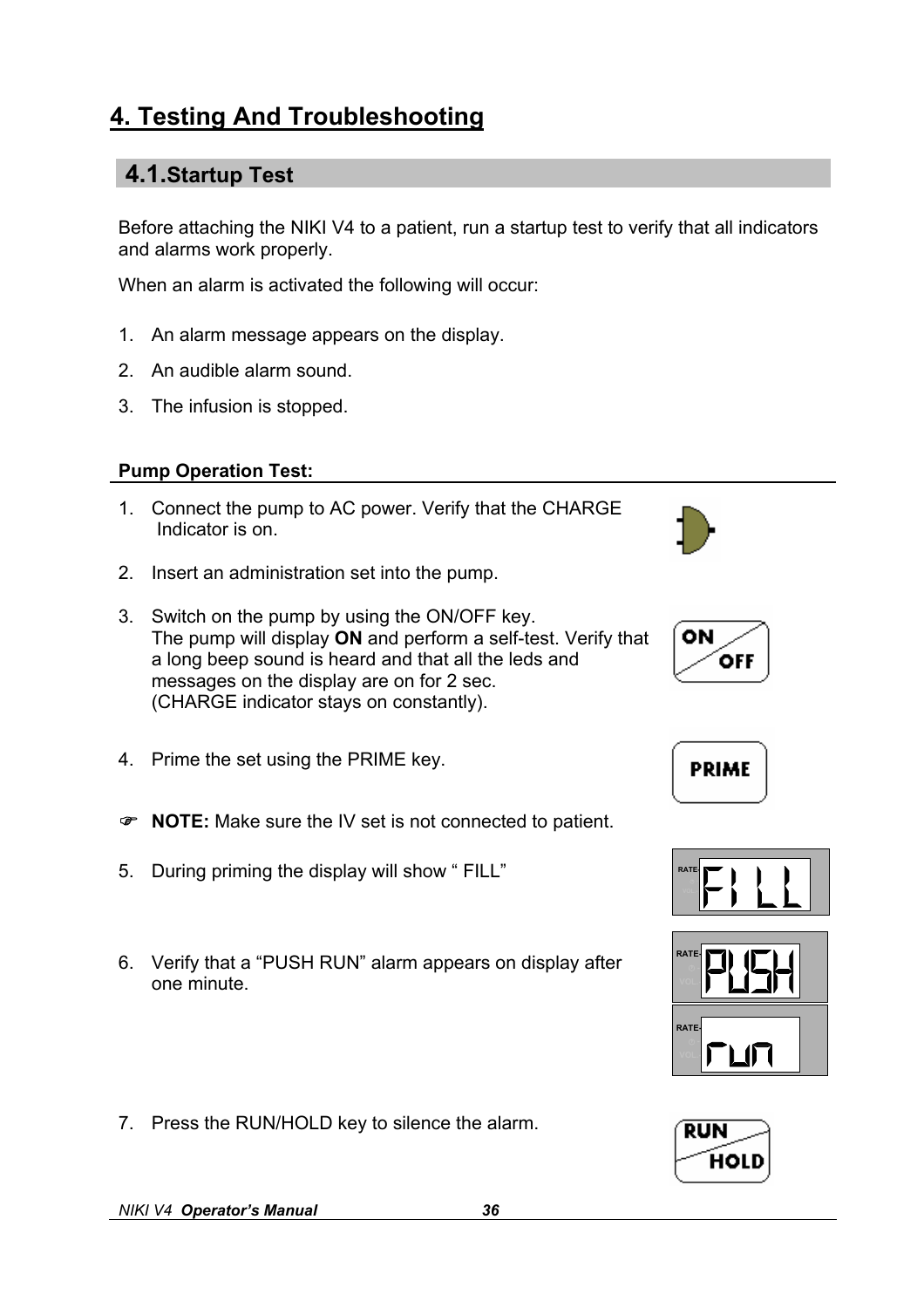## **4.2. Operational Checkout**

### **Introduction**

The operation checkout procedure in this section determines if the device operates properly after it has been repaired. If the device fails any part of the operation checkout, the fault must be corrected prior to placing the device in service. Pls. become familiar with all the checkout procedures before beginning.

The following test equipment is required to perform the operational checkout procedure: -Administration set

-Solution container (distilled/sterile water, d4w, 0.9% sodium chloride ect.)

-Precision syringe

-Equipment: electronic scale, oscilloscope

### Maintenance Flowchart

Pg. flowchart illustrates the maintenance procedure for the device.

The operational checkout should be corrected using the troubleshooting procedures given in section 4.4. Once a problem has been isolated to a single assembly, the assembly should be replaced in accordance with the disassembly procedure provided in section 4.5.

The device should be calibrated as described in section 4.5. After all maintenance procedures are completed, perform the Operational Checkout in this section.

### Administration set placement

To avoid possibility of fluids contacting the air sensor and pump mechanism, the solution container should be spiked and set primed before opening a pump door. The container should also be placed low enough to permit a loop in the tubing to the side of the device. Position the container so that accidental spillage onto the device will be minimized. Do not stretch the set when removing it from packing or loading it into the pump.

### Functional Testing

Pls. become familiar with the device operating procedures in the Operator's Manual. The procedures in this section are designed to check the ability of the device to pump primary and secondary infusion prior to test the effectiveness of its alarms. If pump fails to perform as described or stops with a failure alarm, troubleshooting in accordance with section 6 and repair it in accordance with section 4.5. before attempting to place the device in service.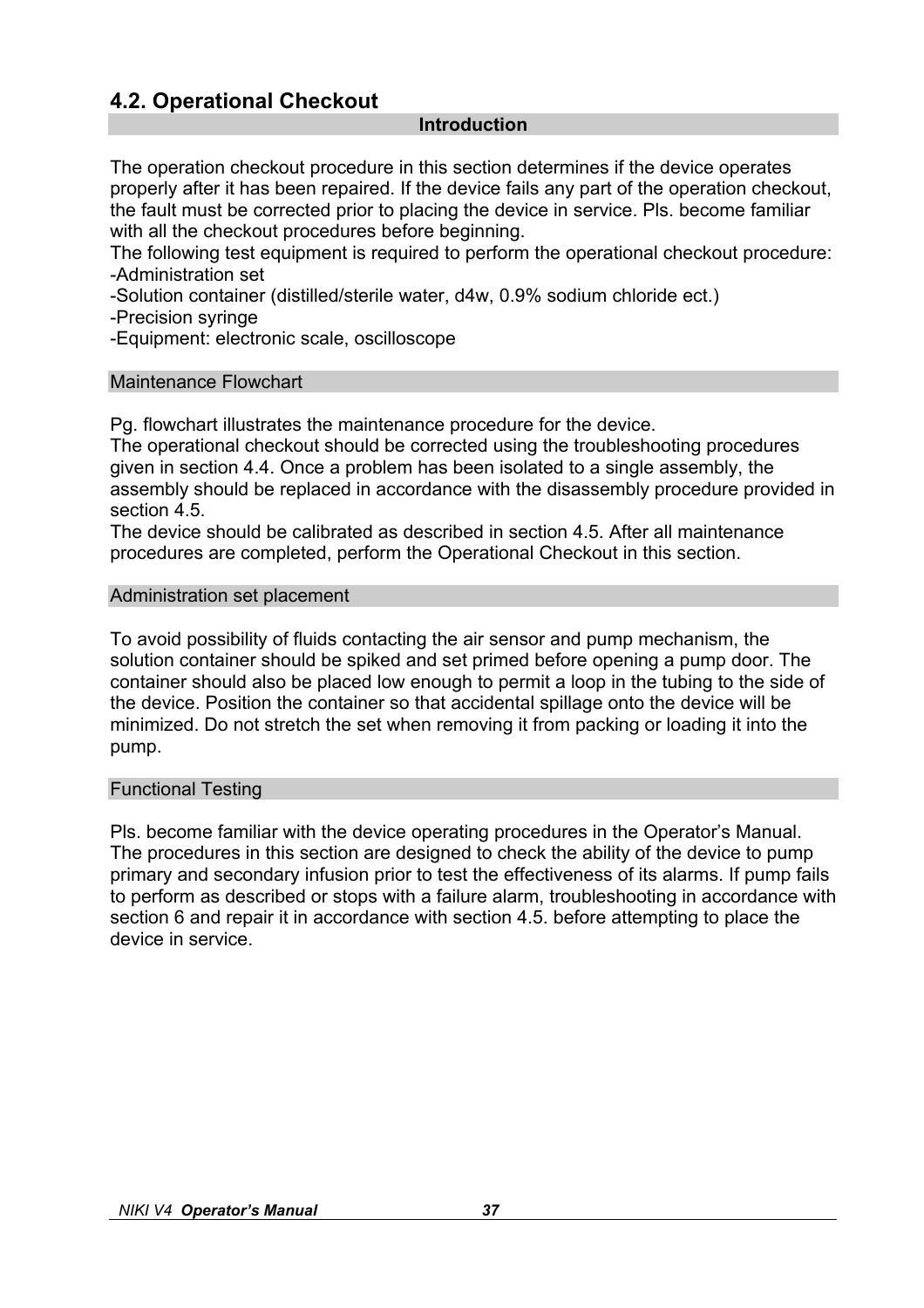### **4.3.Test Performing**

- 1. Using a solution container and an administration set according to instructions accompanying the set.
- 2. Spike the solution container and fully prime the set. Remove container such that the fluid level is a minimum of 18" (65 cm) above the top of the pump handle throughout the test. Make sure that the tubing is clean and dry before placing it in the pump. Make sure that the tubing is placed and seated properly in the guide channel. Ensure

that there is no slack in the tubing and that it is not stretched, chinked or pinched before closing the pump's door.

- 3. Load the set into the pump. Close the pump's door. If excessive resistance is felt, check that the set is loaded properly through the tubing guide. Never use tools or excessive force to close a pump's door.
- 4. Place the distal end of the administration set in a container or a sink to dispose to pump solution.

### Self Test

Turn on the pump using the on/off key. Check that the device performs the following self test:

- The AC icon appears on the front panel.
- Check that all leds of the display and the barleds illuminate.
- The pump should perform a beep during self test and display 'on'.
- Test the occlusion alarm (down occlusion) on 7 PSI on high pressure option.
- Test the air sensor with an air bubble greater than 50 micro liter.

### Infusion Test

- Set a flow rate of 100 ml/hr, using the arrow keys.
- Press the select key to continue and set VTBI (volume to be infused) of 10 ml.
- Open the roller clamp.
- Press the select key to display the volume already infused.
- Press the run/hold key to start infusion.

If the pump stops with an alarm, refer to section 3 pg. 28 problem checklist. Let the pump continue to run and proceed to the next step.

To reset the volume previously infused use the clear key. To read the total volume infused, during pump's operation, and review the infusion settings press the select key. To step the infusion press the run/hold key.

To restart the program, press the run/hold key again.

- When the pump has delivered the selected volume, an audible alarm is activated while the display will show 'fin' 'open vein'.
- To stop an alarm, press the run/hold key. Check that the pump is infusing the KVO rate, and displays open vein.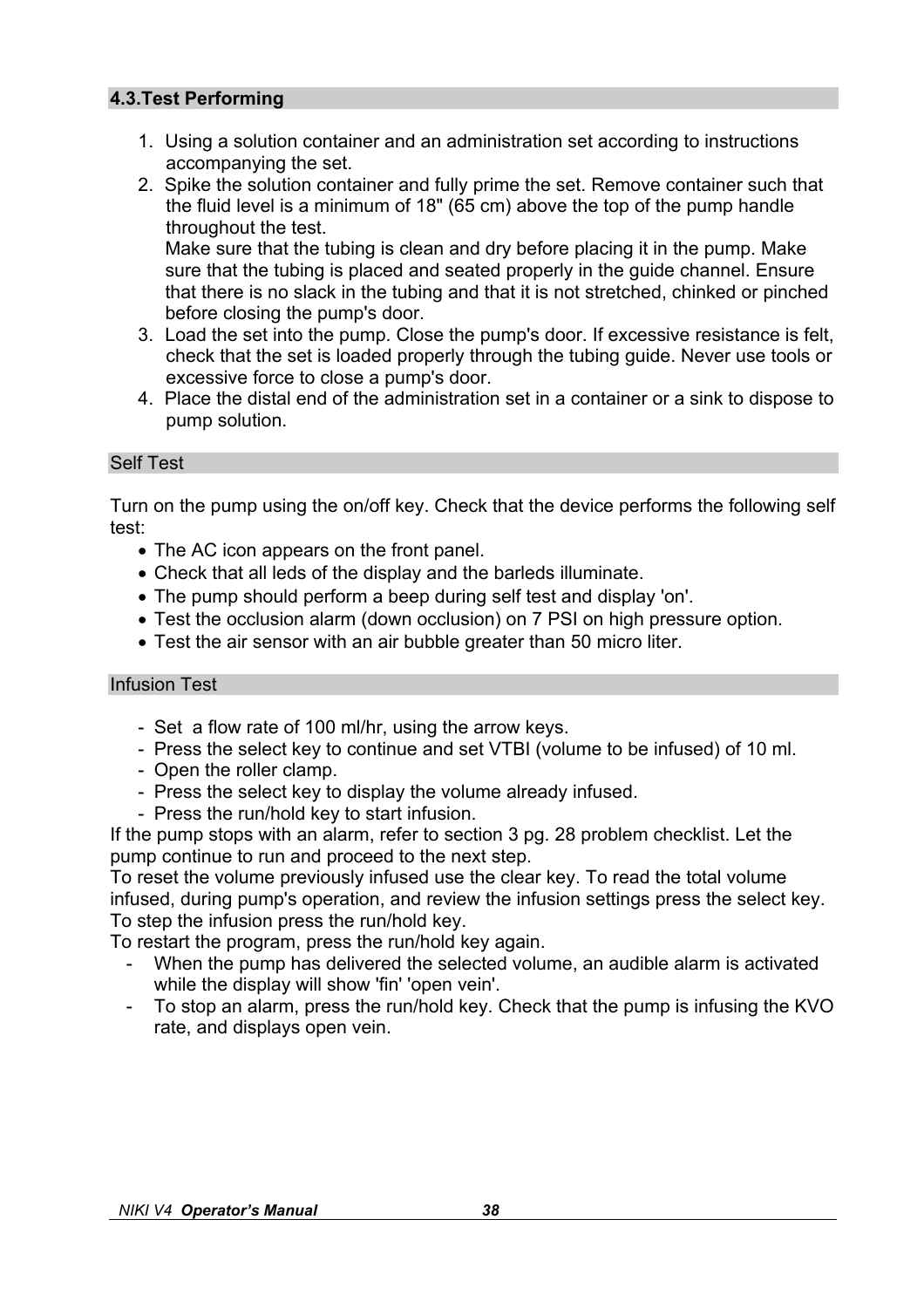### Air in Line Alarm Test

- 1. Press on the door's latch to open pump's door. Insert an administration set (which the pump has been calibrated to) in the pump's tubing guide.
- 2. Close the door. Press on the door recessions until a click is heard.
- 3. Set the infusion rate to 500ml/hr. Use the arrows key.
- 4. Press the RUN/HOLD key to start operation. Turn the drip chamber, up side down, to allow 5 mm of air to enter into the administration set.
- 5. AIR alarm will activate as soon as the air bubble enter the set segment located behind the pumping door.
- 7. Press the RUN/HOLD key to turn the alarm off.
- 8. HOLD appears on the display.



press here











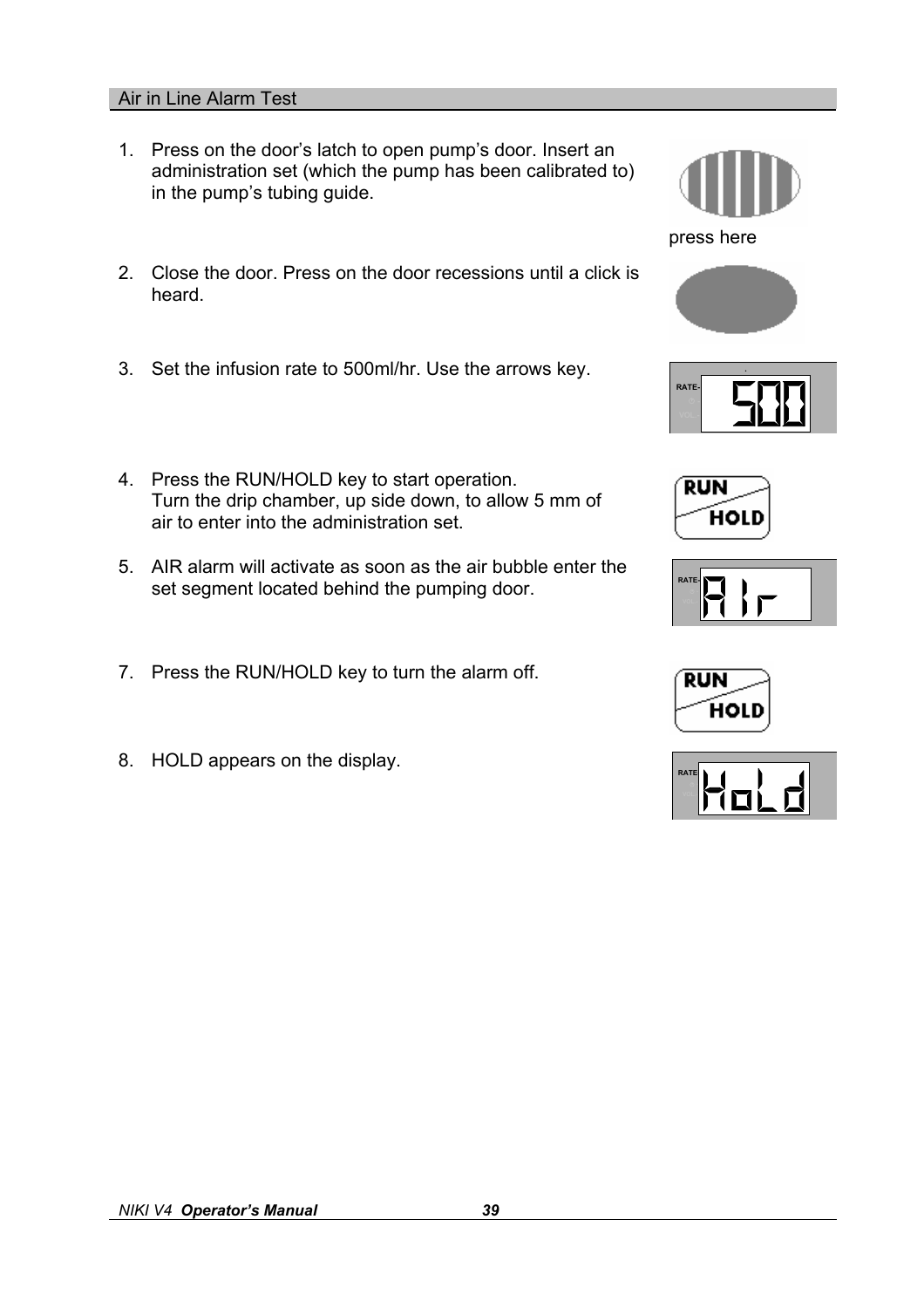### Door Open Alarm Test

- 1. Insert primed administration set into the pump.
- 2. Press the RUN/HOLD key to start operation.
- 4. Close the door.
- 5. HOLD appears on the display.



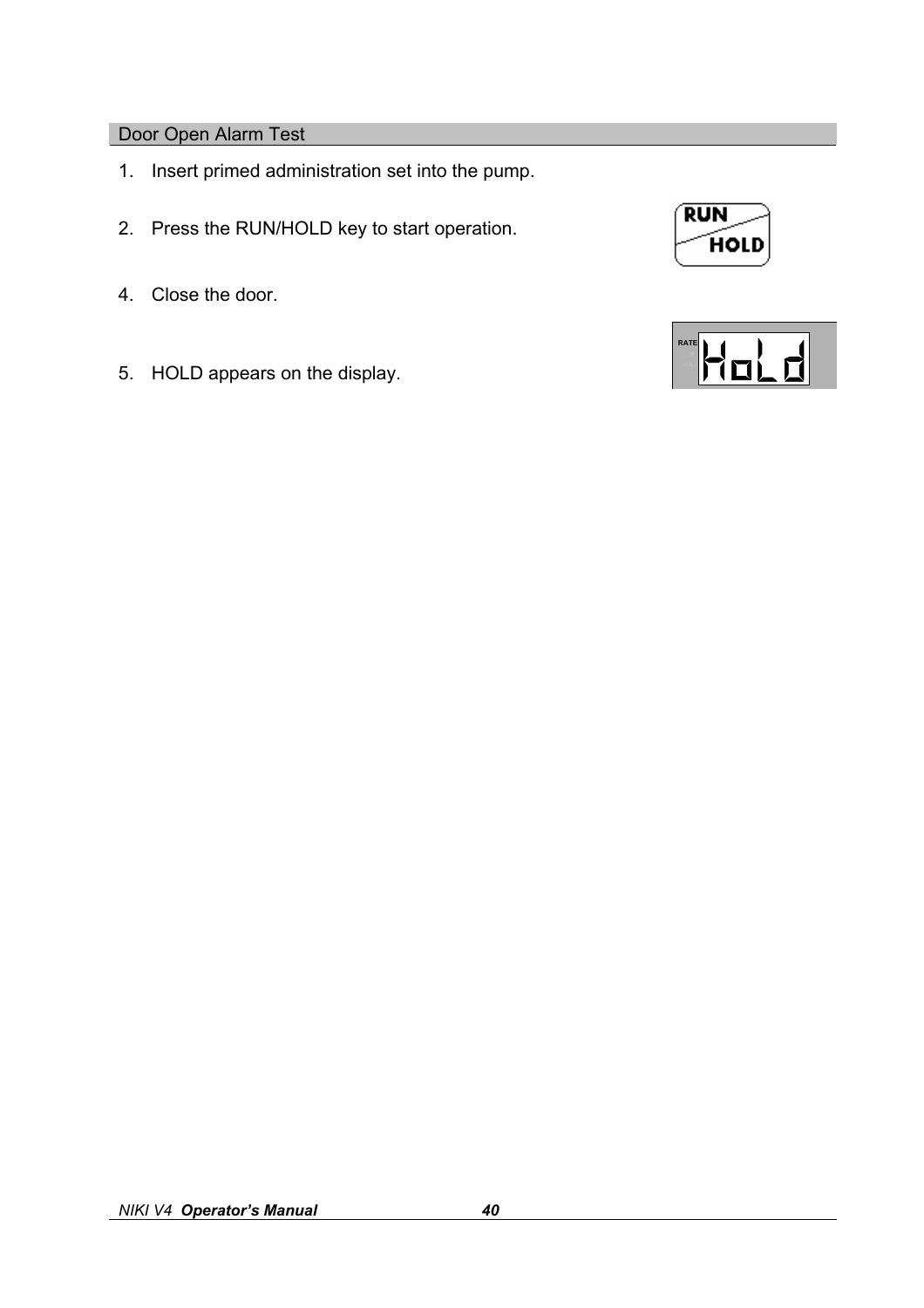# .

High Pressure (Occlusion) Alarm Test:

start operation at a rate of 200 ml/hr.

2. After 10 seconds HI PRESSURE alarm will activate. (at a rate of 60 ml/hr the high pressure alarm will occur after 60 sec. at a rate of 1 ml/hr after 13 min.)

1. Occlude the administration set. Press the RUN/HOLD key to

- 3. Press RUN/HOLD key to silence the alarm.
- 4. HOLD appears on the display.







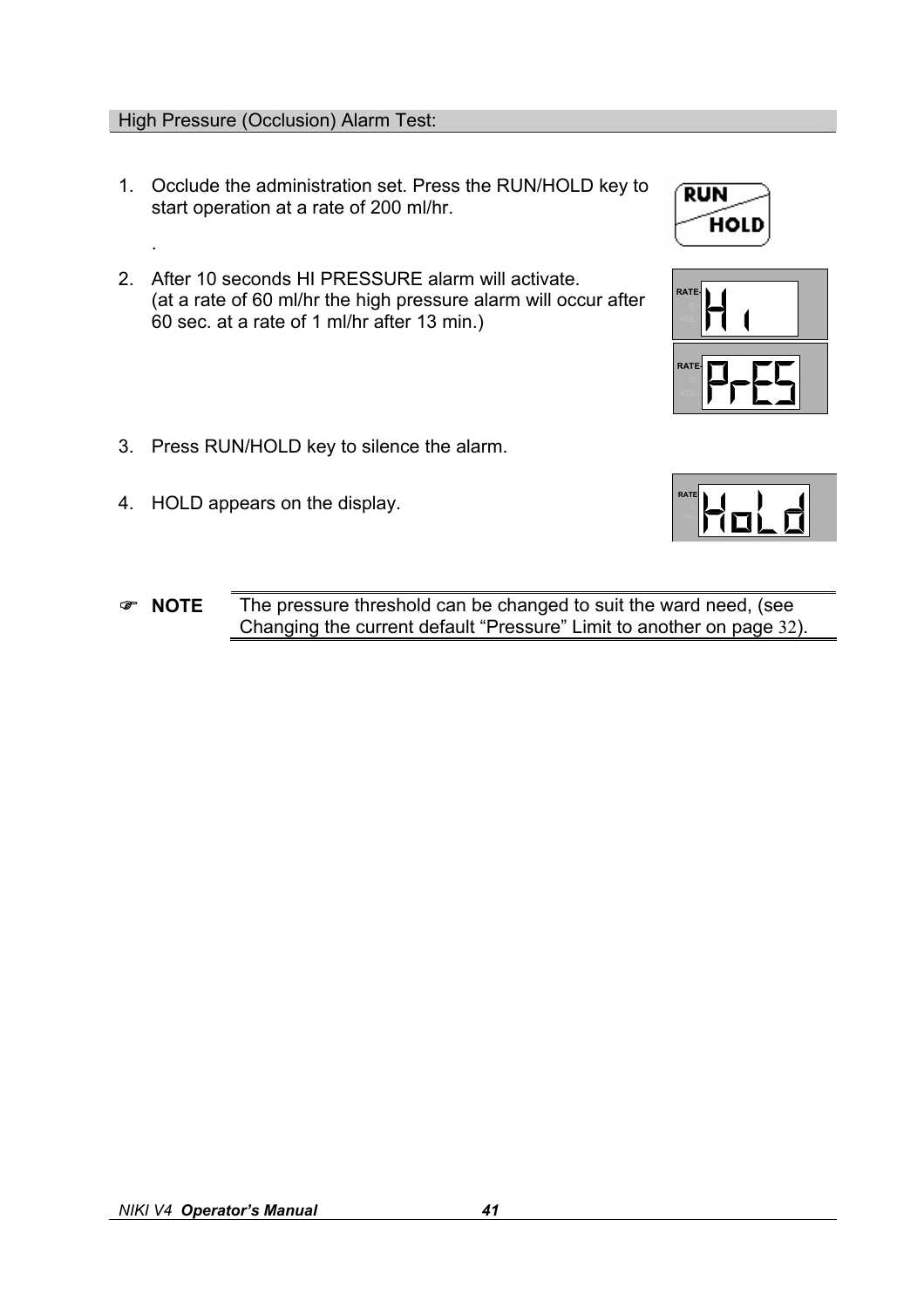## **4.4.Testing Procedures**

The following list of preventing maintenance for the device, which should be performed at the intervals shown.

| <b>Function</b>      | <b>Test</b>                                                                |  |
|----------------------|----------------------------------------------------------------------------|--|
| Pressure sensor      | Insert a primed set into the pump. Occlude the set. At 0.7 bar the high    |  |
|                      | pressure alarm will be activated, in case the high pressure alarm level    |  |
|                      | was set to high.                                                           |  |
|                      | 0.5 bar correspond to normal setting and 0.3 bar to low.                   |  |
|                      | The default pressure setting is 20, this number is automatically           |  |
|                      | registered in the pump's memory.                                           |  |
| Pressure calibration | Auto pressure calibration can be performed in the following way.           |  |
|                      | Switch pump on while the arrow down key is continuously pressed.           |  |
|                      | The display will show 'code', scroll down using the arrow key to 8888.     |  |
|                      | Press run/hold key to confirm.                                             |  |
|                      | The display will show 'auto cal'.                                          |  |
|                      | Load a NIKI V4 primed administration set into the pump.                    |  |
|                      | Connect a pressure gage at the end of the administration set.              |  |
|                      | Once the pressure gage shows a pressure of 0.7 bar press the               |  |
|                      | run/hold key. The display will show the pressure calibration and will      |  |
|                      | automatically register that value in the pump memory.                      |  |
|                      | The pressure setting, as all other settings, is registered indefinitely in |  |
|                      | the pump's memory, until changed by the user.                              |  |
| Pressure setting     | Enter 'code' the same way as described above. Set CODE 3 press the         |  |
|                      | run/hold key, the display will show the actual pressure – the number       |  |
|                      | displayed should be between 80 to 100.                                     |  |
|                      | Press the run/hold key again, the display will show the delta pressure     |  |
|                      | setting. Accept or change using the arrow keys.                            |  |
|                      | Press the run/hold key to continue, the display will show the absolute     |  |
|                      | pressure level (should be 250).                                            |  |
| Occlusion test       | Insert a NIKI V4 primed set into the pump. Occlude the set.                |  |
|                      | Check on JP8 P5 frequency increase by (number x16>300 HZ) in case          |  |
|                      | to frequency increase the sensor is either broken.                         |  |
| <b>Battery</b>       | Check voltage drop on R45 using an avometer.                               |  |
|                      | Check battery voltage on connector JP8 P12.                                |  |
|                      | Test pump performance on battery at a rate of 125 ml/hr for minimum        |  |
|                      | of 12 hours.                                                               |  |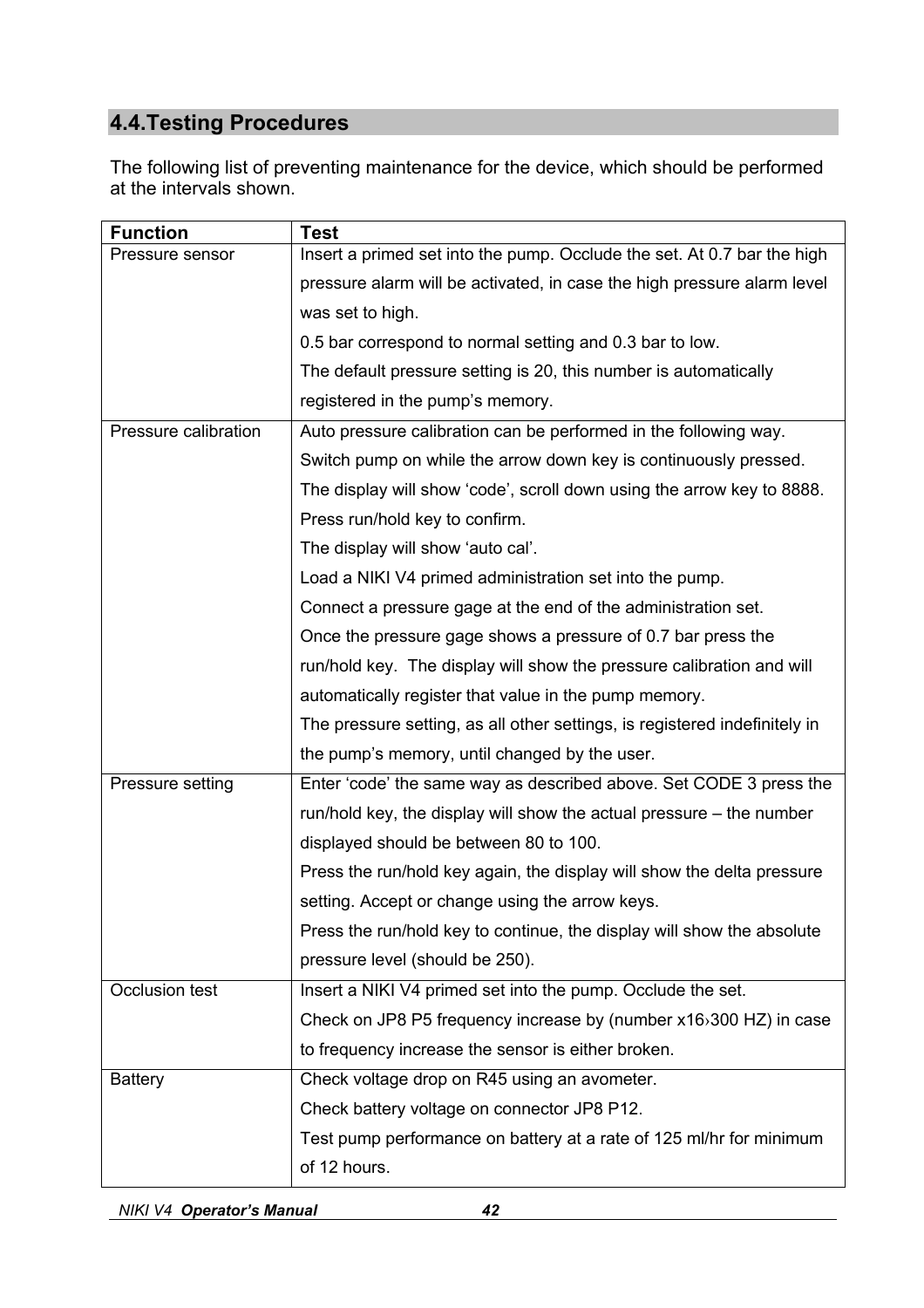# **Testing Procedures**

| <b>Function</b>            | <b>Test</b>                                                                                                                                                                                                              |
|----------------------------|--------------------------------------------------------------------------------------------------------------------------------------------------------------------------------------------------------------------------|
| Pump's housing             | Check that all parts are in place. Clean with an agent listed on pg.                                                                                                                                                     |
| <b>Display and Barleds</b> | Switch the pump on, check that all display segments and all<br>barleds are on during the initialization test, check that all numbers<br>on the display appear sequentially on all 4 seven segment<br>display.            |
| AC icon                    | Connect the pump to mains, the AC icon shall appear on the<br>display. Disconnect the pump from mains. Check that the AC icon<br>disappears. When the pump is battery operated the numbers on<br>the display will flush. |
| Air sensor                 | Load a primed administration set into the pump. Use an<br>oscilloscope. On JP8 P4 should be a pulse greater than 3.8v.<br>(pick to pick).                                                                                |
|                            | Load a set with air. On JP8 P4 should be a pulse smaller than<br>0.8v (pick to pick).                                                                                                                                    |
|                            | Load a stiff tube with air into the pump. Check on the testing<br>connector JP8 P5 pulse is smaller than 0.8v.                                                                                                           |
|                            | In case that the pulse pick to pick on JP8 P5 is greater than 1v,<br>use the potentiometer P1 to reduce amplifier.                                                                                                       |
|                            | Check pulse on JP3 P5 if the current is more than 180 MV. If less<br>replaced sensor.                                                                                                                                    |
|                            | Check on JP8 P4 if zero level is less than 0.8y continuously 1<br>msec.                                                                                                                                                  |
| Motor sensors              | Check, using oscilloscope, motor sensor channel 1 on JP8 P2.<br>Rotate manually the encoder and check the sensor in position 1<br>and zero.                                                                              |
|                            | Check motor sensor channel 2, same procedure as above, on<br><b>JP8 P3.</b>                                                                                                                                              |
| Input 5v                   | Switch pump on. Check using an avometer the voltage on JP8<br>P7. The allowed values are between 4.9 to 5.1v.                                                                                                            |
| 12V Input                  | Check on JP8 P8 the 12v input. Values allowed are 11.5 to 12.5v.                                                                                                                                                         |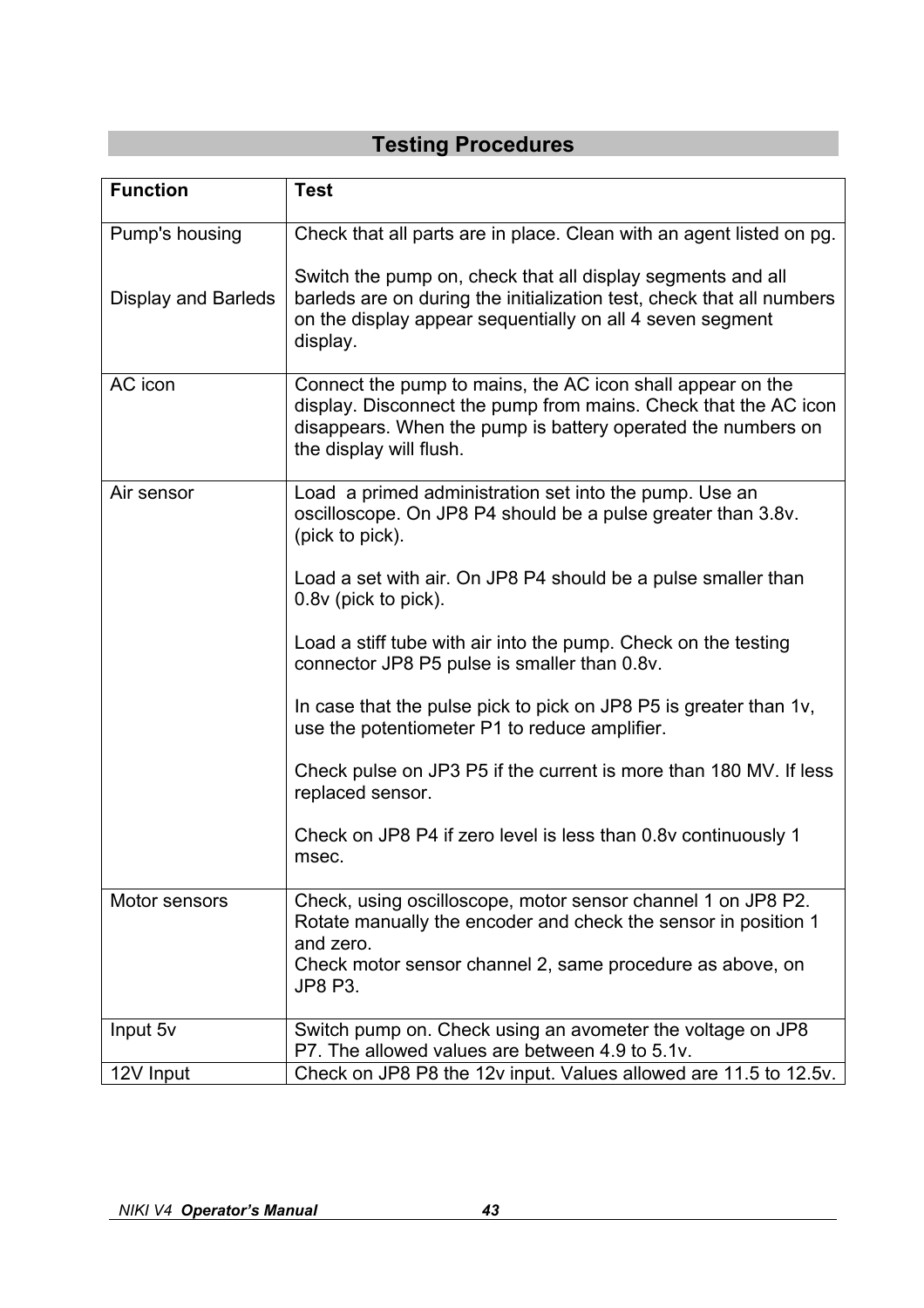## **Testing Procedures**

| <b>Function</b>     | <b>Test</b>                                                                                                                                                                                                                                                                                                                                       |
|---------------------|---------------------------------------------------------------------------------------------------------------------------------------------------------------------------------------------------------------------------------------------------------------------------------------------------------------------------------------------------|
| Open door detection | Check on JP8 P1 when pump's door is closed should be less<br>than 0.4v and more than 4.5v when the door is open.                                                                                                                                                                                                                                  |
| Alarms Air          | Load an administration set into the pump, Locate the pump after<br>the injection port. Using a syringe, insert into the set an air<br>bubble of 10mm, check if Air alarm will be activated, once the<br>air bubble enters the administration set located behind the<br>pump's door.                                                               |
| High pressure       | Load an administration set into the pump. Connect a pressure<br>gage at the end of the administration set, start a program (rate:<br>50ml/hr VTBI 20ml). Check that the Hi pressure alarm is<br>activated once the measured pressure amount becomes 0.7 bar.<br>When performing the above mentioned test set the Hi pressure<br>alarm level high. |
| Fill / Bad Set      | Load an administration set, without the NIKI Valve. The pump<br>will alarm fill set after 30 sec, or bad set when 15 ml are<br>completed.                                                                                                                                                                                                         |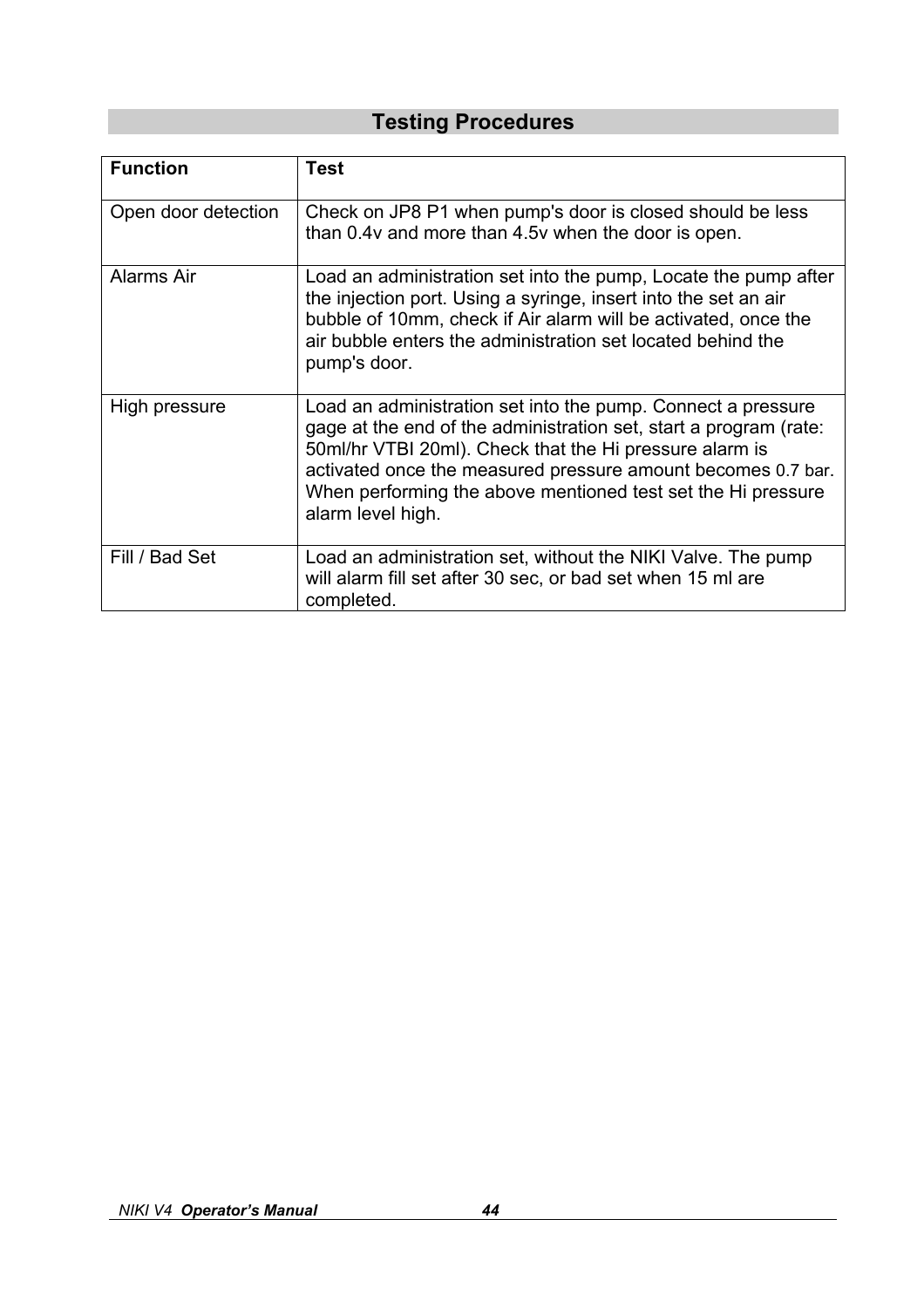## **Testing Procedures**

### Power supply test

Prepare the pump for operation according to operation instructions (pg. ). Separate front and rear housing according to Section 4.5. pg.52. Set a program of 200 ml/hr and VTBI 10ml. Use an oscilloscope and a digital testing device; connect the ground of the oscilloscope to the ground of the pump. Connect the oscilloscope probe to U12 P16. Check if the voltage is constant at a level between 4.9 to 5.1v. The maximal allowed ripple should be less than 50mV.

### Motor Test

Prepare the pump for operation according to operation instructions pg.

Separate front and rear housing according to Section 4.5. pg.52.

Set a program of 8999 ml/hr and VTBI 50 ml.

Use an oscilloscope and an analog testing device, connect the ground of the

oscilloscope to the ground of the pump. Connect the oscilloscope probe to U12 P20.

Check if the zero level detected while motor is in stop position is greater than 1 msec.

If the zero level is lower the torque required is too high.

Connect the analog tester to pump's ground. Measure the current between the collector and emitter of Q12 the main current should be less than 0.35 Amp.

### Watch Dog Test

Prepare the pump for operation according to operation instructions pg.

Separate front and rear housing according to section 4.5. pg.52.

Initiate motor movements when switching the pump on, the w/d the processor will stop the motor movements by activating the w/d and display 'bad sys'.

Set a program of 200 ml/hr and VTBI 30ml. Use an oscilloscope to perform this test.

Connect the oscilloscope's ground to the pump's ground.

Connect the common line C5 and C61 to ground. The pump's motor will stop.

Immediately stop its function and audible alarm will occur and the display will show 'Err'. Check on the same point if frequency can be detected, if not, check U1 P29 the frequency output.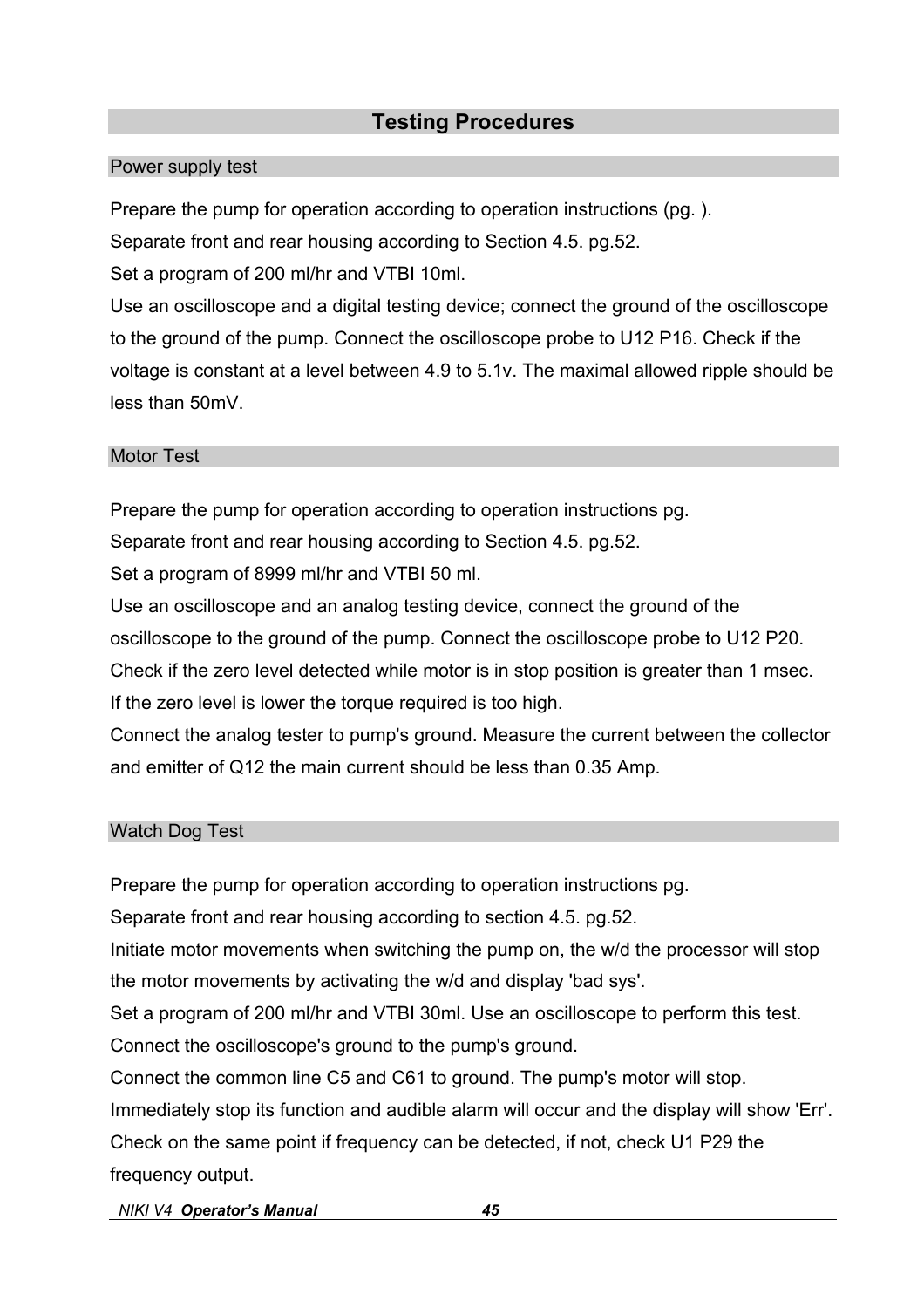### Air Sensor Test

Prepare the pump for operation according to operation instructions pg.

Separate front and rear housing according to section 4.5. pg.52.

Set a program of 999 ml/hr and VTBI 50 ml.

Use an oscilloscope device, connect the oscilloscope's ground to the pump's ground. Set the pump to operate at a rate of 200 ml/hr and VTBI of 30 ml.

Connect the oscilloscope to the collector of Q20 to detect the pulse from pick to pick. The minimum level should be 3.8v. Connect U11 to ground, the frequency detected should be smaller than 0.8v. Connect the same point (U11 P2) VCC the frequency should be 40 Hz.

### High pressure (occlusion) Alarm Test

1. Occlude the administration set. Press the RUN/HOLD key to start operation.

2. After few seconds HI PRESSURE alarm will activate.

- 3. Press RUN/HOLD key to silence the alarm.
- 4. HOLD appears on the display.

### Electrical Safety Test

Test the device leakage current and ground impedance in accordance with UL 544. Leakage current should not exceed 100 microamps. Ground impedance should be measured on the pump's door.

If the device fails to meet these requirements, remove it from service, troubleshoot it in accordance with section 6 and repair it in accordance with section 4.5.





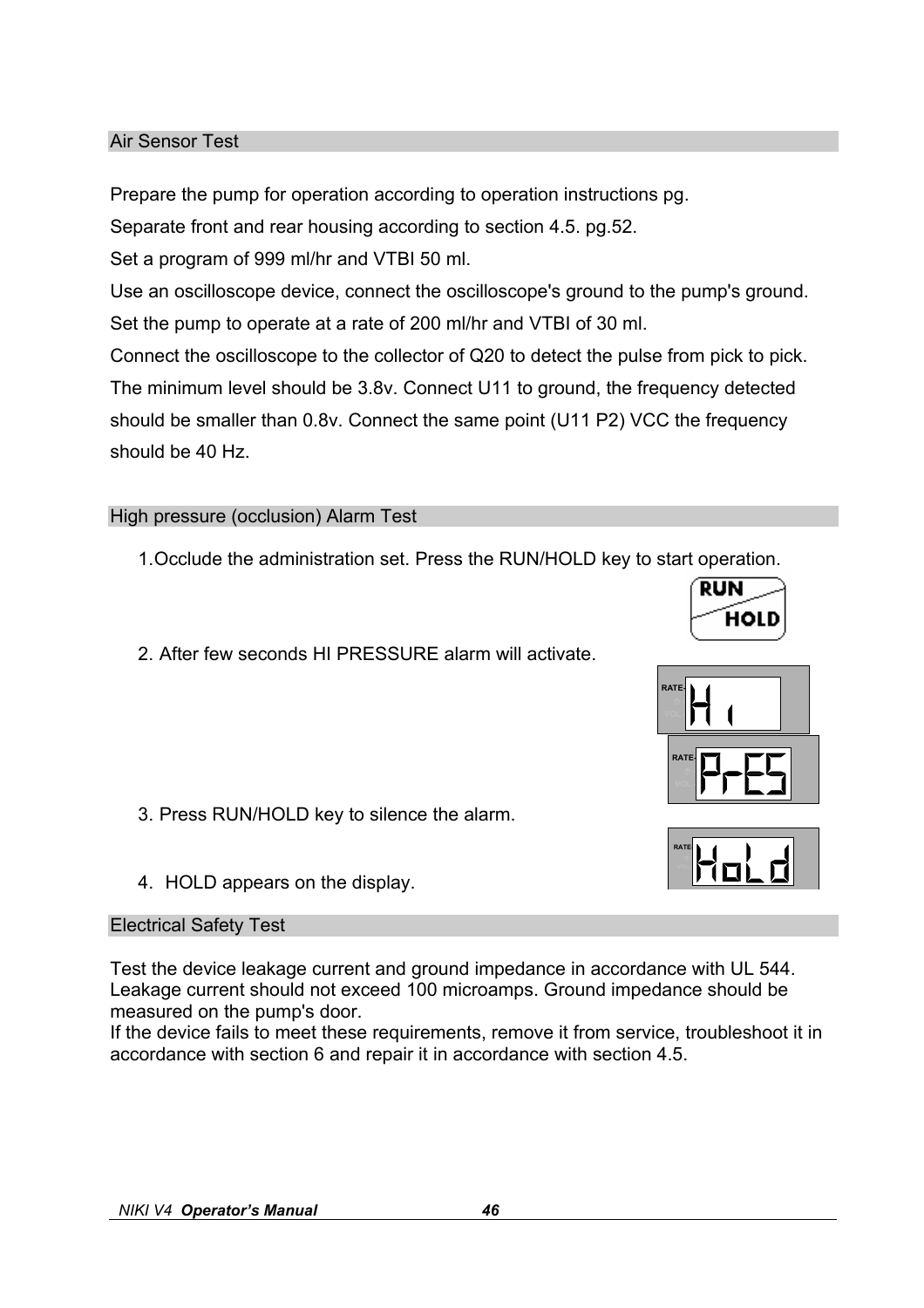### Battery Test

- 1. With a pump running, unplug the device. No change in pumping should occur, the display will start blinking within a few seconds and the Charging led is off. The battery requires changing when LO BATT is displayed, (the pump will show 'Low Battery' on display and about to finish on the battery capacity screen) the audible alarm or alert is activated.
- 2. Connect the pump to an AC outlet.
- 1. If the device operates satisfactorily on battery power, plug the device back. Operation should continue without interruptions and the data on the display should become stable.

**WARNING** If the device does not operate on battery power, troubleshoot in accordance with section 4.4 and repair in accordance with section 4.5.

### Air Detection Test

The NIKI V4 pump is designed to detect air bubbles passing through the set. The air bubble size detection is adjustable through the configuration option and is factory set to 50 micro liter (section 6). If pump fails to detect air remove it from service and troubleshoot it in accordance with section 4.4 repair and recalibrate in accordance with section 4.5.

- 1. Prime and load a standard administration set with one Y-site above the device.
- 2. Using a precise syringe, introduce an air bubble into the administration set through the Y-site above the pump, 110 micro liters.
- 3. Close the door and start the pump. When the intact air bubble reaches the air sensor, the following should occur:
	- a. Air is displayed in the Message Display.
	- b. The audible alarm is activated.
	- c. The pump stops.
	- d. If the pump does not alarm, verify that the air bubble did not break up before reaching the sensor and repeat the test.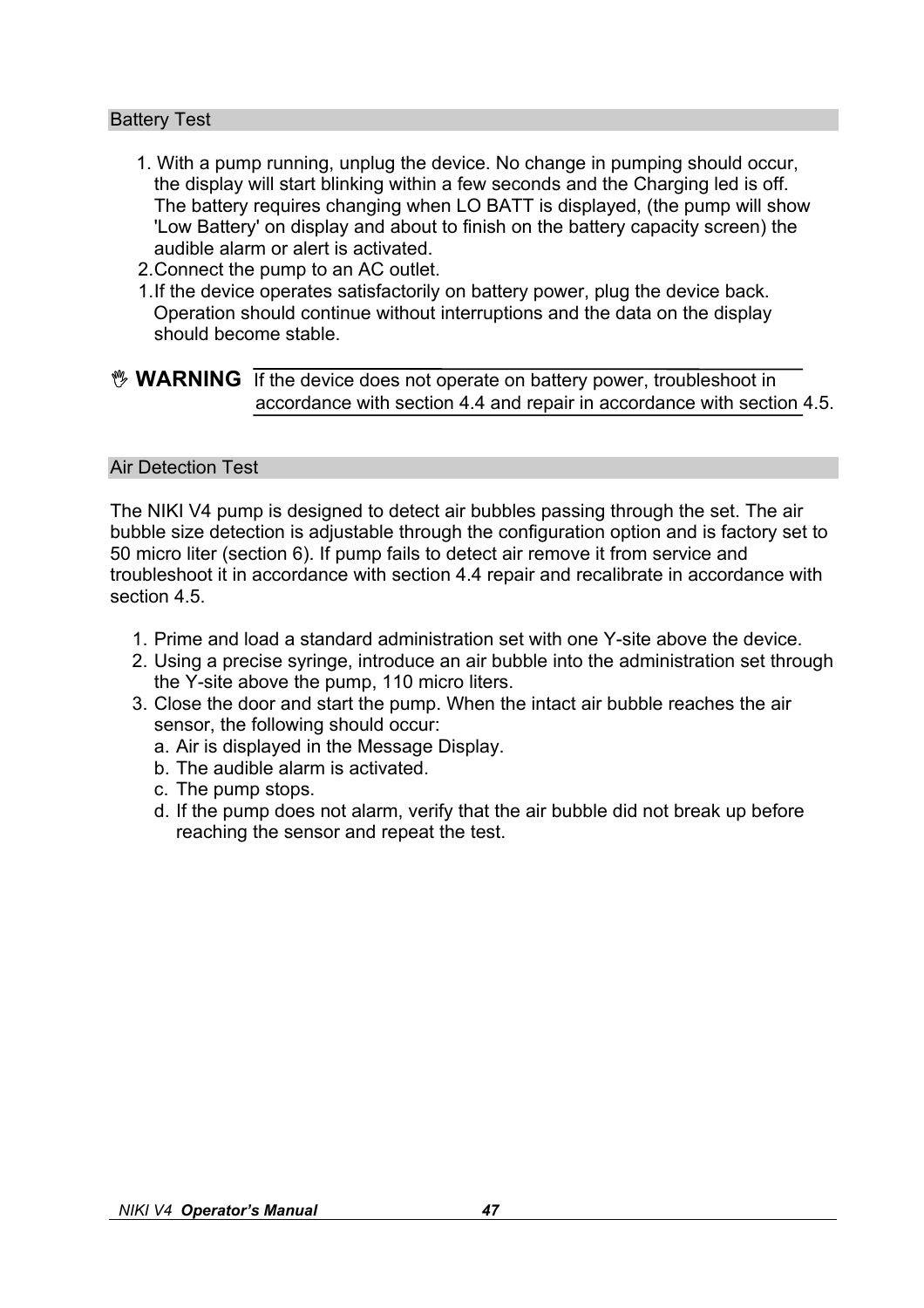### Pressure Detection Test

Each pump is designed to detect an occlusion downstream of the pump.

If a pump fails to detect a downstream occlusion, the device should be removed from service and repaired. Perform the following steps at room temperature to ensure proper operation of the downstream occlusion sensor.

- 1. Load and prime an administration set.
- 2. Start the pump at a rate of 125 ml/hr and run for 1 minute.
- 3. Fold and pinch the tubing just below the pump.

The "HI PRSS" message for HIGH PRESSURE should appear on the display, the audible alarm should sound and the pump should stop.

```
WARNING: If the pump does not respond as described, remove the device
    from service. Troubleshoot in accordance with section 4.4 and 
    repair in accordance with section4.5.
```
### Upstream Occlusion Test

The device is designed to detect an occluded administration set.

Perform the following steps to ensure the performance of the upstream occlusion sensor.

- 1. Load and prime an administration set.
- 2. Pinch off the tubing with a set clamp above the pump head.
- 3. Set rate of 125 ml/hr and start the pump.
- 4. Within 3 minutes the following should occur:
	- a. The pump stops.
	- b. The message AIR appears on the display.
	- c. The audible alarm is activated.

**WARNING:** If these indications do not occur, remove the device from service. Troubleshoot in accordance with section 4.4 and repair in accordance with section 4.5.

### Charge Indicator Test

- 1. Disconnect the power cord from the AC power outlet.
- 2. Verify that the CHARGE indicator is off. After one second the display starts flashing constantly to indicate that the pump is operating on battery power.
- 3. Connect the power cord to the AC power outlet. Verify that the CHARGE indicator is on, and the display has stopped flashing.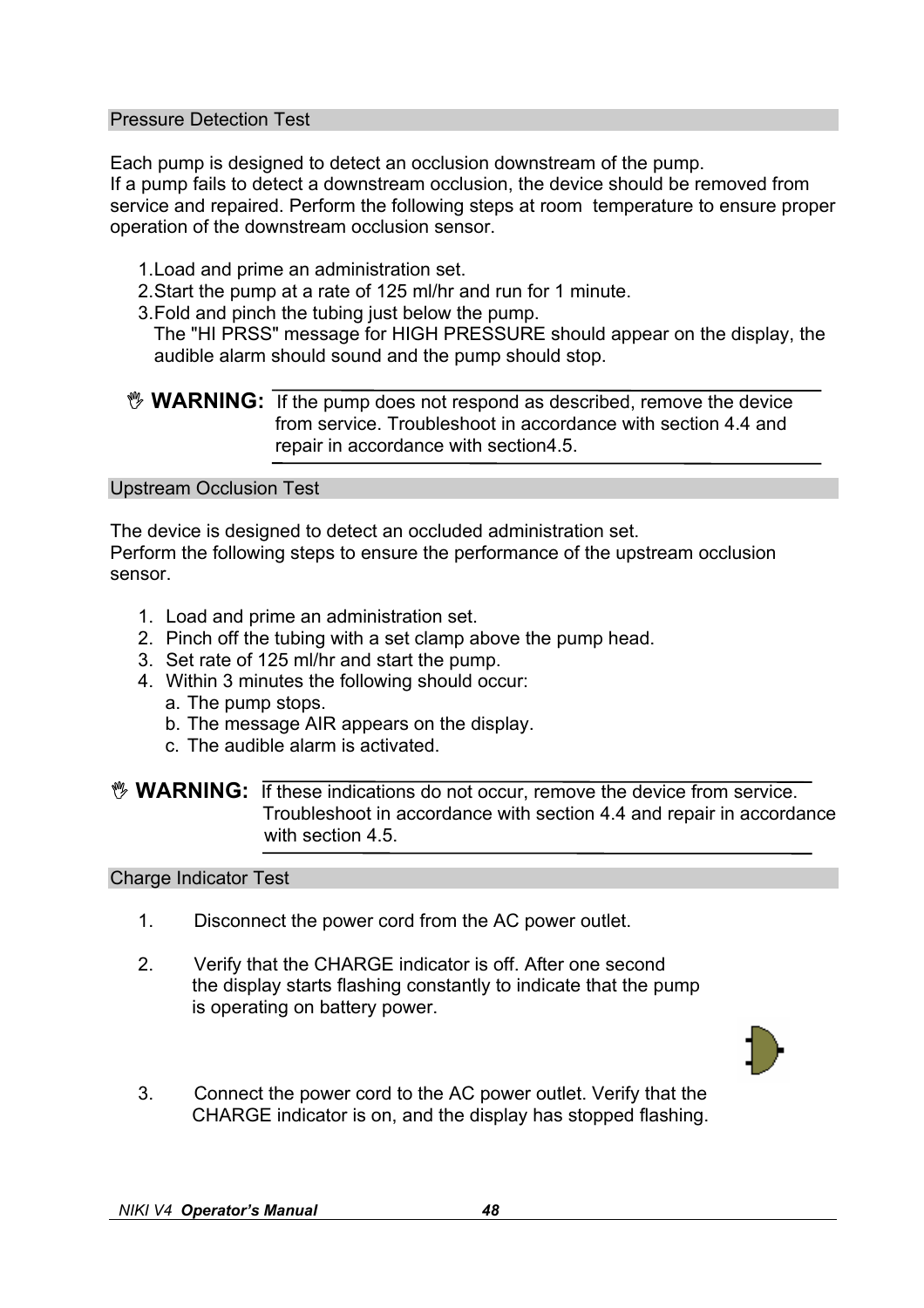### **4.5.Corrective Actions**

## **Disassembly and Calibration**

This section of the manual includes a list of tools and test equipment required for maintenance, procedures for removing and replacing subassemblies once the causes of a malfunction after component or circuit board replacement.

Detailed exploded views of the device are provided in Section 4.2.

### **Tools and Test Equipment**

The following tools and test equipment is required to perform the procedures contained in this section. Since all fasteners on this device are metric, ensure that all tools used are for metric fasteners. Tightening torque on certain screws is specified in kg-cm and in lbs for your convenience. The values in lbs are approximate.

| <b>Test Equipment</b>                    | Tools                    |
|------------------------------------------|--------------------------|
| Digital Voltmeter                        | Razor blade              |
| Oscilloscope                             | Phillips screwdriver, M3 |
| <b>Electronic Scale</b>                  | Normal screwdriver, M3   |
| Electronic load device or a fixed 5 ohm, | Allen key 2.5 mm.        |
| 20W resistor with variable load          |                          |

Antistatic mat

Antistatic work surface

When receiving a pump for maintaining: Check the last 10 alarms on the biomedical mode (can be accessed using code 10).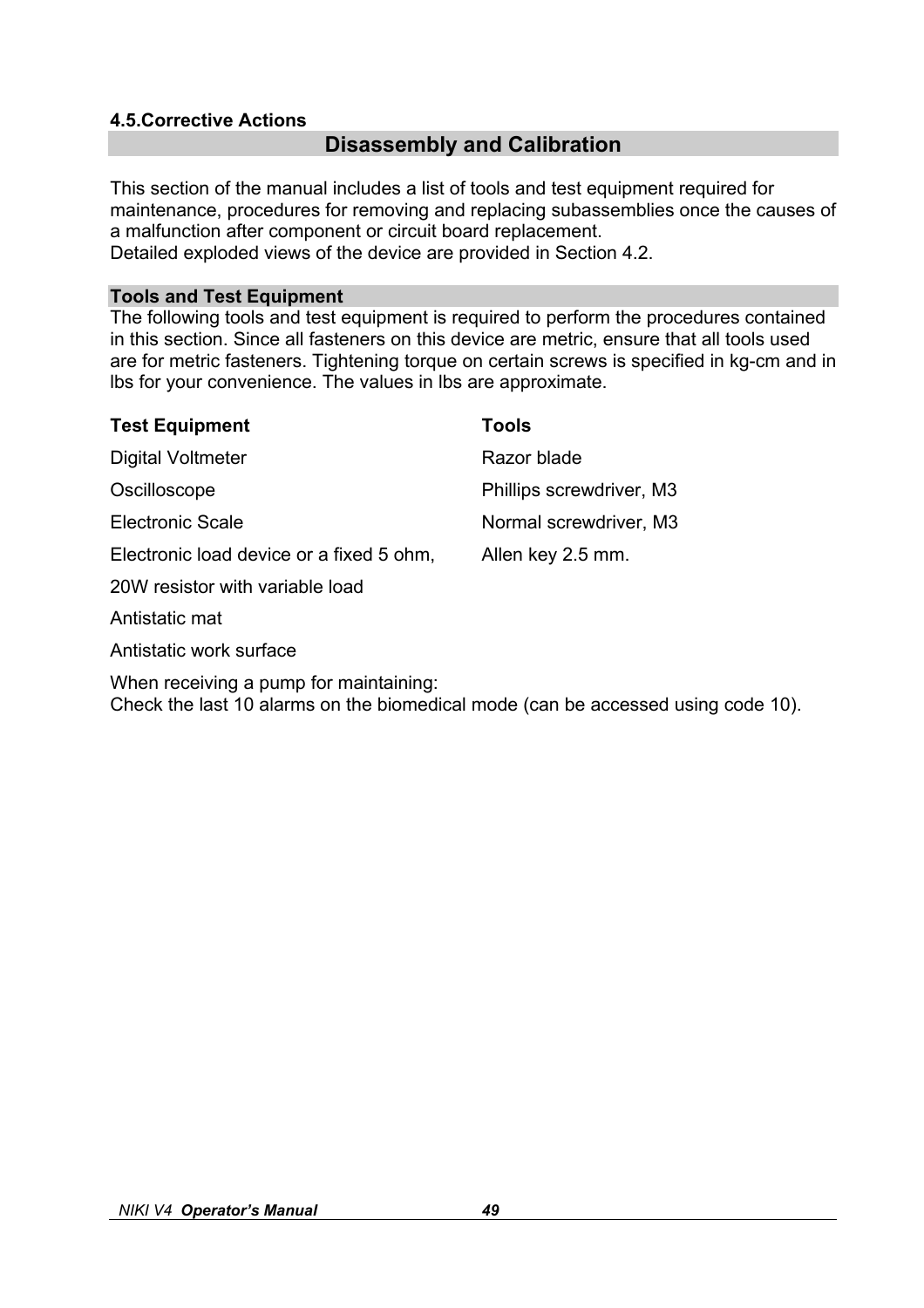When receiving a NIKI V4 pump for service the first decision should be made either it's a user mistake or pump malfunction.

Secondly decide if the failure was caused by the pump or by the administration set. Than decide if it's a mechanical or an electronic problem. If the malfunction is an electronic one, check if it's in one of the sensors (air, pressure or motor), if one of the sensors failed replace the sensor.

If the main PCB failed replace it. Act according to instructions detailed in Section 4.5.

| <b>Decision</b>                                                | <b>Action</b>                                                             |
|----------------------------------------------------------------|---------------------------------------------------------------------------|
| 1. User mistake or pump malfunction.                           | A user mistake $-$ Re-explain the operating                               |
|                                                                | manual.                                                                   |
| 2. Failure caused by the pump or by the<br>administration set. | Check the administration set.                                             |
| 3. Mechanical or Electronic problem.                           | Mechanical:<br>Electronic: Check the sensors and replace<br>if necessary. |

Recording the configuration option setting

It is necessary to record the configuration option setting before beginning maintenance procedures so that the device can be reconfigured properly when maintenance is completed.

### **Example 20 Caution:** When the battery, EPROM's or a circuit card assembly (CCA) is disconnected or replaced, or calibrations performed, all the configuration options must be rest.

- 1. Turn on the pump. Enter the biomedical mode.
- 2. Record then prior to any maintenance actions.

Press Run again, the display will show the total full hours. The pump was in operation, press Run again, the pump will display the last 10 alarms. Make a note of those alarms and try to define the direction of the malfunction.

### Disassembly / Assembly

Disassembly of the NIKI V4 Volumetric Infusion Pump is limited to the mechanical components and CCA. It is recommended that electrical problem be corrected by replacing entire CCA unless circumstances warrant component repair. Use only the replacement parts list in Section 10.

Pls. read all steps in the procedure before beginning. The procedures are given in order of disassembly. Disassembly the device only as far as required to complete repair. All fastening components such as screws, washers and nuts used in the device are metric. Make sure to use metric tools and replace only with metric components.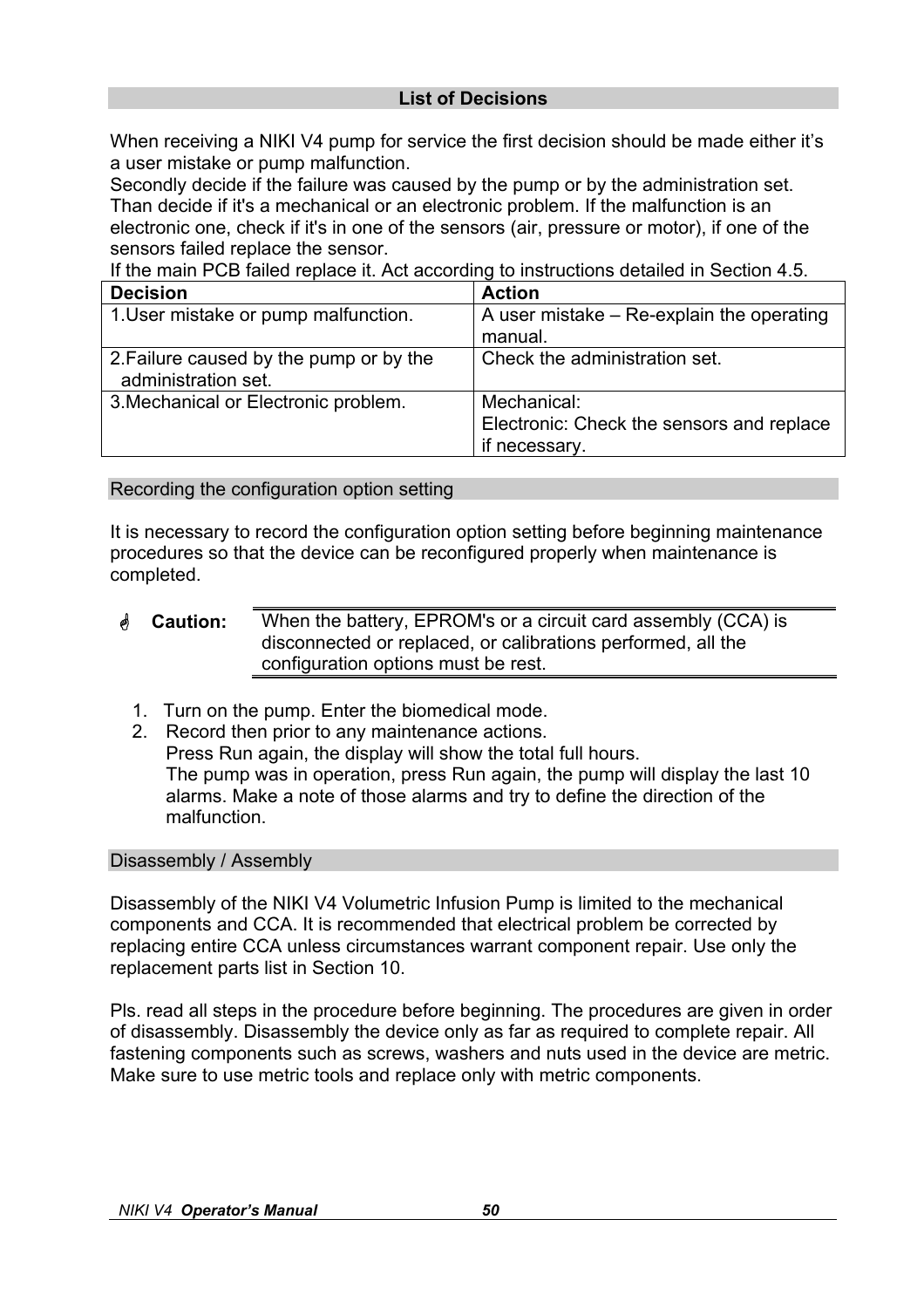**Caution:** The device is sensitive to electrostatic discharge damage (ESD). Always wear a grounded wrist strap when performing maintenance on the device to prevent damage to components.

#### , **Warning:** Always make sure the device is unplugged and that the pump is turned OFF before disassembling. Failure to do so can result in personal injury and / or damage to the device.

Separation of Front and Rear Housing

- 1. Turn the device OFF and place it face down on an antistatic mat or work surface. Be careful not to lay the device face down on components (such as screws) which could damage the front panel.
- 2. Remove the 4 mounting screws which secure the rear housing to the front housing.
- 3. Stand the device and separate the front and rear housing (like opening a book).
- 4. While the device is open, disconnect connector JP1 and unscrew ground connection on the pumping block, for full separation of the front and rear housing.
- 5. Now the front and rear housing completely separated. Reassemble the housing in the following order:
- 6. Reconnect connectors JP1.
- 7. Plug power cord into an AC outlet and check that the Charging Led is lit. If not check for proper connection of connector JP1 or AC cable.
- 8. Switch pump ON and check that the self test is performed correctly.
- 9. Make sure the front and rear housing surfaces are flush before tightening. Replace 4 mounting screws (Fig.2) and tighten them to 9 kg-cm (8 in lbs) with a toque screwdriver.

### Replacement of Pump's Door

- 1. Remove the pump's door label (NIKI V4 Volumetric Infusion Pump).
- 2. Open the security screws.
- 3. Open the door completely.
- 4. With a thin screwdriver, push the 2 pins to the center.
- 5. Reassemble the pump's door in reverse order.

### Replacement of Pump Assembly

- 1. Remove the pump's door cover (NIKI V4 Volumetric Infusion Pump).
- 2. Remove the safety screws (S11 and S12) in the middle of the door while the door is closed.
- ) **NOTE** Do not open the door when S11 or S12 are half screwed as since the front housing may be damaged.
	- 3. Open the pump door and remove the two shafts P1 and P2 which are connecting the door to the pump assembly. To remove the shafts use a thin screwdriver.
	- 4. Remove flow direction label.
	- 5. Remove S4, S5, S6, S7, Those 4 screws connect the pump assembly to the front part of the pump.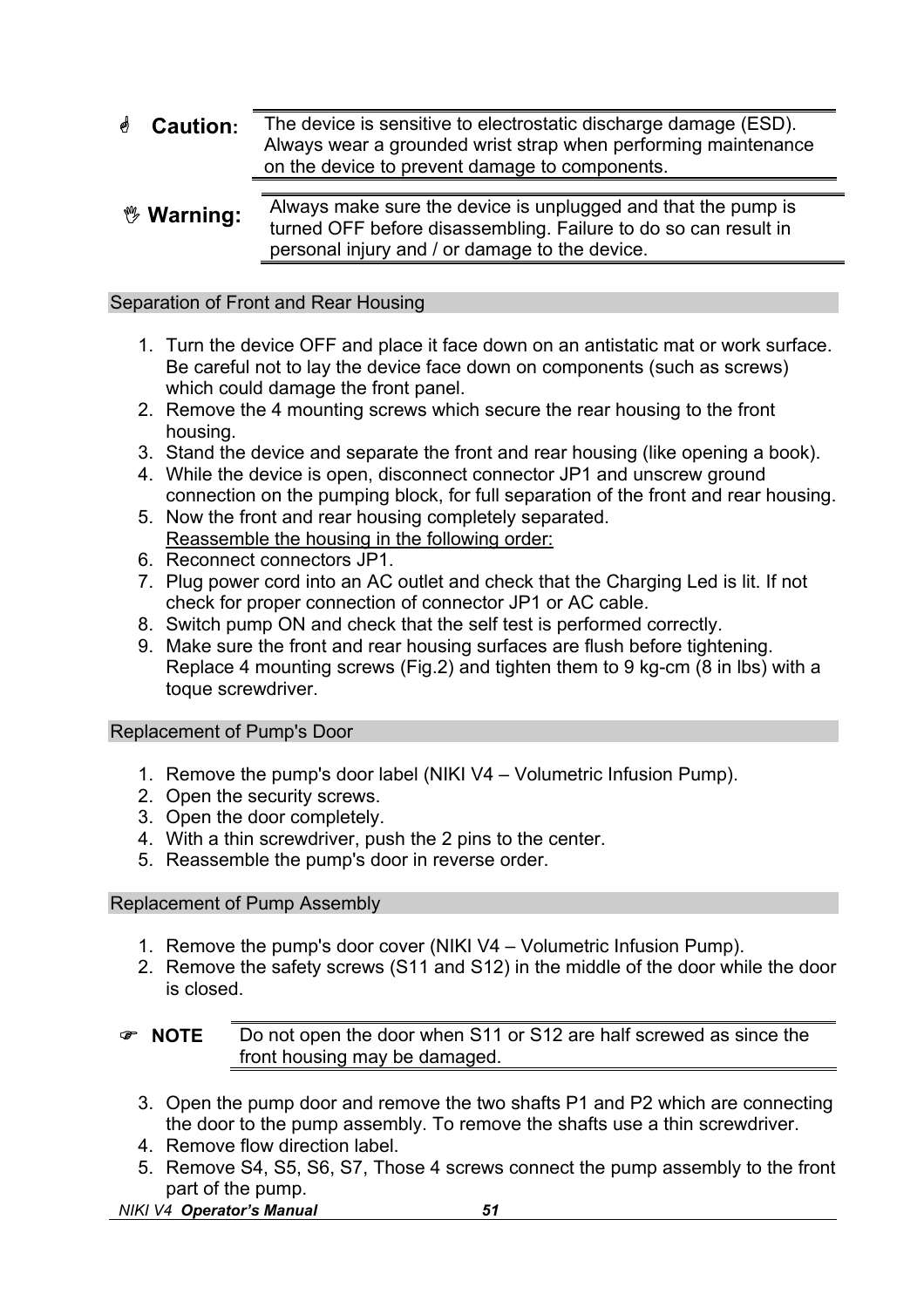- 6. Press down the "ears" of the pump assembly to disconnect.
- 7. Disconnect the motor sensor connector (JP1 and JP4) from the front PCB and the motor connector JP from the main PCB.
- 8. Reassemble the pump head assembly in reverse order.

### ) **NOTE** Observe not to pinch wires and gasket between the front housing and the pump assembly when reinstalling the pump assembly.

- 9. The four screws S5 S7 must be tighten at a torque of 7kg.
- 10. Perform the operation checkout procedure of section 4.2.

### Remove of the Pressure Sensor

- 1. Remove pump's door in accordance with section 4.5.
- 2. Remove pump's assembly in accordance with section 4.5.
- 3. Remove screws S8, S10, S11, Removing the pressure sensor cover.
- 4. Install replacement sensor and reassemble in reverse order.
- 5. Perform the operation checkout procedure of section 4.2.

### Replacement of the Air Sensor

- 1. Replace the Air sensor:
	- Front housing sensor: a. Separate the front and rear part of the pump in accordance with section 4.5.
		- b. Disconnect the Air sensor connector (JP5).
		- c. Press on both sides of the sensor to release connection to the front housing.

- Door Sensor: a. Open S11.
	- b. Disconnect the Air sensor wire from connector JP5.
	- c. Pull out the sensor.
- 2. Install replacement sensor and reassemble in reverse order.
- 3. Perform the Operation Checkout procedure of Section 4.2.

### Replacement of Pump Motor

- 1. Separate the front and rear housing in accordance with Section 4.5.
- 2. Remove pump's door in accordance with Section 4.5.
- 3. Remove pump's assembly in accordance with Section 4.5.
- 4. Carefully place the pump assembly in a position when the motor plugs are up.
- 5. Remove the connecting pin from the pulley on the motor shaft using a needle 1mm thin.
- 6. Remove the pulley from the motor's shaft.
- 7. Remove screws S12, S13, S14 which connect the motor to the pump assembly.
- 8. Install a new one in reverse order.

### Replacement of Press Plate

- 1. Remove the pump's door in accordance with Section 4.5.
- 2. Remove the two door shafts.
- 3. Remove the Press Plate.
- 4. Replace 3 springs to their place on the door.
- 5. Install the new Press Plate inserting door shafts.
- 6. Press the Press Plate a few times from the inside of the door to ensure smooth operation.

#### *NIKI V4 Operator's Manual 52*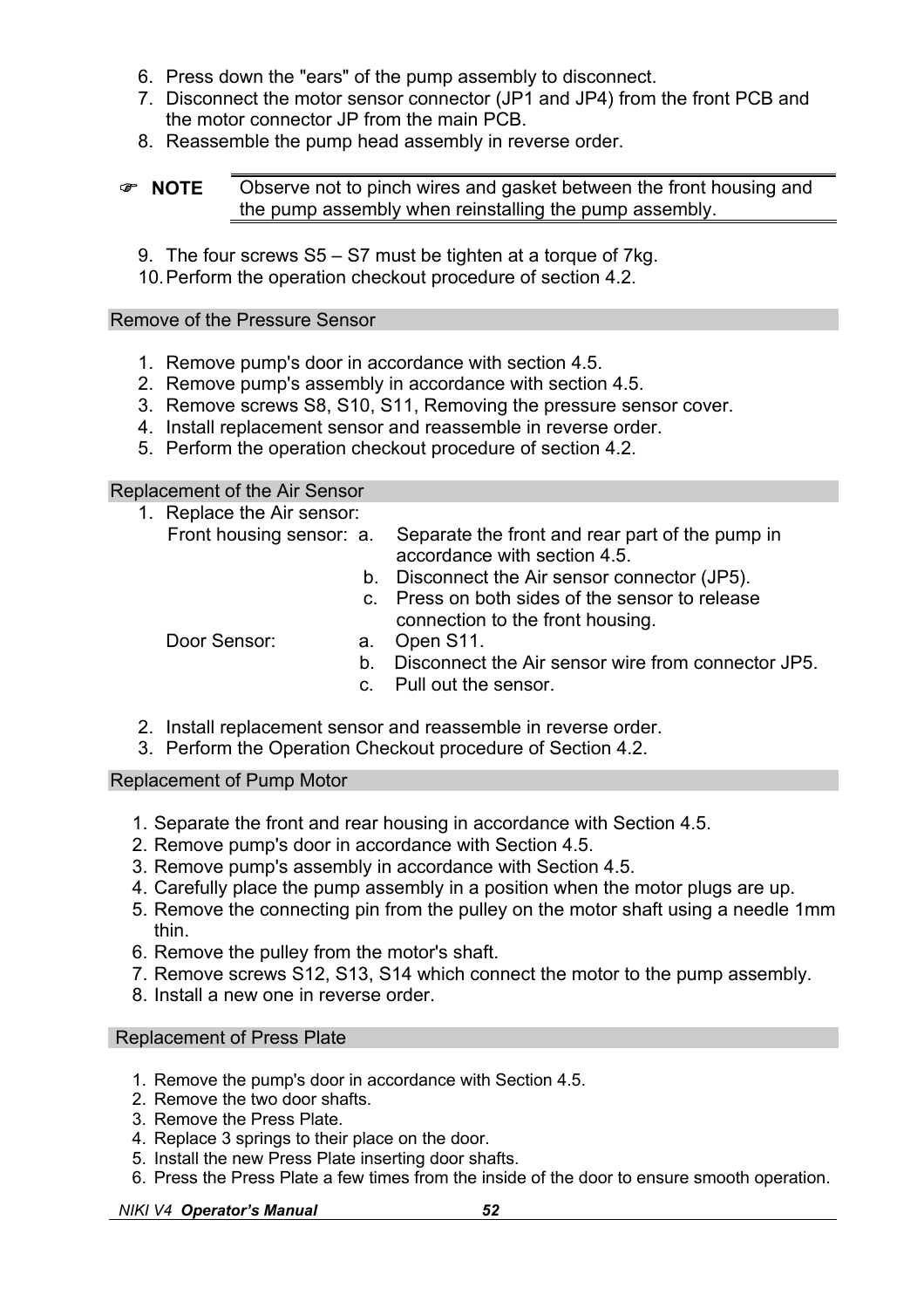- 7. Install the pump's door in accordance to Section 4.5.
- 8. Perform the operation checkout procedure of Section 4.2.

Replacement of Battery

- 1. Turn of the device and separate rear from the front part in accordance with Section 4.5.
- 2. Remove S25 battery pack holder.
- 3. Remove the battery from its compartment disconnect JP.
- 4. Compare Battery pack with figure 5.
- 5. Install replacement battery pack and reassemble in a reverse order.
- **Exaution:** Be careful with the polarity of the wires. Red wires (+) must be connected to the red marked (+) battery terminal. The wires must be routed in the battery compartment so that they run alongside the battery strap closet of the battery terminal and pinch wires between the compartment and the cover.

Perform the operation checkout procedure of section 4.2.

### Replacement of PCB board

- 1. Separate front and rear housing in accordance with Section 4.5.
- 2. Remove the PCB holding screws (S22, S23).
- 3. Disconnect JP1 front and rear housing connector, motor sensor, JP2 motor JP5.
- 4. Install a new PCB by performing this procedure in reverse order
- 5. Perform the operation checkout procedure of Section 4.2.

### Replacement of PCB Transformer

- 1. Separate front and rear housing in accordance with Section 4.5.
- 2. Remove connecting screws of rear PCB S31, S32.
- 3. Replace the new PCB in a reverse order.
- 4. Perform the operation checkout procedure of Section 4.2.